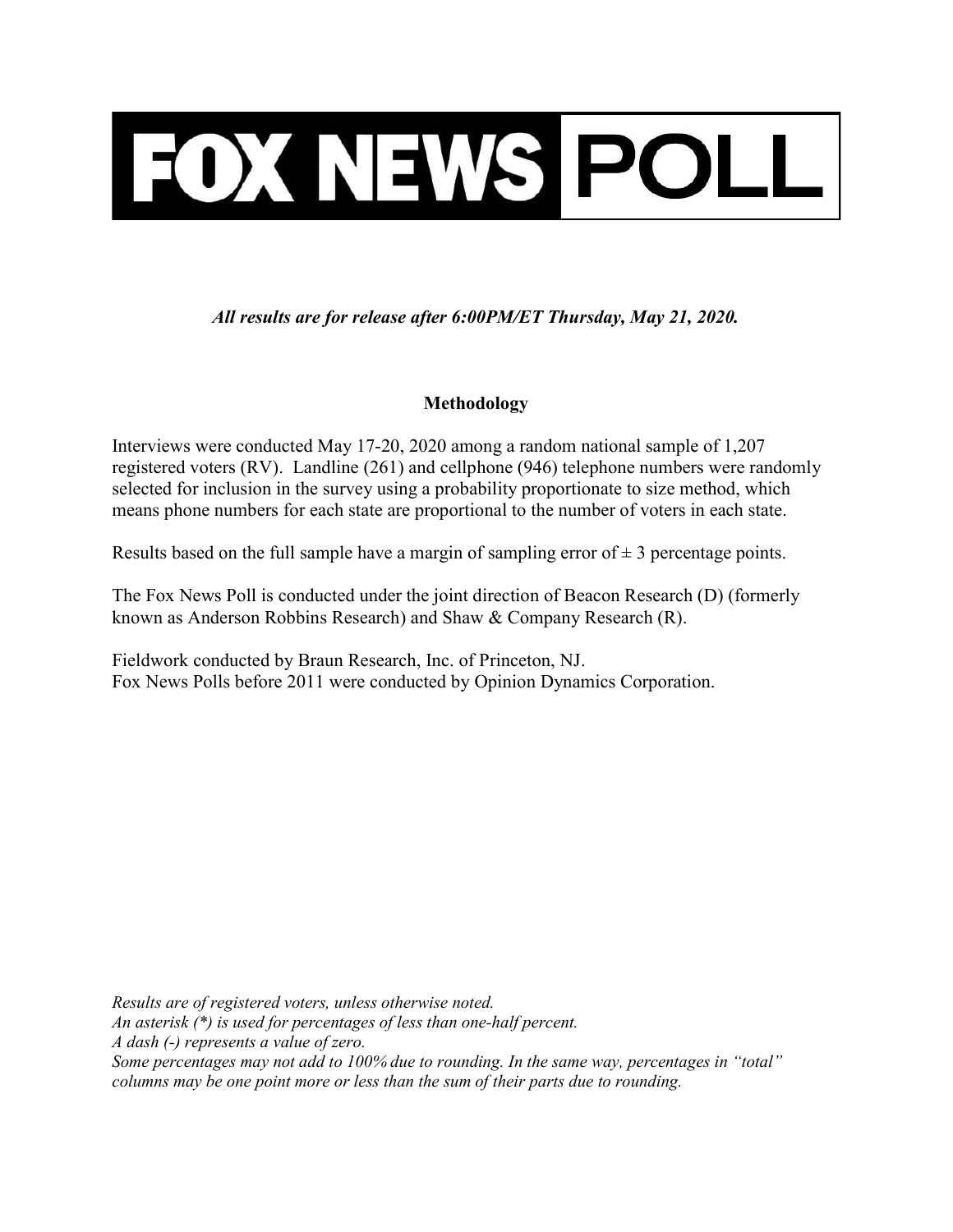1. Do you approve or disapprove of the job Donald Trump is doing as president? [IF APPROVE / DISAPPROVE: Is that strongly (approve/disapprove), or only somewhat?]

| Tresident Trump Job Kanngs Bunnhary Among Registered Voters |                |                   |              |
|-------------------------------------------------------------|----------------|-------------------|--------------|
|                                                             | <b>Approve</b> | <b>Disapprove</b> | (Don't know) |
| Latest $(17-20$ May 20)                                     | 44%            | 54                |              |
| High $(4-7$ Apr 20)                                         | 49%            | 49                |              |
| Low $(22-24 \text{ Oct } 17)$                               | 38%            |                   |              |
| Average (2017-Present)                                      | 44%            |                   |              |

\*\* President Trump Job Ratings Summary Among Registered Voters \*\*

|                    | ---Approve------------- |          | ---------Disapprove---------- |              |                  | (Don't)  |                                                   |
|--------------------|-------------------------|----------|-------------------------------|--------------|------------------|----------|---------------------------------------------------|
|                    | <b>TOTAL</b>            | Strongly | Somewhat                      | <b>TOTAL</b> | Somewhat         | Strongly | know)                                             |
| 17-20 May 20       | 44%                     | 28       | 15                            | 54           | 11               | 43       | $\overline{2}$                                    |
| 4-7 Арг 20 [НІСН]  | 49%                     | 30       | 19                            | 49           | 12               | 37       | $\overline{2}$                                    |
| 21-24 Mar 20       | 48%                     | 31       | 17                            | 51           | 9                | 41       | $\mathbf{1}$                                      |
| 23-26 Feb 20       | 47%                     | 28       | 19                            | 52           | 10               | 42       | $\mathbf{1}$                                      |
| 19-22 Jan 20       | 45%                     | 29       | 16                            | 54           | 8                | 46       | $\mathbf{1}$                                      |
| 8-11 Dec 19        | 45%                     | 27       | 18                            | 53           | 10               | 44       | $\mathbf{1}$                                      |
| 27-30 Oct 19       | 42%                     | 26       | 16                            | 57           | 11               | 46       | $\mathbf{1}$                                      |
| 6-8 Oct 19         | 43%                     | 26       | 17                            | 55           | 9                | 47       | $\mathbf{1}$                                      |
| 15-17 Sep 19       | 45%                     | 26       | 20                            | 54           | 11               | 43       | $\mathbf{1}$                                      |
| 11-13 Aug 19       | 43%                     | 27       | 15                            | 56           | 8                | 48       | $\mathbf 1$                                       |
| 21-23 Jul 19       | 46%                     | 26       | 21                            | 51           | 10               | 41       | $\overline{3}$                                    |
| 9-12 Jun 19        | 45%                     | 29       | 16                            | 53           | 12               | 41       | $\overline{\mathbf{3}}$                           |
| 11-14 May 19       | 46%                     | 28       | 18                            | 53           | 9                | 44       | $\mathbf{1}$                                      |
| 14-16 Apr 19       | 45%                     | 27       | 18                            | 51           | 9                | 42       | $\overline{4}$                                    |
| 17-20 Mar 19       | 46%                     | 27       | 19                            | 51           | 9                | 42       |                                                   |
| 10-12 Feb 19       | 46%                     | 31       | 14                            | 52           | 8                | 44       | $\frac{2}{2}$                                     |
| 20-22 Jan 19       | 43%                     | 28       | 15                            | 54           | 10               | 44       | $\begin{array}{c}\n2 \\ 2 \\ 3 \\ 2\n\end{array}$ |
| 9-11 Dec 18        | 46%                     | 27       | 19                            | 52           | 9                | 42       |                                                   |
| 13-16 Oct 18       | 47%                     | 31       | 16                            | 51           | 8                | 43       |                                                   |
| 16-19 Sep 18       | 44%                     | 27       | 18                            | 52           | 9                | 43       |                                                   |
| 19-21 Aug 18       | 45%                     | 25       | 19                            | 53           | 10               | 44       |                                                   |
| 9-11 Jul 18        | 46%                     | 28       | 18                            | 51           | 10               | 41       | $\overline{3}$                                    |
| 3-6 Jun 18         | 45%                     | 27       | 18                            | 51           | 10               | 41       | $\overline{4}$                                    |
| 22-24 Apr 18       | 44%                     | 27       | 18                            | 53           | 12               | 41       | $\overline{\mathbf{3}}$                           |
| 18-21 Mar 18       | 45%                     | 27       | 18                            | 52           | 8                | 44       | $\begin{array}{c} 2 \\ 3 \\ 2 \\ 5 \end{array}$   |
| 10-13 Feb 18       | 43%                     | 30       | 13                            | 53           | 8                | 45       |                                                   |
| 21-23 Jan 18       | 45%                     | 27       | 18                            | 53           | 12               | 41       |                                                   |
| 22-24 Oct 17 [LOW] | 38%                     | 25       | 12                            | 57           | 8                | 49       |                                                   |
| 24-26 Sep 17       | 42%                     | 26       | 17                            | 53           | 8                | 45       | 5                                                 |
| 27-29 Aug 17       | 41%                     | 28       | 13                            | 55           | 10               | 44       | $\overline{\mathbf{4}}$                           |
| 16-18 Jul 17       | 41%                     | 27       | 14                            | 53           | $\tau$           | 45       | 6                                                 |
| 25-27 Jun 17       | 44%                     | 29       | 15                            | 50           | $\boldsymbol{7}$ | 43       | 6                                                 |
| 21-23 May 17       | 40%                     | 28       | 12                            | 53           | 8                | 46       | $\boldsymbol{7}$                                  |
| 23-25 Apr 17       | 45%                     | 30       | 15                            | 48           | 9                | 39       | $\overline{7}$                                    |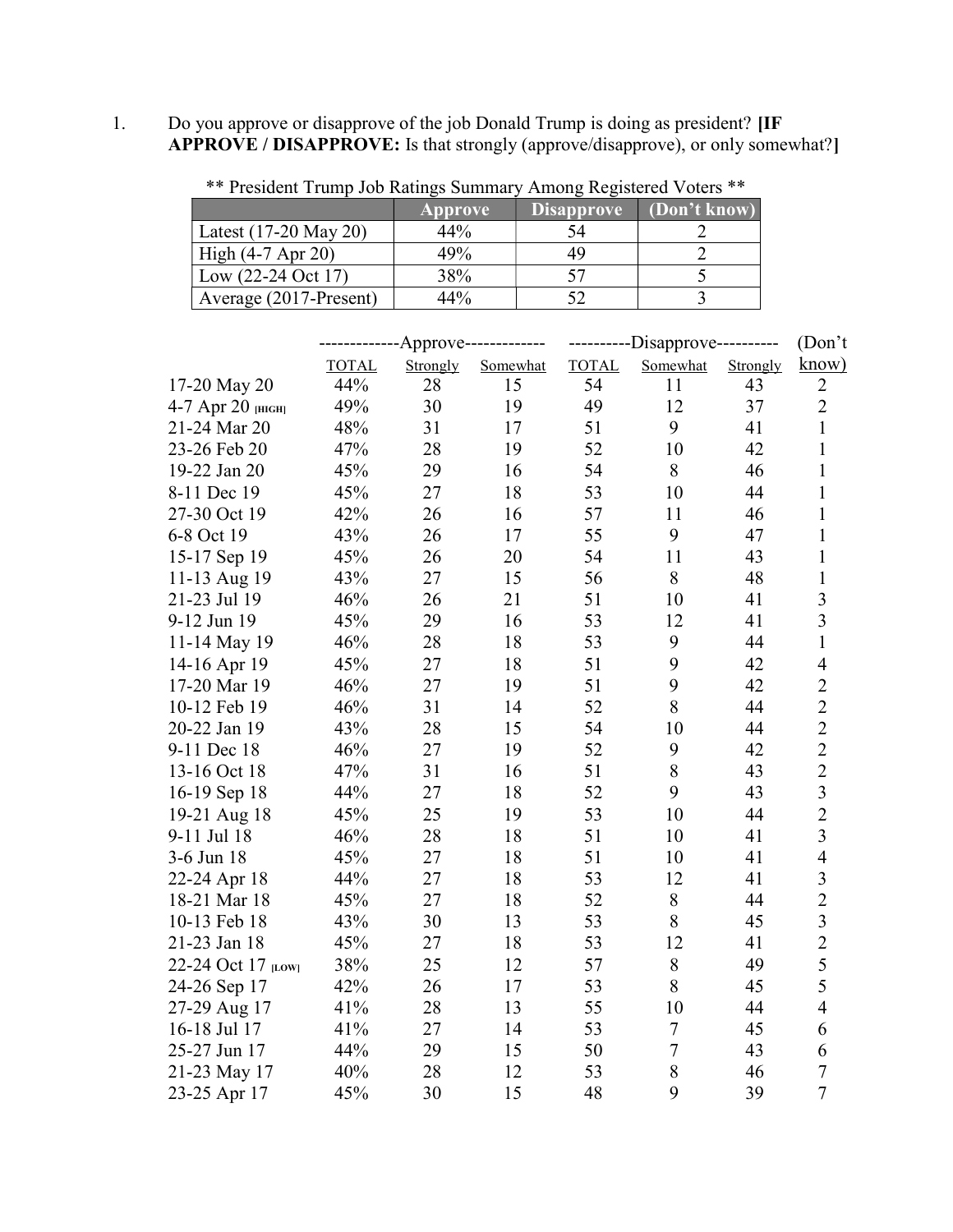|              | -------------Approve------------- ----------Disapprove---------- (Don't |     |                                                 |    |  |  |  |
|--------------|-------------------------------------------------------------------------|-----|-------------------------------------------------|----|--|--|--|
|              | TOTAL                                                                   |     | Strongly Somewhat TOTAL Somewhat Strongly know) |    |  |  |  |
| 12-14 Mar 17 | 43%                                                                     | 30. |                                                 |    |  |  |  |
| 11-13 Feb 17 | 48%                                                                     |     | $\mathbf{1}$                                    | 47 |  |  |  |

2. On a scale of excellent, good, only fair and poor, how would you rate economic conditions today?

|                     | Excellent | Good           | Only fair | Poor | (Don't know)            |
|---------------------|-----------|----------------|-----------|------|-------------------------|
| 17-20 May 20        | 6%        | 14             | 29        | 49   | 1                       |
| <b>RECENT TREND</b> |           |                |           |      |                         |
| 4-7 Apr 20          | $8\%$     | 18             | 30        | 43   | 1                       |
| 21-24 Mar 20        | 12%       | 21             | 28        | 37   | $\overline{2}$          |
| 19-22 Jan 20        | 20%       | 35             | 30        | 14   | $\mathbf{1}$            |
| 27-30 Oct 19        | 14%       | 33             | 36        | 16   | $\mathbf{1}$            |
| 15-17 Sep 19        | 15%       | 32             | 36        | 15   | $\overline{c}$          |
| 21-23 Jul 19        | 15%       | 36             | 32        | 15   | $\overline{c}$          |
| 11-14 May 19        | 16%       | 31             | 33        | 18   | $\mathbf{1}$            |
| 14-16 Apr 19        | 13%       | 31             | 38        | 16   | $\mathbf{1}$            |
| 20-22 Jan 19        | 9%        | 32             | 34        | 22   | $\overline{\mathbf{3}}$ |
| 9-11 Dec 18         | 13%       | 34             | 35        | 16   | $\overline{2}$          |
| 13-16 Oct 18        | 14%       | 35             | 32        | 16   | $\overline{2}$          |
| 19-21 Aug 18        | 12%       | 35             | 34        | 17   | $\overline{2}$          |
| 22-24 Apr 18        | 9%        | 34             | 40        | 18   | $\ast$                  |
| 21-23 Jan 18        | 17%       | 32             | 35        | 14   | $\overline{2}$          |
| 27-29 Aug 17        | 6%        | 30             | 45        | 17   | $\mathbf{1}$            |
| 23-25 Apr 17        | 4%        | 29             | 47        | 19   | $\overline{2}$          |
| 11-13 Dec 16        | 3%        | 30             | 42        | 23   | $\mathbf{1}$            |
| 28-30 Aug 16        | $1\%$     | 23             | 45        | 30   | *                       |
| 11-13 Apr 16        | $2\%$     | 19             | 46        | 33   | $\ast$                  |
| 4-7 Jan 16          | 2%        | 21             | 43        | 33   | $\mathbf{1}$            |
| 1-3 Nov 15          | $1\%$     | 20             | 44        | 35   | $\ast$                  |
| 11-13 Aug 15        | 2%        | 20             | 39        | 39   | 1                       |
| 19-21 Apr 15        | $2\%$     | 19             | 51        | 28   | $\mathbf{1}$            |
| 11-13 Jan 15        | 3%        | 22             | 46        | 29   | $\overline{a}$          |
| 25-27 Oct 14        | $1\%$     | 17             | 48        | 33   | $\mathbf{1}$            |
| 10, 12-13 May 14    | $1\%$     | 17             | 46        | 36   |                         |
| 20-22 Oct 13        | $-1/2$    | 8              | 43        | 49   |                         |
| 9-11 Jun 13         | 2%        | 16             | 44        | 38   | $\mathbf{1}$            |
| 15-17 Jan 13        | $-1/2$    | 9              | 40        | 51   | $\mathbf{1}$            |
| 7-9 Oct 12          | $1\%$     | 15             | 42        | 42   | $\mathbf{1}$            |
| 13-15 May 12        | $1\%$     | 10             | 43        | 45   |                         |
| 5-7 Dec 11          | $-1/2$    | 5              | 28        | 66   |                         |
| 26-28 Jun 11        | $1\%$     | 6              | 35        | 59   | $\overline{a}$          |
| 18-19 Jan 11        | $1\%$     | $\overline{7}$ | 40        | 51   | $\mathbf{1}$            |
| 26-28 Oct 10        | $1\%$     | 8              | 35        | 55   | $\mathbf{1}$            |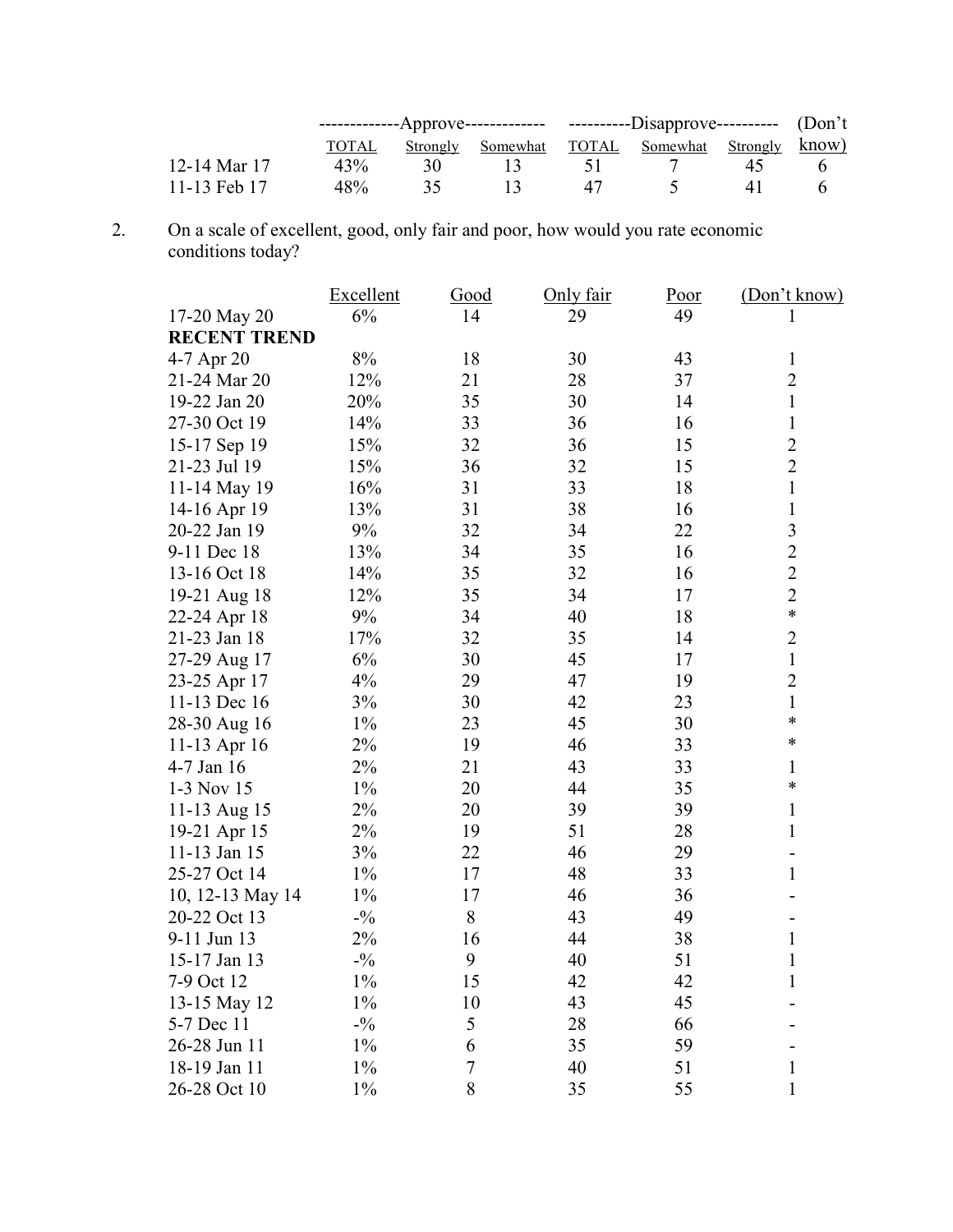|                | Excellent | Good | Only fair | Poor | (Don't know) |
|----------------|-----------|------|-----------|------|--------------|
| 8-9 Jun 10     | $1\%$     |      | 44        | 49   |              |
| $12-13$ Jan 10 | $1\%$     |      | 39        | 52   |              |
| 22-23 Apr 09   | 4%        |      | 30        | 57   |              |
| 13-14 Jan 09   | $1\%$     |      | 20        | 74   |              |
| 22-23 Sep 08   | $1\%$     |      | 29        | 65   |              |

3. When do you think the economy and job situation will start to improve?

|                          | 17-20 May 20 |
|--------------------------|--------------|
| Within the next 3 months | 10%          |
| 3-6 months               | 22           |
| 7-12 months              | 23           |
| 1-2 years                | 24           |
| 2-5 years                | 10           |
| More than 5 years        | 4            |
| (Never)                  |              |
| (Already)                |              |
| (Don't know)             |              |

4. Do you think the country is in the worst economic crisis since the Great Depression, or not?

|              | <b>Yes</b> | <u>No</u> | (Don't know) |
|--------------|------------|-----------|--------------|
| 17-20 May 20 | 54%        | 35        |              |
| 9-10 Jun 09  | 65%        | 30        |              |

5.-8. I'm going to read you the names of several individuals. Please tell me whether you have a generally favorable or unfavorable opinion of each one. If you've never heard of one please just say so. [IF FAVORABLE/UNFAVORABLE: Is that strongly (favorable / unfavorable) or only somewhat?] [RANDOMIZE]

| Summary Lable Among Registered Voters |       |                                                                      |                                  |    |    |    |      |          |
|---------------------------------------|-------|----------------------------------------------------------------------|----------------------------------|----|----|----|------|----------|
|                                       |       | ----------Favorable---------- -------Unfavorable------- (Can't Never |                                  |    |    |    |      |          |
|                                       | TOTAL | <b>Strongly</b>                                                      | Somewhat TOTAL Somewhat Strongly |    |    |    | say) | heard of |
| Barack Obama                          | 63%   | 43                                                                   | 20                               | 35 |    |    |      | ∗        |
| Joe Biden                             | 48%   | 23                                                                   | 26                               | 46 |    |    |      |          |
| Donald Trump                          | 43%   | 28                                                                   | 15                               | 55 | 10 | 45 |      | ∗        |
| Mike Pence                            | 42%   | 21                                                                   |                                  | 50 | 18 | 32 |      |          |

# Summary Table Among Registered Voters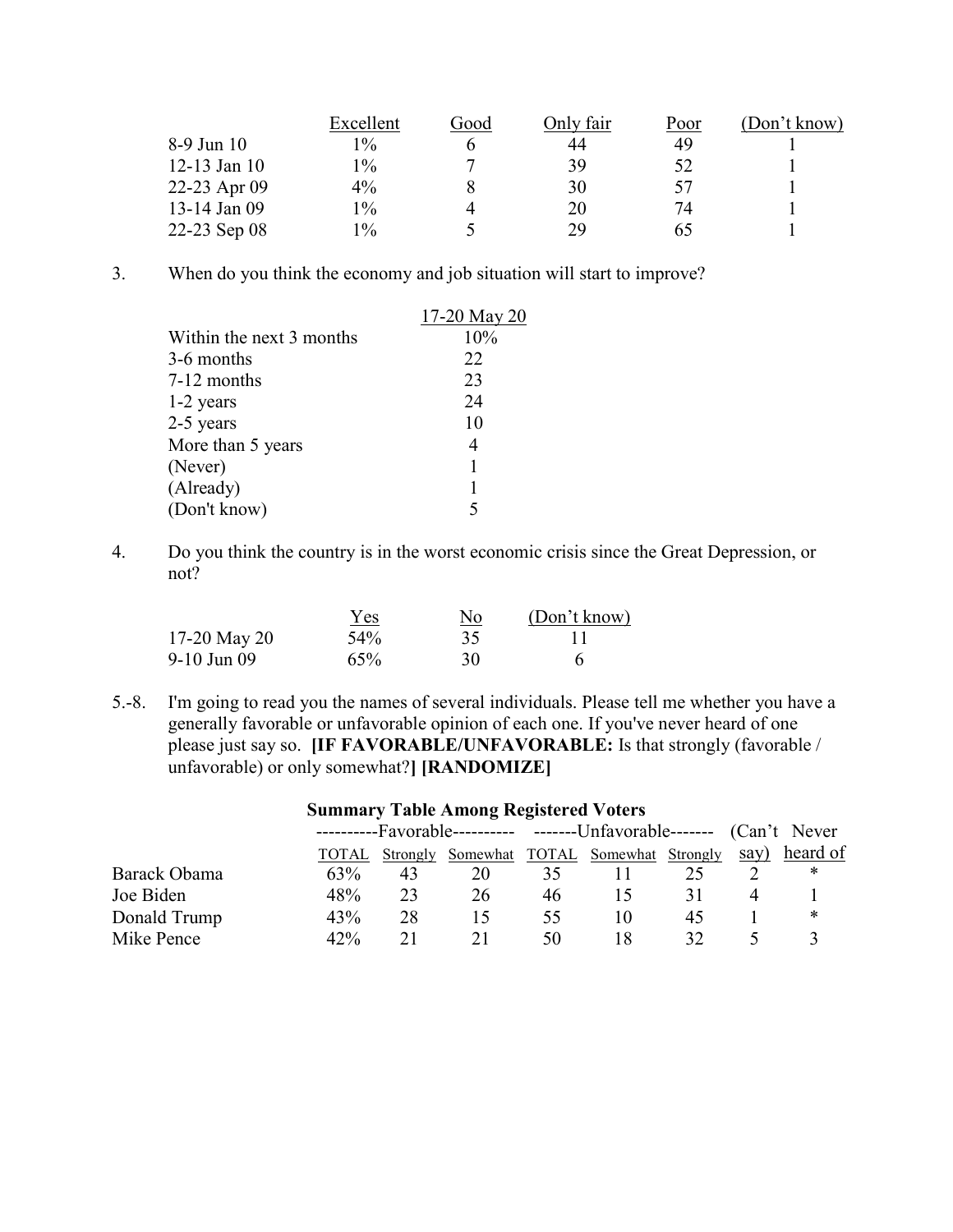|                     | Favorable | Unfavorable (Can't say) |                          | Never heard of |
|---------------------|-----------|-------------------------|--------------------------|----------------|
| <b>Barack Obama</b> |           |                         |                          |                |
| 17-20 May 20        | 63%       | 35                      | $\overline{2}$           | $\ast$         |
| 11-13 Aug 19        | 60%       | 37                      | $\overline{3}$           | *              |
| 22-24 Oct 17        | 63%       | 35                      | $\overline{2}$           |                |
| 15-18 Jan 17        | 60%       | 39                      | 1                        |                |
| 11-13 Dec 16        | 57%       | 42                      | 1                        |                |
| 27-29 Sep 16        | 54%       | 45                      | 1                        |                |
| 11-14 Sep 16        | 55%       | 43                      | $\overline{c}$           |                |
| 31 Jul-2 Aug 16     | 54%       | 44                      | $\overline{2}$           | *              |
| 14-17 May 16        | 50%       | 47                      | $\overline{3}$           | *              |
| 20-22 Mar 16        | 49%       | 48                      | $\overline{3}$           | $\ast$         |
|                     |           |                         |                          |                |
| 28-30 Oct 12        | 53%       | 45                      | 2                        |                |
| 7-9 Oct 12          | 52%       | 44                      | $\overline{4}$           |                |
| 24-26 Sep 12        | 52%       | 43                      | $\overline{4}$           |                |
| 9-11 Sep 12         | 52%       | 44                      | 4                        |                |
| 19-21 Aug 12        | 52%       | 43                      | 4                        |                |
| 5-7 Aug 12          | 54%       | 42                      | 4                        |                |
| 15-17 Jul 12        | 52%       | 46                      | $\overline{2}$           |                |
| 3-5 Jun 12          | 54%       | 42                      | $\overline{\mathcal{L}}$ |                |
| 13-15 May 12        | 52%       | 44                      | $\overline{4}$           |                |
| 22-24 Apr 12        | 50%       | 48                      | $\overline{2}$           |                |
| 10-12 Mar 12        | 50%       | 47                      | $\overline{\mathbf{3}}$  |                |
| 12-14 Jan 12        | 51%       | 46                      | $\overline{3}$           |                |
|                     |           |                         |                          |                |
| 13-14 Jan 09 [НІСН] | 76%       | 15                      | 9                        |                |
|                     |           |                         |                          |                |
| 26-27 Jun 07        | 46%       | 30                      | 17                       | 8              |
| 17-18 Apr 07        | 47%       | 23                      | 19                       | 11             |
| 30-31 Jan 07 [LOW]  | 41%       | 20                      | 20                       | 18             |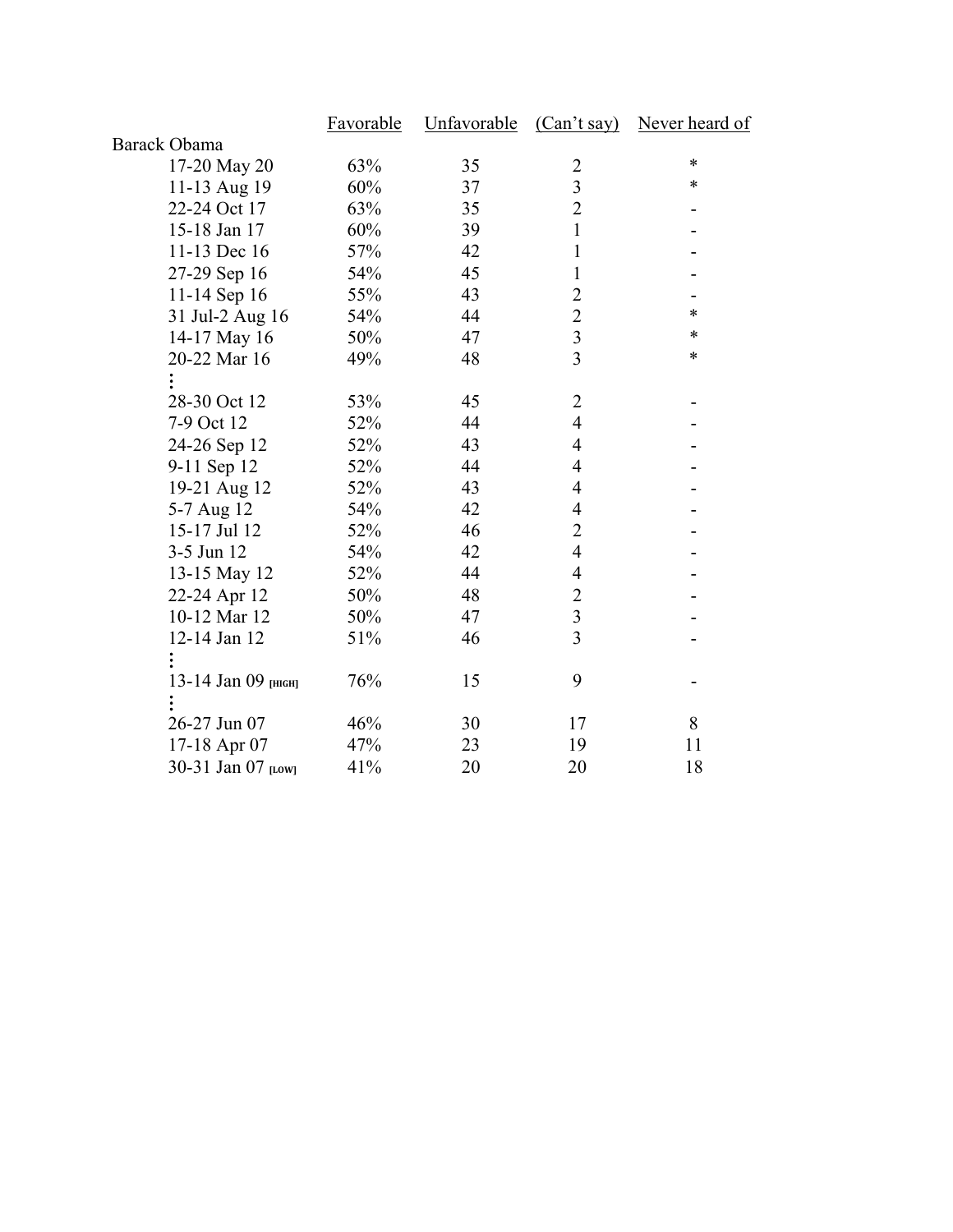|                     | Favorable | Unfavorable |                | (Can't say) Never heard of |
|---------------------|-----------|-------------|----------------|----------------------------|
| Joe Biden           |           |             |                |                            |
| 17-20 May 20        | 48%       | 46          | 4              | 1                          |
| 4-7 Apr 20          | 48%       | 47          | 5              | *                          |
| 23-26 Feb 20        | 50%       | 46          | $\overline{4}$ | *                          |
| 6-8 Oct 19          | 50%       | 44          | 6              | *                          |
| 11-13 Aug 19        | 50%       | 42          | 7              | $\overline{c}$             |
| 3-6 Jun 18          | 56%       | 35          | $\overline{7}$ | $\overline{2}$             |
| 27-29 Aug 17        | 56%       | 35          | 6              | $\overline{\mathbf{3}}$    |
| 11-13 Dec 16        | 56%       | 33          | 8              | $\overline{c}$             |
| 5-8 Jun 16          | 53%       | 36          | $\overline{7}$ | 5                          |
| 20-22 Sep 15        | 49%       | 40          | $\overline{7}$ | $\overline{4}$             |
| 29-31 Mar 15        | 43%       | 47          | 6              | $\overline{4}$             |
| 11-13 Jan 15        | 44%       | 44          | $\overline{7}$ | 5                          |
| 22-24 Jun 13        | 42%       | 48          | 5              | $\overline{4}$             |
| 28-30 Oct 12        | 46%       | 46          | 5              | $\overline{2}$             |
| 7-9 Oct 12          | 44%       | 46          | 8              | $\overline{2}$             |
| 24-26 Sep 12        | 44%       | 43          | 9              | $\overline{4}$             |
| 9-11 Sep 12         | 45%       | 44          | 9              | 3                          |
| 19-21 Aug 12        | 45%       | 42          | 9              | $\overline{3}$             |
| 13-15 May 12        | 41%       | 44          | 11             | $\overline{4}$             |
| 22-23 Арг 09 [НІСН] | 59%       | 28          | 11             | $\overline{2}$             |
| 31 Mar-1 Apr 09     | 51%       | 35          | 11             | $\overline{2}$             |
| 17-18 Feb 09        | 59%       | 29          | 11             | $\mathbf{1}$               |
| 13-14 Jan 09        | 58%       | 24          | 14             | $\overline{4}$             |
| 9-10 Dec 08         | 54%       | 30          | 13             | 3                          |
| 1-2 Nov 08          | 55%       | 37          | 5              | $\overline{3}$             |
| 20-21 Oct 08        | 56%       | 32          | 9              | 3                          |
| 8-9 Oct 08          | 57%       | 29          | 12             | $\mathbf{1}$               |
| 22-23 Sep 08        | 48%       | 31          | 18             | 3                          |
| 8-9 Sep 08          | 51%       | 29          | 15             | $\overline{4}$             |
| 30-31 Aug 05 [LOW]  | 19%       | 16          | 27             | 37                         |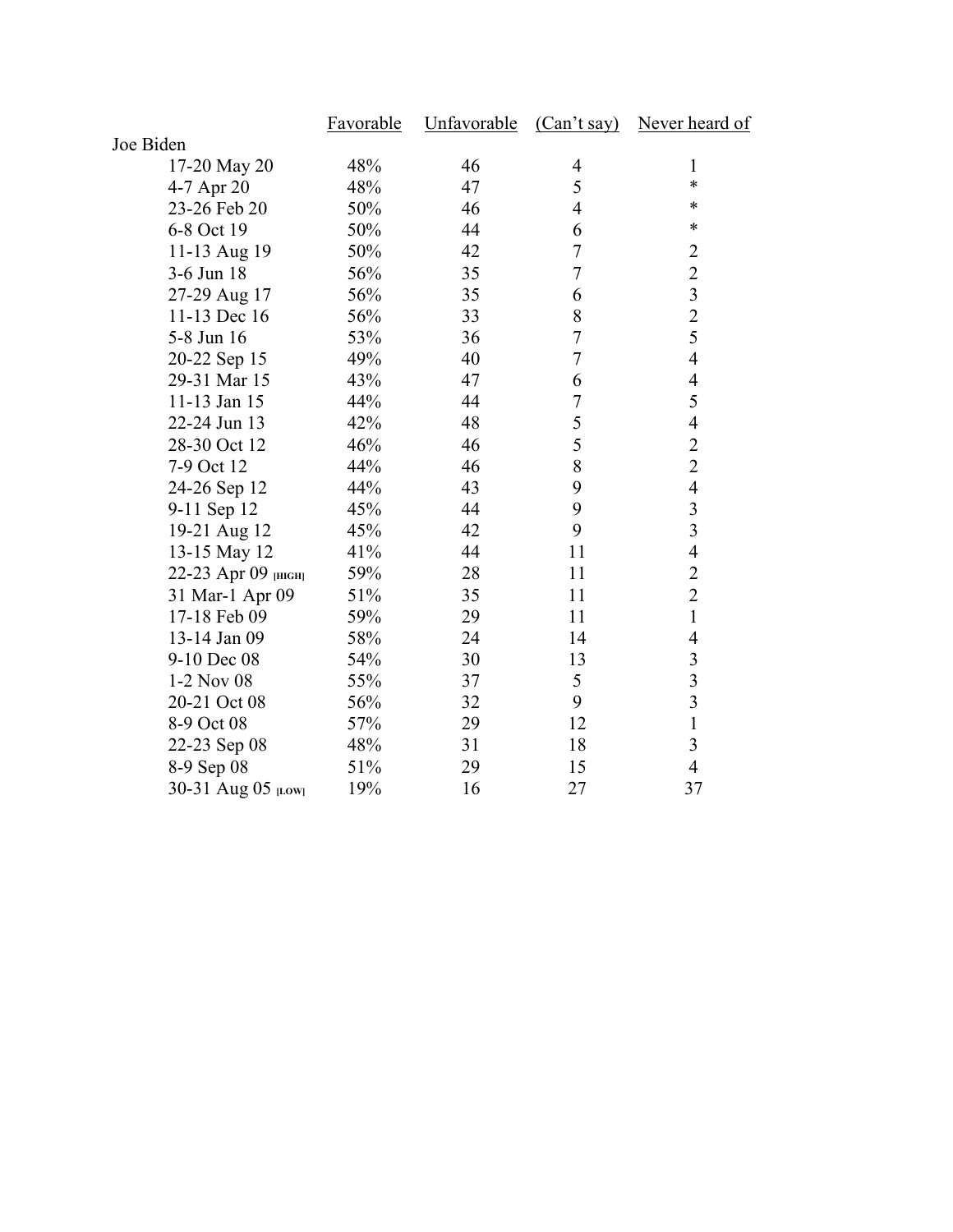|                      | <b>Favorable</b> | Unfavorable | (Can't say)    | Never heard of |
|----------------------|------------------|-------------|----------------|----------------|
| Donald Trump         |                  |             |                |                |
| 17-20 May 20         | 43%              | 55          | $\mathbf{1}$   | ∗              |
| 4-7 Арг 20 [НІСН]    | 47%              | 50          | 3              | ∗              |
| 23-26 Feb 20         | 44%              | 55          | 1              |                |
| 19-22 Jan 20         | 45%              | 55          | 1              |                |
| 6-8 Oct 19           | 43%              | 56          | $\mathbf{1}$   |                |
| 11-13 Aug 19         | 42%              | 56          | $\overline{2}$ |                |
| 21-23 Jul 19         | 45%              | 51          | 3              | *              |
| 14-16 Apr 19         | 44%              | 53          | $\overline{2}$ | $\ast$         |
| 10-12 Feb 19         | 43%              | 54          | 3              |                |
| 9-11 Dec 18          | 46%              | 52          | $\overline{2}$ |                |
| 13-16 Oct 18         | 44%              | 53          | 3              |                |
| 19-21 Aug 18         | 41%              | 57          | $\overline{2}$ | ∗              |
| 3-6 Jun 18           | 45%              | 53          | $\mathbf{1}$   | ∗              |
| 22-24 Apr 18         | 43%              | 55          | 2              |                |
| 18-21 Mar 18         | 44%              | 53          | $\mathfrak{Z}$ |                |
| 21-23 Jan 18         | 45%              | 53          | $\overline{2}$ | $\ast$         |
| 22-24 Oct 17         | 39%              | 59          | $\overline{2}$ | $\ast$         |
| 27-29 Aug 17         | 44%              | 55          | $\mathbf{1}$   |                |
| 25-27 Jun 17         | 47%              | 51          | $\overline{2}$ | ∗              |
| 12-14 Mar 17         | 44%              | 53          | $\overline{2}$ | ∗              |
| 15-18 Jan 17         | 42%              | 55          | 3              |                |
| 11-13 Dec 16         | 47%              | 51          | 3              | ∗              |
| 3-6 Nov 16           | 38%              | 60          | $\overline{2}$ | ∗              |
| 1-3 Nov 16           | 42%              | 56          | $\mathbf{1}$   | ∗              |
| 22-25 Oct 16         | 41%              | 57          | $\overline{2}$ | ∗              |
| 15-17 Oct 16         | 38%              | 59          | $\overline{2}$ | ∗              |
| 10-12 Oct 16         | 35%              | 63          | $\overline{2}$ | ∗              |
| 3-6 Oct 16           | 40%              | 58          | $\overline{2}$ |                |
| 27-29 Sep 16         | 41%              | 57          | $\overline{2}$ |                |
| 11-14 Sep 16         | 41%              | 57          | $\overline{2}$ | $\ast$         |
| 28-30 Aug 16         | 42%              | 56          | $\mathbf{1}$   | $\mathbf 1$    |
| 31 Jul-2 Aug 16      | 36%              | 63          | $\overline{c}$ | *              |
| 5-8 Jun 16           | 40%              | 58          | $\overline{2}$ | ∗              |
| 14-17 May 16         | 41%              | 56          | $\overline{3}$ | ∗              |
| 20-22 Mar 16         | 31%              | 65          | 4              | $\ast$         |
| 20-22 Sep 15         | 34%              | 59          | 5              | $\overline{c}$ |
| 25-27 Apr 11         | 33%              | 57          | 9              |                |
| 16-17 Jan $07$ [LOW] | 30%              | 53          | 16             | $\mathbf{1}$   |
| 1-2 Mar 05           | 39%              | 37          | 22             | $\overline{2}$ |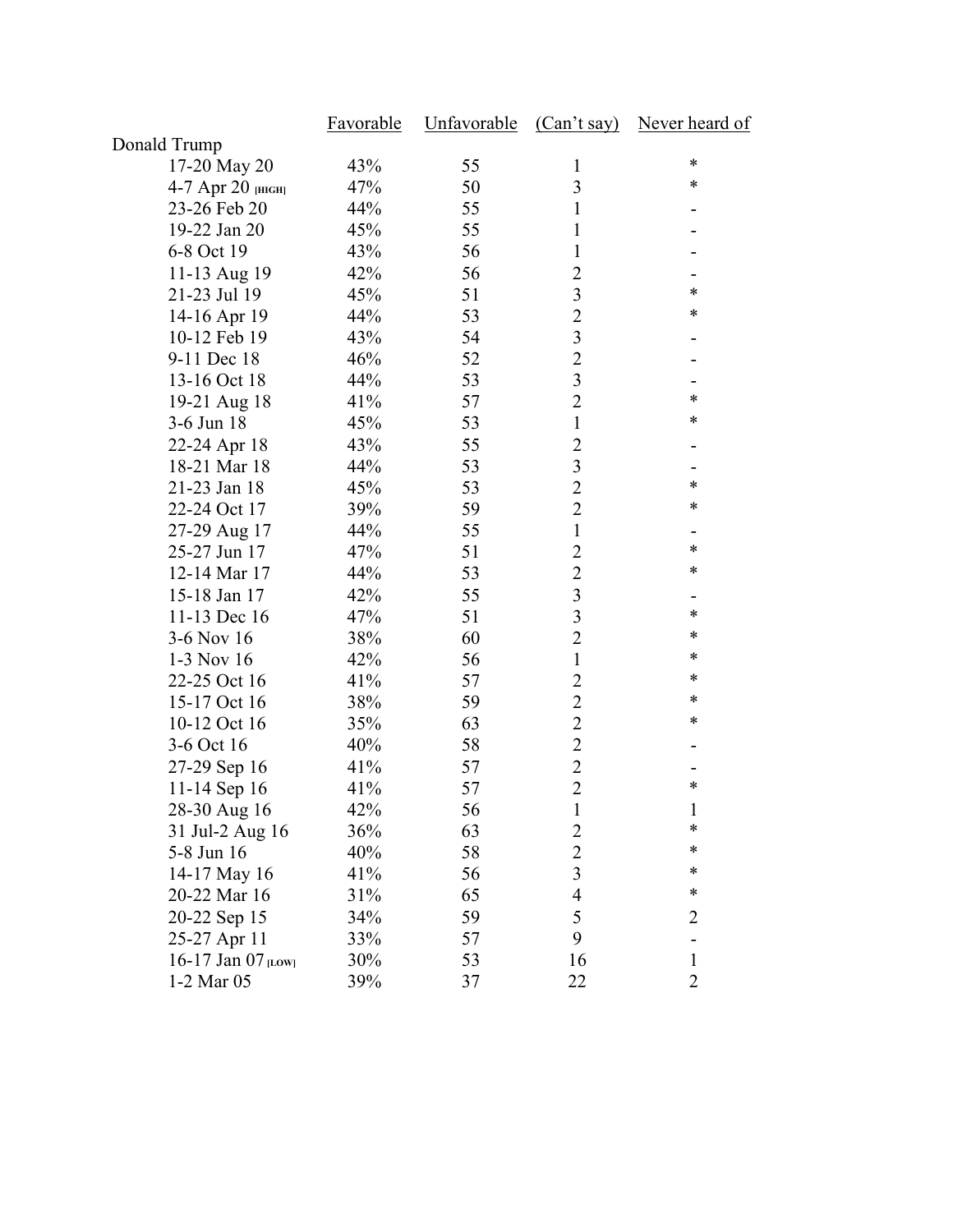|                          | Favorable | Unfavorable | (Can't say) | Never heard of |
|--------------------------|-----------|-------------|-------------|----------------|
| Mike Pence               |           |             |             |                |
| 17-20 May 20             | 42%       | 50          | 5           | 3              |
| 6-8 Oct 19               | 40%       | 49          | 8           | 3              |
| 11-13 Aug 19             | 39%       | 48          | 10          | 4              |
| 10-12 Feb 19             | 42%       | 44          | 10          |                |
| 27-29 Aug 17             | 46%       | 43          | 6           | 4              |
| 25-27 Jun 17             | 47%       | 42          | 6           | 5              |
| 12-14 Mar 17             | 47%       | 43          | 6           | 5              |
| 15-18 Jan 17             | 45%       | 37          | 11          | 8              |
| 11-13 Dec 16             | 42%       | 37          | 13          |                |
| 22-25 Oct 16 $_{[HIGH]}$ | 51%       | 34          | 7           | 8              |
| 10-12 Oct 16             | 47%       | 35          | 8           | 9              |
| 3-6 Oct 16               | 46%       | 32          | 12          | 11             |
| 27-29 Sep 16             | 40%       | 30          | 14          | 16             |
| 31 Jul-2 Aug 16 [LOW]    | 35%       | 30          | 15          | 21             |
|                          |           |             |             |                |

# 9. How interested are you in the presidential election? Are you:

|                     | Extremely | <b>Very</b> | Somewhat | Not at all     | (Don't know)   |
|---------------------|-----------|-------------|----------|----------------|----------------|
| 17-20 May 20        | 51%       | 26          | 17       | 5              |                |
| <b>RECENT TREND</b> |           |             |          |                |                |
| 4-7 Apr 20          | 48%       | 26          | 20       | 5              | 1              |
| 21-24 Mar 20        | 53%       | 25          | 17       | 4              | 1              |
| 23-26 Feb 20        | 55%       | 25          | 18       | $\overline{2}$ | *              |
| 19-22 Jan 20        | 55%       | 27          | 14       | 3              | 1              |
| 8-11 Dec 19         | 58%       | 24          | 14       | 4              | *              |
| 27-30 Oct 19        | 60%       | 25          | 13       | 3              | *              |
| 15-17 Sep 19        | 59%       | 23          | 14       | 4              | $\ast$         |
| 11-13 Aug 19        | 57%       | 24          | 16       | 3              | 1              |
| 9-12 Jun 19         | 53%       | 25          | 17       | 5              | 1              |
| 11-14 May 19        | 57%       | 24          | 14       | 4              | $\overline{2}$ |
| 14-16 Apr 19        | 52%       | 26          | 14       | 6              | $\overline{2}$ |
| 3-6 Nov 16          | 54%       | 28          | 12       | 6              | $\ast$         |
| $1-3$ Nov 16        | 53%       | 28          | 13       | 6              | 1              |
| 22-25 Oct 16        | 53%       | 26          | 16       | 5              |                |
| 15-17 Oct 16        | 50%       | 28          | 16       | 6              | *              |
| 10-12 Oct 16        | 51%       | 29          | 13       | 7              | 1              |
| 3-6 Oct 16          | 45%       | 32          | 16       | $\overline{7}$ |                |
| 27-29 Sep 16        | 49%       | 28          | 14       | 8              | *              |
| 11-14 Sep 16        | 43%       | 32          | 19       | 7              | $\ast$         |
| 28-30 Aug 16        | 46%       | 31          | 18       | 4              | $\ast$         |
| 31 Jul-2 Aug 16     | 45%       | 32          | 16       | 7              | $\ast$         |
| 26-28 Jun 16        | 39%       | 32          | 20       | 8              | $\ast$         |
| 5-8 Jun 16          | 35%       | 34          | 22       | 9              | $\mathbf{1}$   |
| 14-17 May 16        | 36%       | 34          | 22       | $\overline{7}$ | 1              |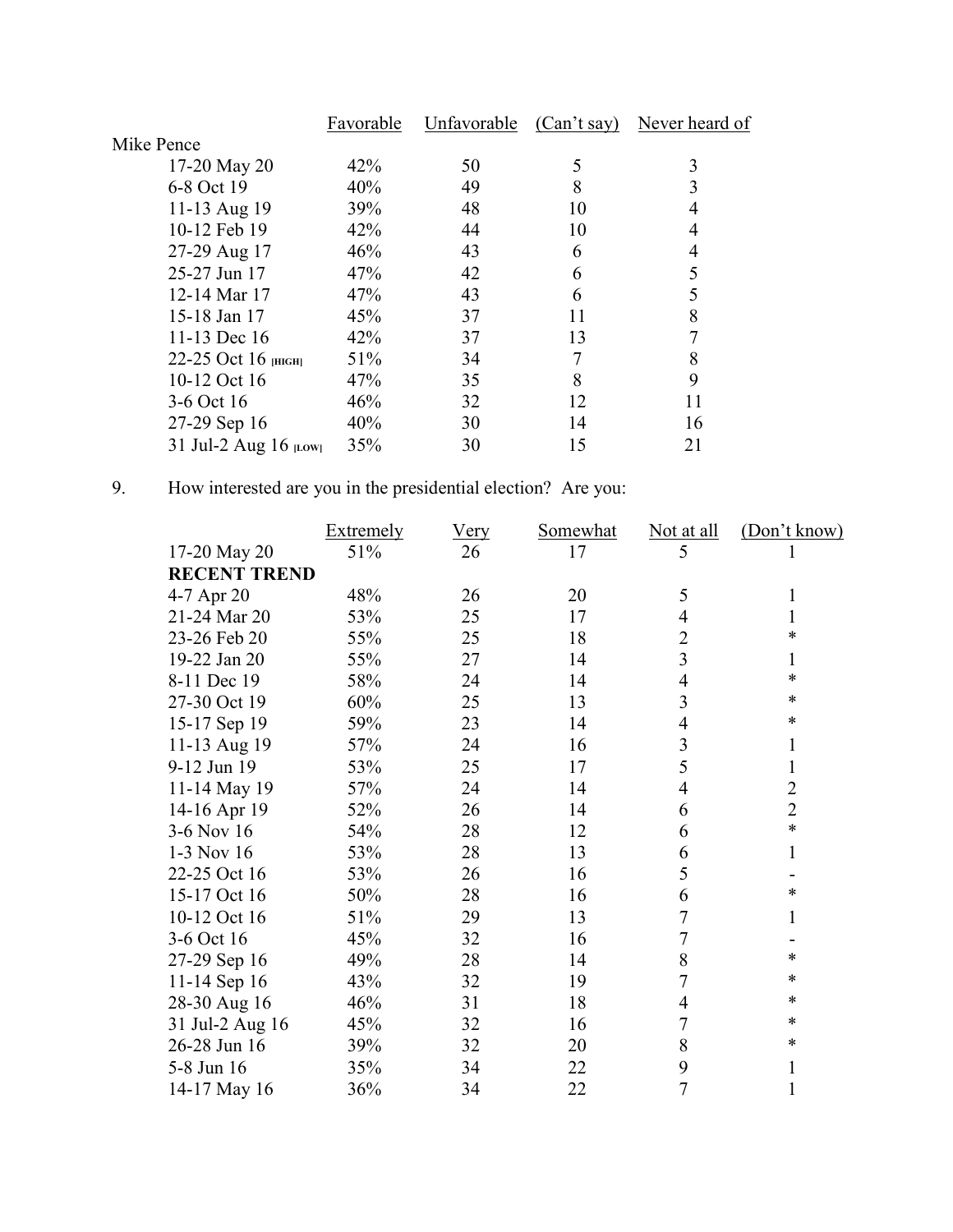|                 | <b>Extremely</b> | <u>Very</u> | <b>Somewhat</b> | <u>Not at all</u> | (Don't know) |
|-----------------|------------------|-------------|-----------------|-------------------|--------------|
| 20-22 Mar 16    | 43%              | 31          | 19              | 5                 |              |
| 18-21 Jan 16    | 34%              | 32          | 25              | 8                 | 1            |
| 4-7 Jan 16      | 42%              | 33          | 17              | 7                 | $\ast$       |
| 16-19 Nov 15    | 32%              | 36          | 23              | 8                 | $\ast$       |
| 30 Jul-2 Aug 15 | 30%              | 30          | 29              | 11                | 1            |
| 13-15 Jul 15    | 31%              | 37          | 24              | 7                 |              |
| 28-30 Oct 12    | 51%              | 31          | 15              | 3                 |              |
| 7-9 Oct 12      | 52%              | 30          | 14              | 4                 |              |
| 24-26 Sep 12    | 50%              | 30          | 16              | 4                 |              |
| 9-11 Sep 12     | 46%              | 31          | 18              | 5                 |              |
| 19-21 Aug 12    | 42%              | 30          | 21              | 6                 |              |
| 5-7 Aug 12      | 42%              | 29          | 24              | 5                 |              |
| 15-17 Jul 12    | 39%              | 30          | 22              | 7                 | 1            |
| 24-26 Jun 12    | 38%              | 35          | 20              | 6                 | 1            |
| 3-5 Jun 12      | 37%              | 29          | 26              | 8                 |              |
| 13-15 May 12    | 32%              | 35          | 25              | 8                 |              |
| 22-24 Apr 12    | 39%              | 32          | 25              | 5                 |              |
| 9-11 Apr 12     | 37%              | 31          | 22              | 10                | 1            |
| 10-12 Mar 12    | 36%              | 33          | 24              | 7                 |              |
| 6-9 Feb 12      | 32%              | 37          | 24              | 8                 | 1            |
| 12-14 Jan 12    | 32%              | 34          | 28              | 5                 |              |
| 5-7 Dec 11      | 33%              | 32          | 24              | 10                |              |
| 13-15 Nov 11    | 31%              | 33          | 28              | 8                 |              |
| 23-25 Oct 11    | 32%              | 35          | 27              | 6                 |              |
| 25-27 Sep 11    | 32%              | 33          | 27              | 7                 |              |

# 10. How motivated do you feel about voting in the presidential election?

|                | Extremely | Verv | Somewhat | Not at all | (Don't know) |
|----------------|-----------|------|----------|------------|--------------|
| 17-20 May 20   | 62%       | 20   |          |            |              |
| 23-26 Feb 20   | 69%       | 1 Q  | 0        |            | ∗            |
| 15-17 Sep $19$ | 62%       |      |          |            |              |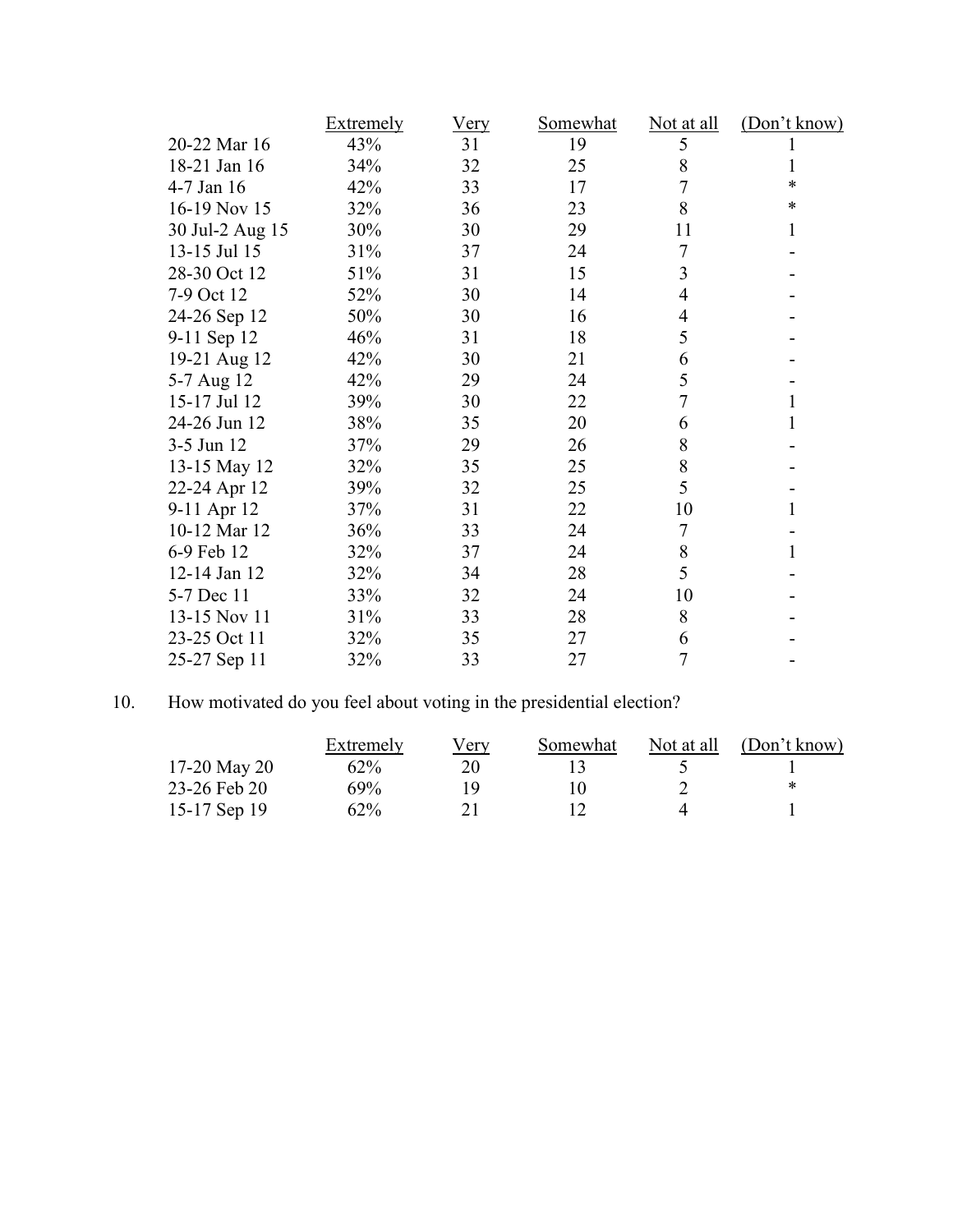11. If the presidential election were today, how would you vote if the candidates were: [IF DON'T KNOW: Well, which way do you lean?] [ROTATE NAMES]

|                 |           | Republican   |         |                   |              |
|-----------------|-----------|--------------|---------|-------------------|--------------|
|                 | Democrat  | Donald       |         | (Wouldn't         |              |
|                 | Joe Biden | <b>Trump</b> | (Other) | $\overline{vote}$ | (Don't know) |
| 17-20 May 20    | 48%       | 40           | 4       |                   |              |
| 4-7 Apr 20      | 42%       | 42           |         | 3                 | n            |
| 21-24 Mar 20    | 49%       | 40           |         |                   | 4            |
| 23-26 Feb 20    | 49%       | 41           |         | 4                 | 4            |
| 19-22 Jan 20    | 50%       | 41           | 6       | 2                 | 2            |
| 8-11 Dec 19     | 48%       | 41           | 2       | 4                 | 4            |
| 27-30 Oct 19    | 51%       | 39           |         | 2                 | 4            |
| 6-8 Oct 19      | 50%       | 40           |         | 2                 | 2            |
| 15-17 Sep 19    | 52%       | 38           |         | 3                 | 2            |
| 11-13 Aug 19    | 50%       | 38           |         | 3                 | 4            |
| 21-23 Jul 19    | 49%       | 39           |         | 3                 | 5            |
| 9-12 Jun 19     | 49%       | 39           |         |                   |              |
| 11-14 May 19    | 49%       | 38           |         |                   |              |
| 17-20 Mar 19    | 47%       | 40           | 4       | 3                 |              |
| 10-12 Oct $15*$ | 50%       | 37           |         |                   | 3            |

\* October 2015: results among a split sample, ±4%

Wording before 2019: "If the 2016 presidential election were held today…"

## 12.-16. Regardless of how you might vote, who do you trust to do a better job on each of the following -- Joe Biden or Donald Trump? [RANDOMIZE]

|                      |           | (Don't) | Trump  |           |       |             |
|----------------------|-----------|---------|--------|-----------|-------|-------------|
|                      | Joe Biden | Trump   | (Both) | (Neither) | know) | <u>Edge</u> |
| The economy          | 42%       | 45      |        |           |       | $+3$        |
| Relations with China | 43%       | 37      |        |           |       | -6          |
| Coronavirus          | 46%       | 37      |        |           |       | -9          |
| Health care          | 50%       | 33      |        |           | n     | $-17$       |
| Women's rights       | 50%       | 27      |        |           | n     | $-23$       |

# 17. Do you usually vote:

|              |        | In person                       |    |                                                              |
|--------------|--------|---------------------------------|----|--------------------------------------------------------------|
|              |        | In person on through By mail or |    |                                                              |
|              |        |                                 |    | Election Day early voting absentee (Don't vote) (Don't know) |
| 17-20 May 20 | $65\%$ |                                 | ΙQ |                                                              |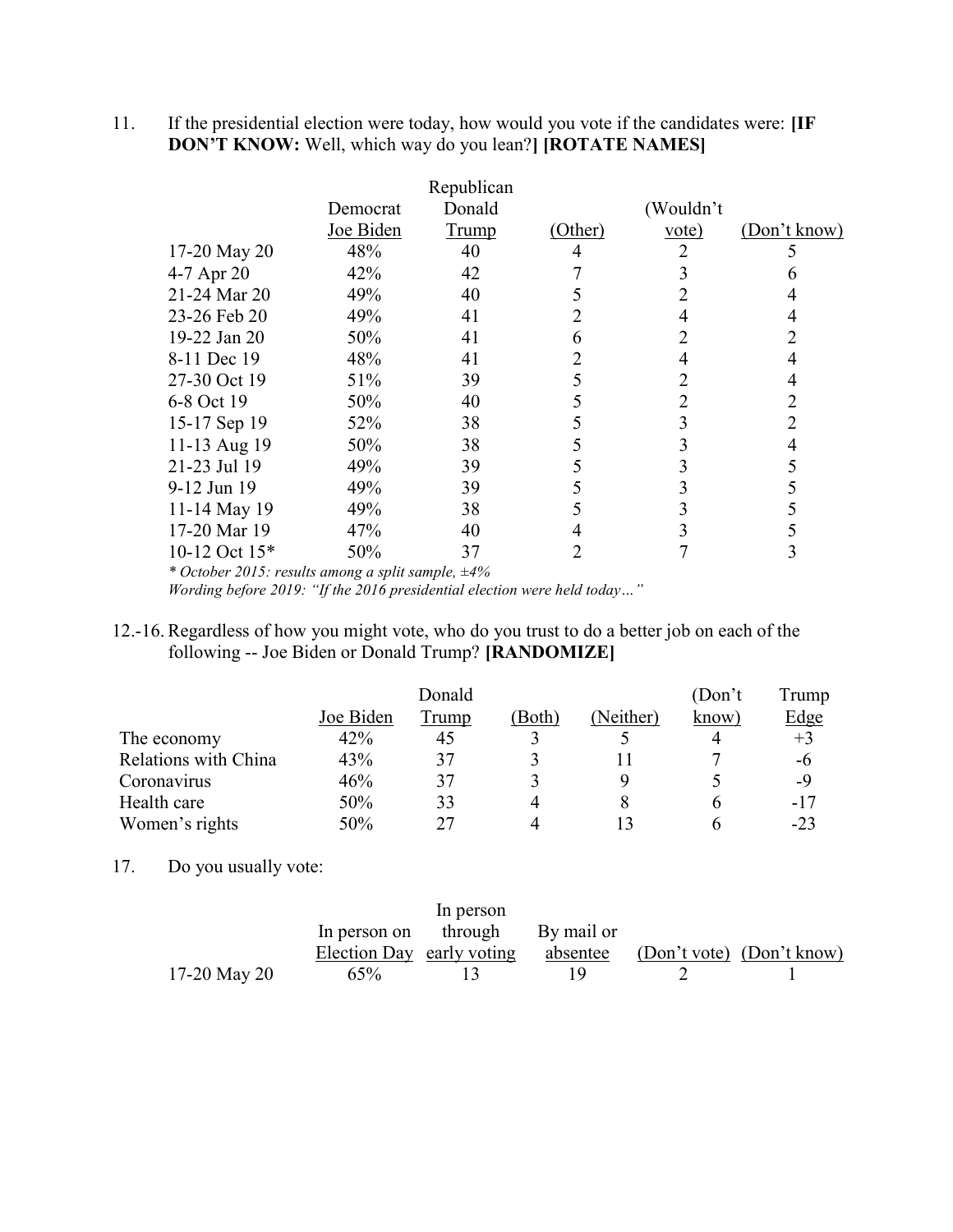18. And in the upcoming presidential election, how would you prefer to vote?

|              |                           | In person                       |          |                           |  |
|--------------|---------------------------|---------------------------------|----------|---------------------------|--|
|              |                           | In person on through By mail or |          |                           |  |
|              | Election Day early voting |                                 | absentee | (Won't vote) (Don't know) |  |
| 17-20 May 20 | 48%                       |                                 | 35.      |                           |  |

19. In response to the coronavirus pandemic, do you favor or oppose allowing all U.S. citizens to vote by mail in the upcoming presidential election?

|              | Favor | Oppose | (Don't know) |
|--------------|-------|--------|--------------|
| 17-20 May 20 | 63%   | 30     |              |

## Moving on…

20. How closely have you been following news of an accusation of sexual assault made against Joe Biden by a woman who worked in his senate office in the early 1990s?

|              | -------------Closely------------- -----------Not closely---------- (Don't |                                                     |  |  |  |  |
|--------------|---------------------------------------------------------------------------|-----------------------------------------------------|--|--|--|--|
|              |                                                                           | TOTAL Very Somewhat TOTAL Not very Not at all know) |  |  |  |  |
| 17-20 May 20 |                                                                           | 69% 25 44 29 15 14 2                                |  |  |  |  |

21. How much of a factor will the accusation against Biden be in deciding your vote for president?

|              | A major | A minor | Not a |                            |
|--------------|---------|---------|-------|----------------------------|
|              | factor  | factor  |       | factor at all (Don't know) |
| 17-20 May 20 | 24%     |         |       |                            |

#### On another subject…

22. Which country do you think is the worst enemy of the United States today? [OPEN ENDED]

|                               | 17-20 May 20 | 8-9 Apr 03 |
|-------------------------------|--------------|------------|
| (China)                       | 36%          | 5%         |
| (Russia)                      | 18           | 2          |
| (North Korea)                 | 16           | 39         |
| (Iran)                        |              |            |
| (Iraq)                        | 3            | 22         |
| (Afghanistan)                 | 2            | 2          |
| (U.S. is its own worst enemy) | 2            | N/A        |
| (Cuba)                        |              | N/A        |
| (Syria)                       |              | 2          |
| (Venezuela)                   |              | N/A        |
| (France)                      |              |            |
| (Other)                       |              |            |
| (Don't know)                  | 13           | 16         |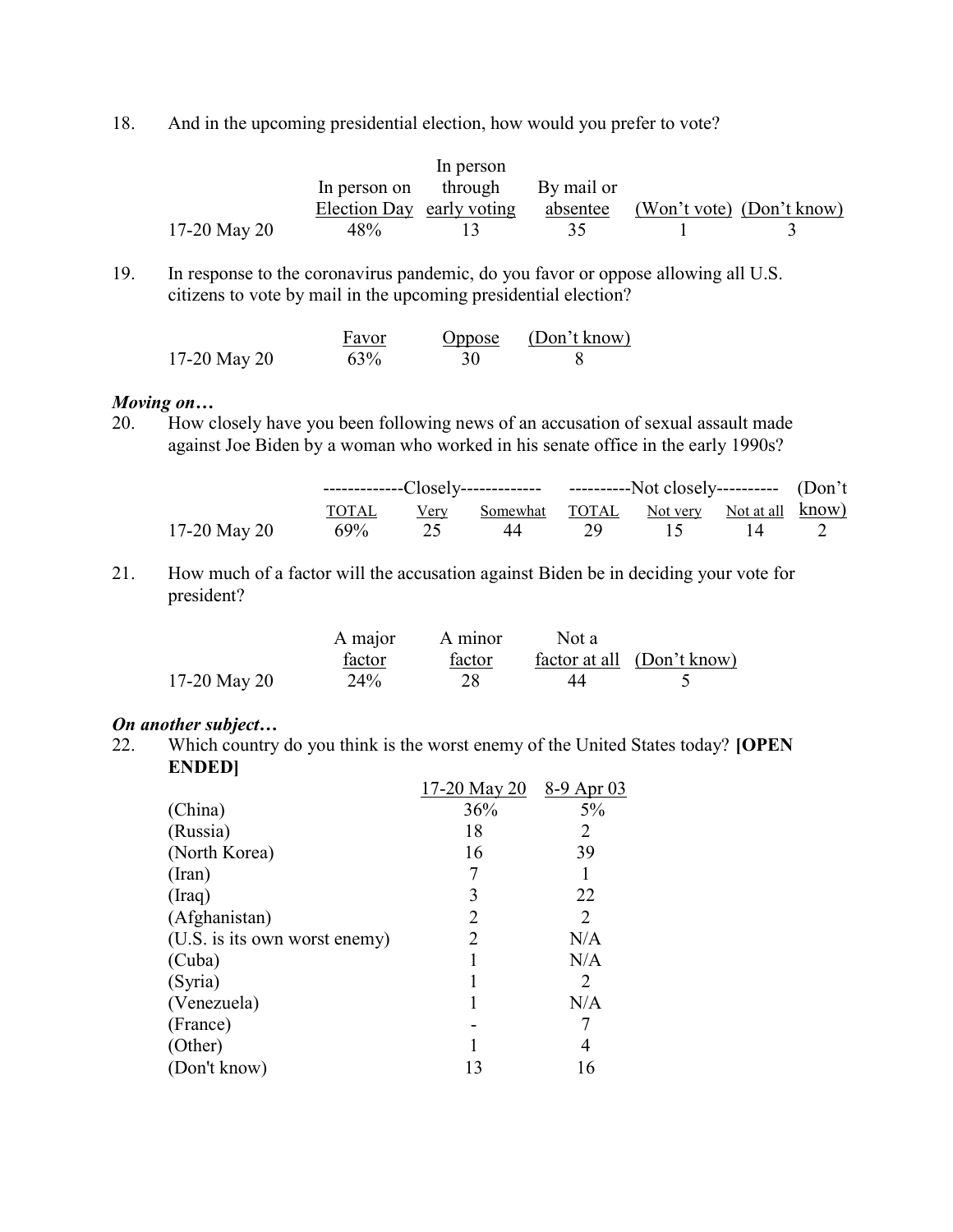# **On another subject...**<br>23. How concerned

How concerned are you about the spread of coronavirus in the United States?

|                                                                                                         |              |             |          | -Concerned------------ -----------Not concerned---------- |          |            | (Don't)        |
|---------------------------------------------------------------------------------------------------------|--------------|-------------|----------|-----------------------------------------------------------|----------|------------|----------------|
|                                                                                                         | <b>TOTAL</b> | <b>Very</b> | Somewhat | <b>TOTAL</b>                                              | Not very | Not at all | know)          |
| 17-20 May 20                                                                                            | 88%          | 61          | 27       | 12                                                        | 9        | 3          | *              |
| 4-7 Apr 20                                                                                              | 94%          | 70          | 24       | 6                                                         | 4        | 1          | $\ast$         |
| 21-24 Mar 20                                                                                            | 92%          | 70          | 22       | 8                                                         | 5        | 3          | $\ast$         |
| For reference:                                                                                          |              |             |          |                                                           |          |            |                |
| How concerned are you that the coronavirus that originated in China will spread throughout the United   |              |             |          |                                                           |          |            |                |
| States?                                                                                                 |              |             |          |                                                           |          |            |                |
| 23-26 Feb 20                                                                                            | 70%          | 30          | 40       | 27                                                        | 22       | 6          | 3              |
| How concerned are you that the Ebola virus will spread throughout the United States?                    |              |             |          |                                                           |          |            |                |
| 25-27 Oct 14                                                                                            | 59%          | 25          | 34       | 41                                                        | 23       | 18         |                |
| 12-14 Oct 14                                                                                            | 68%          | 37          | 31       | 30                                                        | 17       | 13         | 1              |
| 28-30 Sep 14*                                                                                           | 68%          | 31          | 37       | 31                                                        | 21       | 10         | 1              |
| $10 - 12 \, Aug \, 14*$                                                                                 | 62%          | 30          | 32       | 37                                                        | 21       | 16         |                |
| *Wording: "How concerned are you that the outbreak of the Ebola virus in West Africa will spread to the |              |             |          |                                                           |          |            |                |
| <b>United States?"</b>                                                                                  |              |             |          |                                                           |          |            |                |
| How concerned are you about the spread of the H1N1 virus or swine flu in the United States?             |              |             |          |                                                           |          |            |                |
| $17 - 18$ Nov 09                                                                                        | 65%          | 28          | 37       | 35                                                        | 23       | 12         |                |
| 15-16 Sep 09                                                                                            | 64%          | 26          | 38       | 35                                                        | 22       | 13         | $\mathcal{I}$  |
| How concerned are you about the spread of bird flu in the United States?                                |              |             |          |                                                           |          |            |                |
| 28 Feb-1 Mar 06                                                                                         | 61%          | 23          | 38       | 37                                                        | 25       | 12         | 1              |
| 10-11 Jan 06                                                                                            | 57%          | 26          | 31       | 43                                                        | 28       | 15         | $\overline{c}$ |
| 11-12 Oct 05                                                                                            | 63%          | 30          | 33       | 32                                                        | 21       | 11         | 5              |

# 24. How concerned are you personally about catching coronavirus?

|              |       |      |                         | ---------Concerned--------- -------Not concerned------- (Already (Don't |  |            |            |       |
|--------------|-------|------|-------------------------|-------------------------------------------------------------------------|--|------------|------------|-------|
|              | TOTAL | Very | Somewhat TOTAL Not very |                                                                         |  | Not at all | had)       | know) |
| 17-20 May 20 | 70%   | 35.  | 36                      | 28                                                                      |  |            |            |       |
| $4-7$ Apr 20 | 76%   | 39   | 37                      | 24                                                                      |  |            | N/A        | ∗     |
| 21-24 Mar 20 | 69%   | 38   | 37                      | 30                                                                      |  |            | $N/\Delta$ |       |

# 25. Do you personally know anyone who has or had coronavirus?

|                | <u>Yes</u> | <u>No</u> | (Don't know) |
|----------------|------------|-----------|--------------|
| $17-20$ May 20 | 38%        | 60        |              |
| $4-7$ Apr $20$ | 21%        | 76        |              |
| 21-24 Mar 20   | $12\%$     | 85        |              |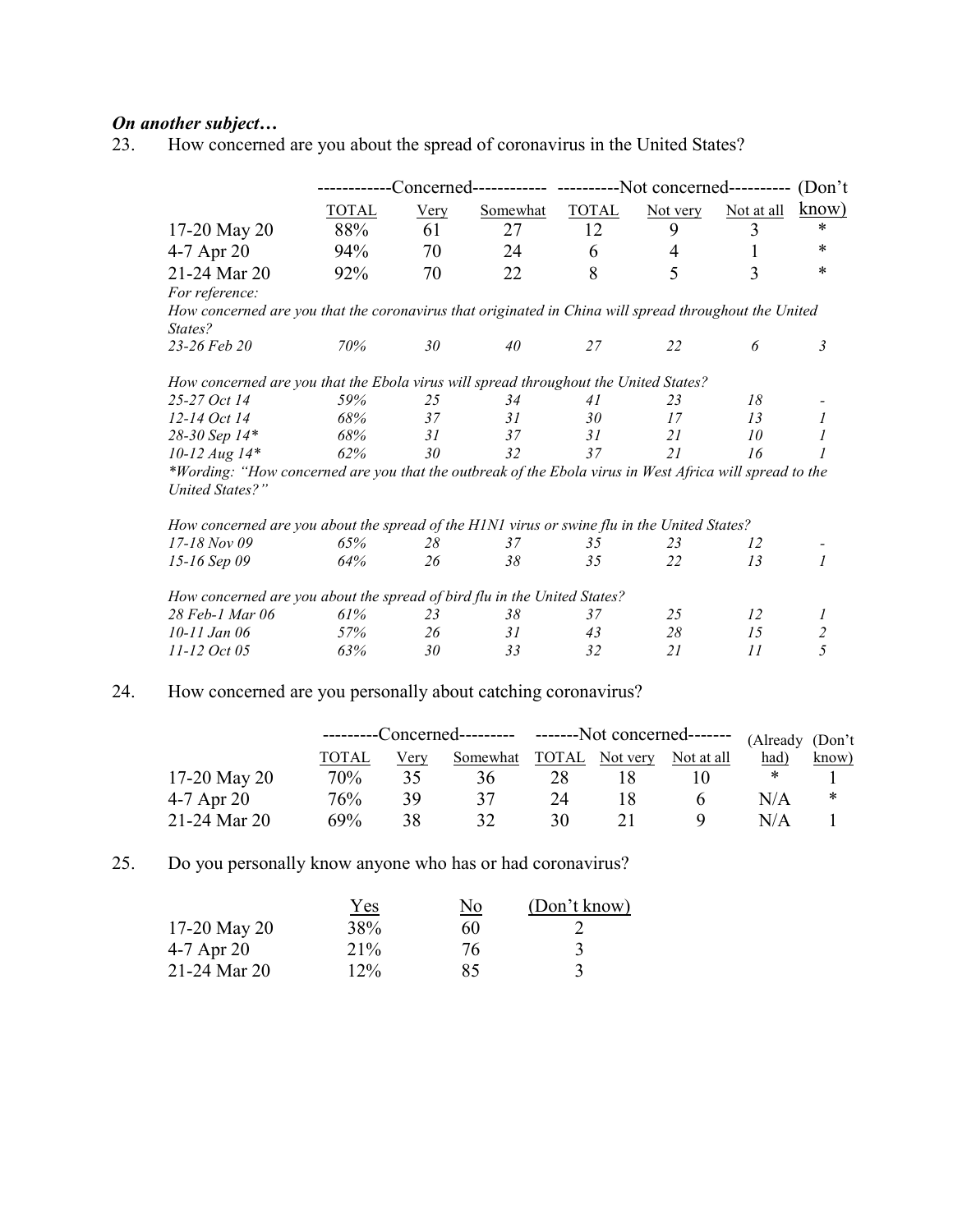# 26.-30. Do you approve or disapprove of the way each of the following have responded to the coronavirus pandemic? [IF APPROVE / DISAPPROVE: Is that strongly (approve/disapprove), or only somewhat?] [RANDOMIZE]

March 2020 wording: "...coronavirus outbreak"

|                                                                                                                      | -------------Approve------------- |                       |          | ---------Disapprove---------- |                |                | (Don't)        |
|----------------------------------------------------------------------------------------------------------------------|-----------------------------------|-----------------------|----------|-------------------------------|----------------|----------------|----------------|
|                                                                                                                      | <b>TOTAL</b>                      | Strongly              | Somewhat | <b>TOTAL</b>                  | Somewhat       | Strongly       | know)          |
| Director of the National                                                                                             |                                   |                       |          |                               |                |                |                |
| Institutes of Health                                                                                                 |                                   |                       |          |                               |                |                |                |
| Dr. Anthony Fauci                                                                                                    |                                   |                       |          |                               |                |                |                |
| 17-20 May 20                                                                                                         | 74%                               | 41                    | 32       | 19                            | 12             | 7              | 7              |
| 4-7 Apr 20                                                                                                           | 80%                               | 43                    | 36       | 11                            | $\overline{7}$ | $\overline{4}$ | 9              |
| 21-24 Mar 20                                                                                                         | 77%                               | 46                    | 31       | 12                            | 8              | 5              | 10             |
| Your state government                                                                                                |                                   |                       |          |                               |                |                |                |
| 17-20 May 20                                                                                                         | 70%                               | 37                    | 33       | 27                            | 14             | 13             |                |
| 4-7 Apr 20                                                                                                           | 77%                               | 33                    | 44       | 22                            | 13             | 8              | $\frac{3}{2}$  |
| 21-24 Mar 20                                                                                                         | 74%                               | 40                    | 34       | 23                            | 13             | 9              |                |
| Vice President Mike Pence                                                                                            |                                   |                       |          |                               |                |                |                |
| 17-20 May 20                                                                                                         | 47%                               | 24                    | 23       | 44                            | 16             | 29             | 9              |
| 4-7 Apr 20                                                                                                           | 52%                               | 28                    | 25       | 39                            | 14             | 24             | 9              |
| 21-24 Mar 20                                                                                                         | 55%                               | 30                    | 25       | 37                            | 16             | 22             | 8              |
| <b>President Donald Trump</b>                                                                                        |                                   |                       |          |                               |                |                |                |
| 17-20 May 20                                                                                                         | 43%                               | 26                    | 17       | 55                            | 11             | 43             | $\overline{2}$ |
| 4-7 Apr 20                                                                                                           | 51%                               | 29                    | 21       | 48                            | 12             | 36             | $\mathbf{1}$   |
| 21-24 Mar 20                                                                                                         | 51%                               | 31                    | 20       | 46                            | 11             | 36             | $\overline{3}$ |
| The federal government                                                                                               |                                   |                       |          |                               |                |                |                |
| 17-20 May 20                                                                                                         | 51%                               | 17                    | 34       | 45                            | 21             | 23             | 4              |
| 4-7 Apr 20                                                                                                           | 56%                               | 19                    | 37       | 41                            | 23             | 18             | $\mathfrak{Z}$ |
| 21-24 Mar 20                                                                                                         | 55%                               | 25                    | 31       | 41                            | 20             | 20             | $\overline{4}$ |
|                                                                                                                      |                                   | <i><u>Approve</u></i> |          | <b>Disapprove</b>             |                |                | (Don't know)   |
| For reference: Do you approve or disapprove of the federal government's response to the Ebola virus?<br>25-27 Oct 14 |                                   | 48%                   |          |                               | 47             |                | 5              |
| Do you approve or disapprove of how the federal government is handling the swine flu outbreak?                       |                                   |                       |          |                               |                |                |                |

 $17-18$  Nov 09 50% 50% 37 50% 37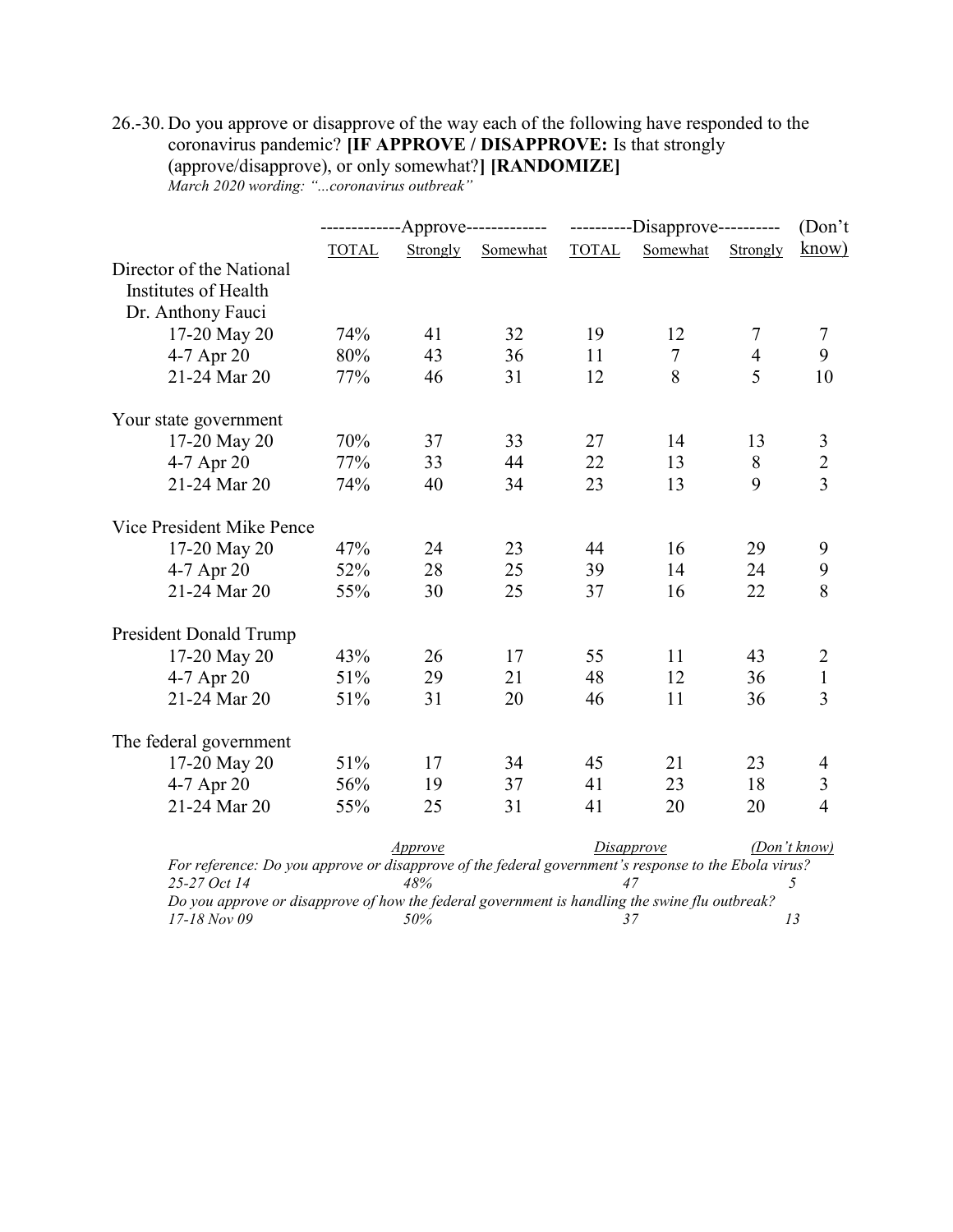31.-33. How big a problem is each of the following when it comes to dealing with coronavirus today -- is it a major problem, a minor problem, or not a problem at all? [RANDOMIZE]

|                                       | Major   | Minor   | Not a   |              |
|---------------------------------------|---------|---------|---------|--------------|
|                                       | problem | problem | problem | (Don't know) |
| Lack of available testing             | 63%     | 23      | 12      |              |
| Lack of a clear plan from the federal |         |         |         |              |
| government                            | 61%     | 23      |         |              |
| Violations of personal freedoms       |         |         |         |              |
| through stay-at-home orders and       |         |         |         |              |
|                                       | 39%     |         | 31      |              |
| forced business closures              |         |         |         |              |

<sup>34.</sup> Do you think social distancing, stay-at-home orders, and other restrictions put in place in response to the coronavirus pandemic went too far, not far enough, or were about right?  $N_{\alpha}$ 

|              |     | $\mathbf{N}$ |                                                  |
|--------------|-----|--------------|--------------------------------------------------|
|              |     |              | Went too far far enough About right (Don't know) |
| 17-20 May 20 | 21% |              |                                                  |

35. Do you think coronavirus in the United States is completely under control, mostly under control, somewhat under control or not under control at all?

|              | Completely | Mostly |  | Somewhat Not at all (Don't know) |
|--------------|------------|--------|--|----------------------------------|
| 17-20 May 20 | $5\%$      |        |  |                                  |

36. In light of coronavirus, how often do you wear a mask when you are out in public? All of the time of the time income Rarely Never Most Some (Don't know)

| 17-20 May 20 | 53% | 19. |  |  |
|--------------|-----|-----|--|--|
|              |     |     |  |  |

37. Do you plan to get a vaccine shot against coronavirus when a vaccine becomes available, or not?

|              | Y es | $N_{\Omega}$ | (Don't know) |  |
|--------------|------|--------------|--------------|--|
| 17-20 May 20 | 60%  |              |              |  |

For reference:

Do you plan to get a vaccine shot against the H1N1 virus or swine flu, if the vaccine becomes available?  $13-14 \text{ Oct } 09$   $44\%$   $50$   $6$ 

Do you usually get vaccinated against the regular flu?  $15-16$  Sep 09  $56\%$  44 -

#### 38. Which of the following better describes your view when it comes to reopening the economy? [ROTATE]

|              | We should reopen           | We should wait to                            |         |
|--------------|----------------------------|----------------------------------------------|---------|
|              | the economy now, even      | reopen the economy,                          |         |
|              | if it means the public     | even if it means the                         | (Don't) |
|              | health crisis lasts longer | economic crisis lasts longer (Neither) know) |         |
| 17-20 May 20 | $34\%$                     | 55                                           |         |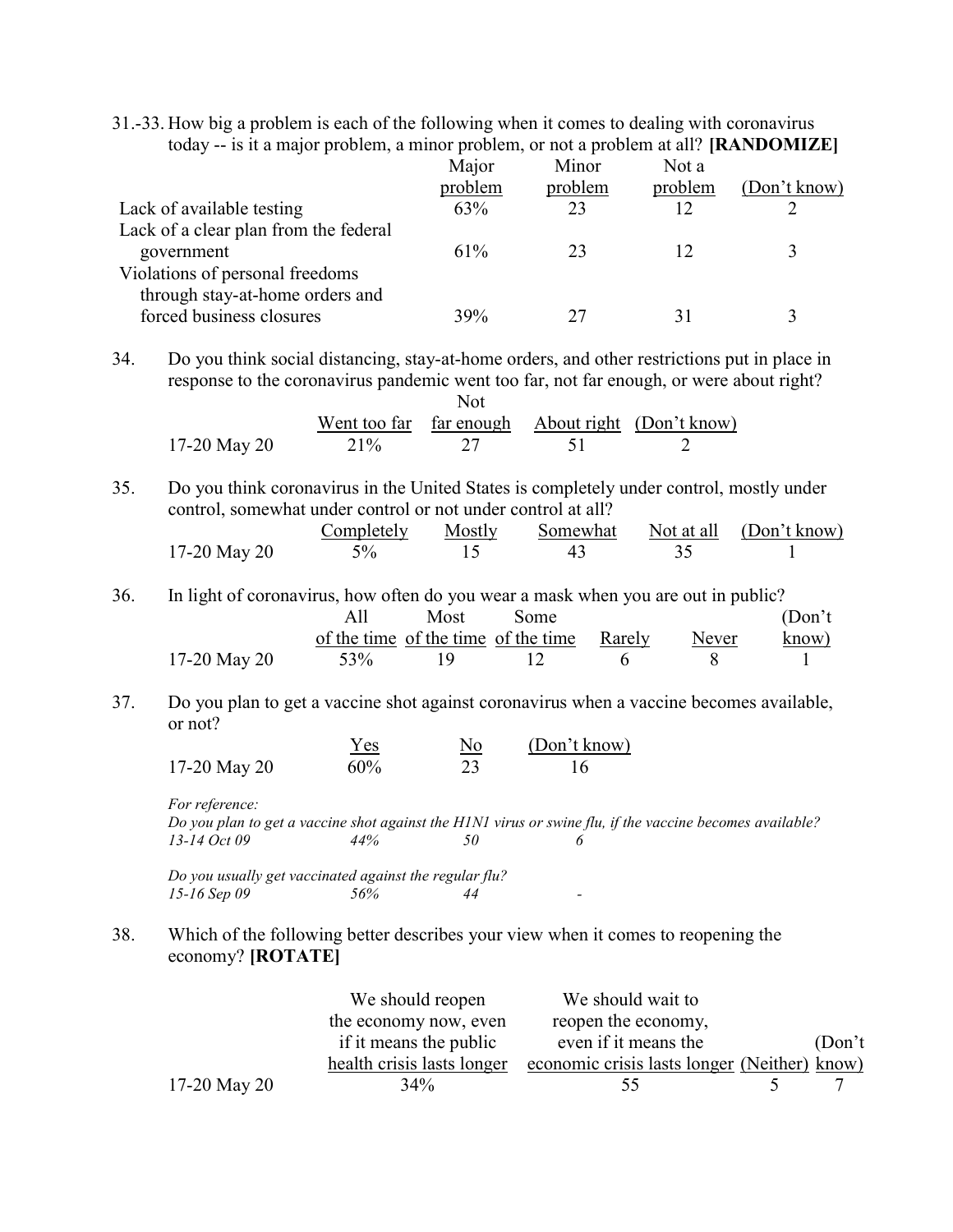39.-43. How much of a hardship has each of the following been for you since the coronavirus outbreak -- a major hardship, a minor hardship, or not a hardship at all? [RANDOMIZE]

|                            | Major      | Minor    | Not a    |              |
|----------------------------|------------|----------|----------|--------------|
|                            | hardship   | hardship | hardship | (Don't know) |
| Loss of income             | 29%        | 24       | 44       |              |
| Lack of physical and       |            |          |          |              |
| emotional contact with     |            |          |          |              |
| others                     | <b>27%</b> | 38       | 34       |              |
| Lack of essential supplies | 22%        | 39       | 38       |              |
| Loneliness                 | 20%        | 32       | 47       |              |
| Lack of food               | 15%        | 24       | 60       |              |

44. Have you or someone in your household lost your job or had your hours reduced because of coronavirus?

|              | Yes | <u>No</u> | (Don't know) |
|--------------|-----|-----------|--------------|
| 17-20 May 20 | 44% | 55        |              |
| 4-7 Apr 20   | 50% | 49        |              |
| 21-24 Mar 20 | 43% | 56        |              |

#### Moving on…

#### [ROTATE NEXT TWO QUESTIONS]

45. Do you approve or disapprove of the Justice Department's decision to drop charges against former national security adviser Michael Flynn?

|              | Approve |    | Disapprove $(Don't know)$ |
|--------------|---------|----|---------------------------|
| 17-20 May 20 | 31%     | 37 |                           |

46. Do you think the FBI acted appropriately in the investigation of former national security adviser Michael Flynn?

|              | Y es | No | (Don't know) |
|--------------|------|----|--------------|
| 17-20 May 20 | 36%  |    |              |

### POLITICAL IDENTIFICATION

|              |       | -Democrat- |      |              | -Republican-------- |      | Independent / |
|--------------|-------|------------|------|--------------|---------------------|------|---------------|
|              | TOTAL | Solid      | Lean | <b>TOTAL</b> | Solid               | Lean | Other         |
| 17-20 May 20 | 45%   | 39         | 6    | 42           | 36                  | 6    | 13            |
| 4-7 Apr 20   | 44%   | 38         | 6    | 44           | 39                  | 5    | 12            |
| 21-24 Mar 20 | 49%   | 42         |      | 40           | 34                  | 6    | 11            |
| 23-26 Feb 20 | 50%   | 44         | 6    | 41           | 36                  | 5    | 9             |
| 19-22 Jan 20 | 48%   | 42         | 6    | 42           | 37                  | 5    | 10            |
| 8-11 Dec 19  | 46%   | 40         | 6    | 41           | 35                  | 6    | 12            |
| 27-30 Oct 19 | 49%   | 41         | 8    | 41           | 35                  | 6    | 11            |
| 6-8 Oct 19   | 48%   | 40         | 8    | 40           | 33                  | 7    | 12            |
| 15-17 Sep 19 | 49%   | 41         | 8    | 39           | 31                  | 8    | 12            |
| 11-13 Aug 19 | 48%   | 42         | 6    | 40           | 34                  | 6    | 12            |
| 21-23 Jul 19 | 46%   | 40         | 6    | 40           | 33                  | 7    | 15            |
| 9-12 Jun 19  | 46%   | 39         |      | 41           | 34                  |      | 13            |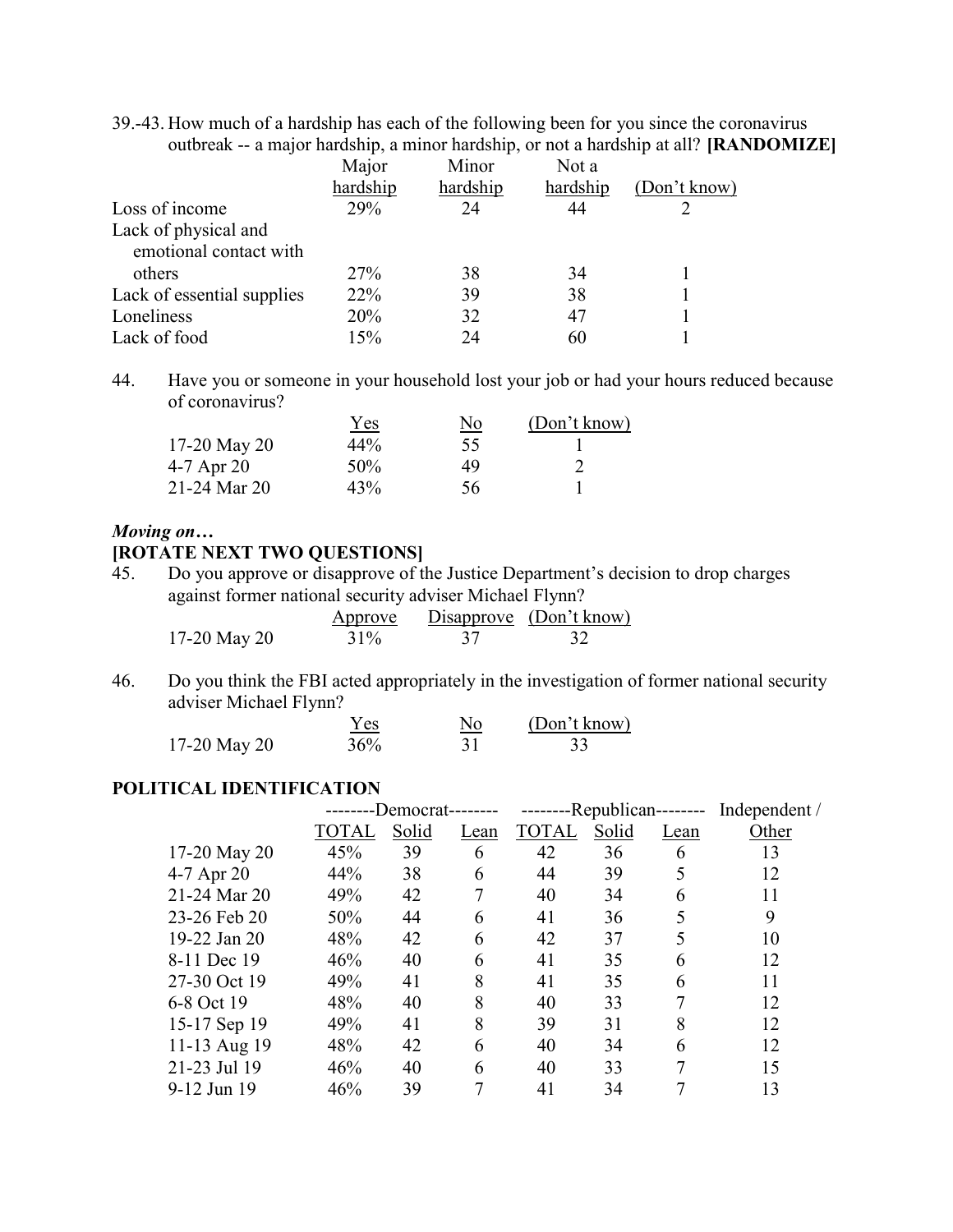## Fox News Poll -- Margin of Error for Subgroups

The Fox News Poll is conducted under the joint direction of Beacon Research (D) and Shaw & Company Research (R). It was conducted by telephone (landline and cellphone) with live interviewers May 17-20, 2020 among a random national sample of 1,207 registered voters.

Results based on the full sample have a margin of sampling error of plus or minus 2.5 percentage points. Results among the attached subgroups have larger sampling errors:

| All Registered Voters | $+/- 2.5\%$ | Republican Women           | $+/- 6.5\%$ |
|-----------------------|-------------|----------------------------|-------------|
| Men                   | $+/- 4\%$   | Liberal                    | $+/- 4.5\%$ |
| Women                 | $+/- 4\%$   | Moderate                   | $+/- 6\%$   |
| White                 | $+/- 3\%$   | Conservative               | $+/- 4\%$   |
| <b>Black</b>          | $+/- 8.5\%$ | Moderate / Conservative    | $+/- 3.5\%$ |
| Hispanic              | $+/- 8\%$   | <b>Trump Voters</b>        | $+/- 4\%$   |
| Nonwhite              | $+/- 5.5\%$ | <b>Clinton Voters</b>      | $+/- 4.5\%$ |
| White Men             | $+/- 4.5\%$ | <b>Battleground States</b> | $+/- 4\%$   |
| White Women           | $+/- 4.5\%$ | White College Degree       | $+/- 4.5\%$ |
| Nonwhite Men          | $+/- 8.5\%$ | White No Degree            | $+/- 4.5\%$ |
| Nonwhite Women        | $+/- 8\%$   | White Degree Men           | $+/- 6%$    |
| Under Age 45          | $+/- 4.5\%$ | White No Degree Men        | $+/- 7\%$   |
| Age $45+$             | $+/- 3.5\%$ | White Degree Women         | $+/- 7\%$   |
| Income Under \$50k    | $+/- 5\%$   | White No Degree Women      | $+/- 6\%$   |
| Income $$50k+$        | $+/- 3.5\%$ | White Evangelical          | $+/- 5.5\%$ |
| Democrats             | $+/- 4\%$   | Urban                      | $+/- 5.5\%$ |
| Republicans           | $+/- 4\%$   | Suburban                   | $+/- 4.5\%$ |
| Independents          | $+/- 7.5\%$ | Rural                      | $+/- 5\%$   |
| Democratic Men        | $+/- 6.5\%$ | Suburban Women             | $+/- 6\%$   |
| Democratic Women      | $+/- 5.5\%$ | <b>Rural Whites</b>        | $+/- 5.5\%$ |
| Republican Men        | $+/- 5.5\%$ |                            |             |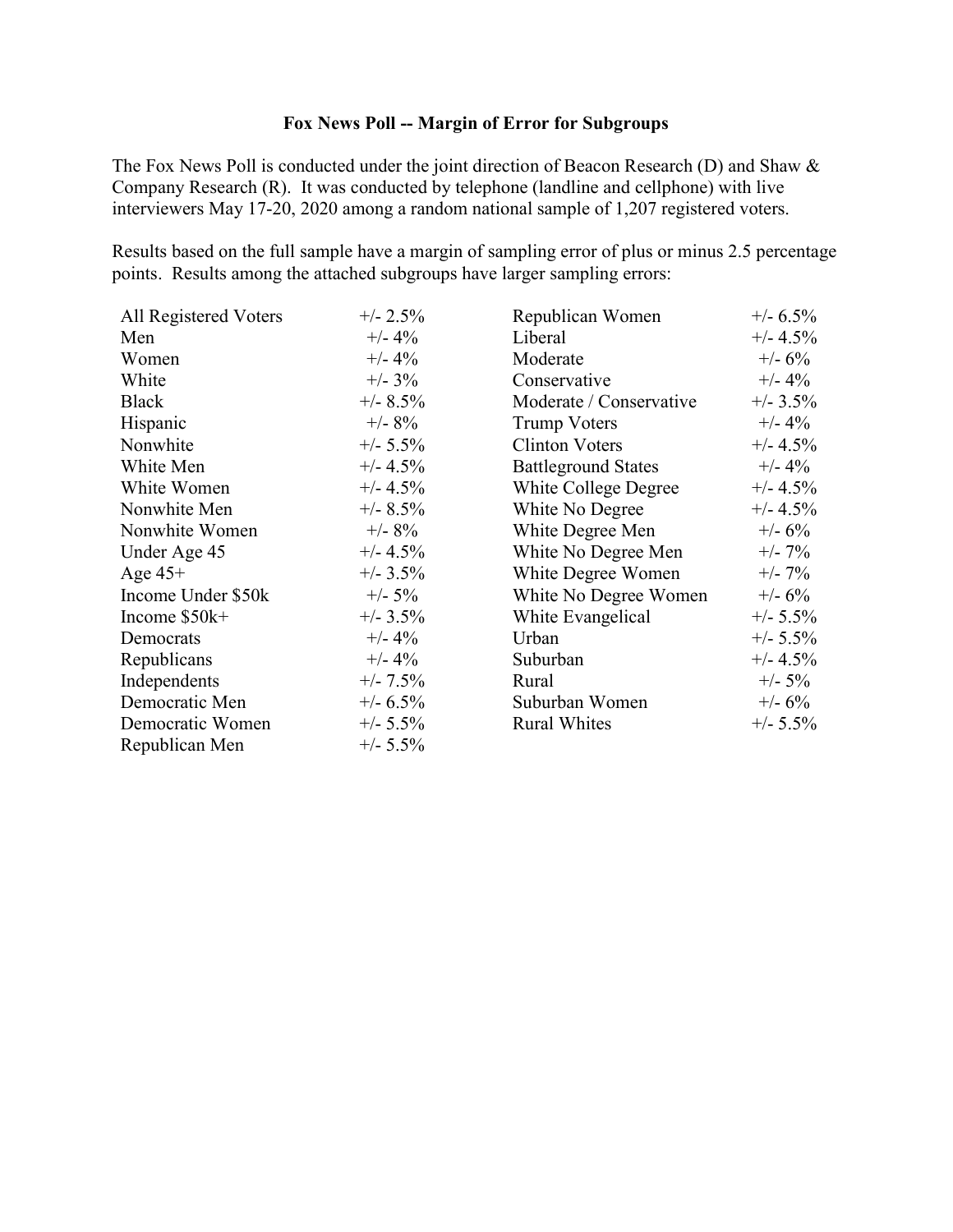1. Do you approve or disapprove of the job Donald Trump is doing as president?

| Approve<br>Disapprove<br>(Don't know)                                                                                                                                 | Total<br>44%<br>54%<br>2%               | Men<br>53%<br>45%<br>1%                                      | Women<br>36%<br>61%<br>3%                                                           | White<br>Black<br>51%<br>15%<br>47%<br>80%<br>2%                                   | Hisp-<br>anic<br>32%<br>66%<br>2%<br>4%                                                | Non-<br>White<br>25%<br>72%<br>3%                              | White<br>White<br>Men<br>Women<br>58%<br>45%<br>41%<br>53%<br>1%                            | Non-<br>White<br>Men<br>42%<br>57%<br>1%<br>2%                                  | Non-<br>White<br>Women<br>13%<br>83%<br>4%             | Under<br>Age 45<br>41%<br>56%<br>3%                       | Age<br>45+<br>46%<br>53%<br>2%                            | Under<br>\$50k<br>43%<br>55%<br>2%                        | \$50k+<br>45%<br>53%<br>2%                                   |
|-----------------------------------------------------------------------------------------------------------------------------------------------------------------------|-----------------------------------------|--------------------------------------------------------------|-------------------------------------------------------------------------------------|------------------------------------------------------------------------------------|----------------------------------------------------------------------------------------|----------------------------------------------------------------|---------------------------------------------------------------------------------------------|---------------------------------------------------------------------------------|--------------------------------------------------------|-----------------------------------------------------------|-----------------------------------------------------------|-----------------------------------------------------------|--------------------------------------------------------------|
| Approve<br>Disapprove<br>(Don't know)                                                                                                                                 | Total<br>44%<br>54%<br>2%               | Dem<br>9%<br>90%<br>2%                                       | <b>GOP</b><br>Ind<br>85%<br>34%<br>60%<br>14%<br>1%<br>6%                           | Dem<br>Men<br>13%<br>87%<br>*%                                                     | GOP<br>Dem<br>Women<br>Men<br>6%<br>86%<br>91%<br>14%<br>3%                            | GOP<br>Women<br>83%<br>14%<br>1%<br>2%                         | Lib<br>14%<br>85%<br>1%                                                                     | Mod<br>Cons<br>35%<br>72%<br>27%<br>60%<br>2%<br>5%                             | Mod/<br>Cons<br>60%<br>37%<br>3%                       | 2016<br>Trump<br>Voters<br>85%<br>13%<br>1%               | 2016<br>Clinton<br>Voters<br>8%<br>91%<br>2%              | Battle-<br>ground<br>States                               | 43%<br>54%<br>2%                                             |
| Approve<br>Disapprove<br>(Don't know)                                                                                                                                 | Total<br>44%<br>54%<br>2%               | White<br>College<br>Degree<br>45%<br>53%<br>2%               | White<br>No<br>Degree<br>56%<br>42%<br>2%                                           | White<br>Degree<br>Men<br>53%<br>45%<br>2%                                         | White No<br>Degree<br>Men<br>63%<br>36%<br>1%                                          | White<br>Degree<br>Women<br>36%<br>62%<br>2%                   | White No<br>Degree<br>Women<br>51%<br>46%<br>3%                                             | White<br>Evange1<br>75%<br>23%<br>1%                                            | Urban<br>39%<br>60%<br>2%                              | Sub-<br>urban<br>40%<br>59%<br>1%                         | Rural<br>53%<br>44%<br>3%                                 | $Sub-$<br>urban<br>Women<br>32%<br>67%<br>1%              | Rura <sub>1</sub><br>Whites<br>60%<br>38%<br>3%              |
| 1. Do you approve or disapprove of the job Donald Trump is doing as president? [IF APPROVE / DISAPPROVE: Is that strongly<br>(approve/disapprove), or only somewhat?] |                                         |                                                              |                                                                                     |                                                                                    |                                                                                        |                                                                |                                                                                             |                                                                                 |                                                        |                                                           |                                                           |                                                           |                                                              |
| Strongly approve<br>Somewhat approve<br>Somewhat disapprove<br>Strongly disapprove<br>(Don't know)                                                                    | Total<br>28%<br>15%<br>11%<br>43%<br>2% | Men<br>36%<br>17%<br>10%<br>36%<br>1%                        | Women<br>22%<br>14%<br>11%<br>50%<br>3%                                             | White<br><b>Black</b><br>33%<br>11%<br>18%<br>4%<br>10%<br>13%<br>37%<br>67%<br>2% | Hisp-<br>anic<br>17%<br>15%<br>13%<br>53%<br>2%<br>4%                                  | Non-<br>White<br>15%<br>10%<br>13%<br>59%<br>3%                | White<br>White<br>Men<br>Women<br>40%<br>28%<br>18%<br>17%<br>9%<br>10%<br>32%<br>42%<br>1% | Non-<br>White<br>Men<br>26%<br>16%<br>12%<br>46%<br>2%<br>1%                    | Non-<br>White<br>Women<br>7%<br>5%<br>14%<br>69%<br>4% | Under<br>Age 45<br>24%<br>17%<br>14%<br>42%<br>3%         | Age<br>45+<br>31%<br>14%<br>8%<br>45%<br>2%               | Under<br>\$50k<br>26%<br>17%<br>12%<br>42%<br>2%          | \$50k+<br>31%<br>15%<br>10%<br>43%<br>2%                     |
| Strongly approve<br>Somewhat approve<br>Somewhat disapprove<br>Strongly disapprove<br>(Don't know)                                                                    | Total<br>28%<br>15%<br>11%<br>43%<br>2% | Dem<br>4%<br>5%<br>13%<br>77%<br>2%                          | <b>GOP</b><br>Ind<br>60%<br>12%<br>22%<br>25%<br>7%<br>15%<br>7%<br>45%<br>1%<br>6% | Dem<br>Men<br>7%<br>6%<br>13%<br>74%<br>*%                                         | GOP<br>Dem<br>Women<br>Men<br>1%<br>63%<br>5%<br>23%<br>13%<br>79%<br>3%               | GOP<br>Women<br>57%<br>27%<br>6%<br>8%<br>8%<br>7%<br>1%<br>2% | Lib<br>8%<br>6%<br>10%<br>75%<br>1%                                                         | Mod<br>Cons<br>17%<br>50%<br>18%<br>22%<br>12%<br>10%<br>48%<br>16%<br>2%<br>5% | Mod/<br>Cons<br>40%<br>20%<br>11%<br>26%<br>3%         | 2016<br>Trump<br>Voters<br>62%<br>24%<br>6%<br>7%<br>1%   | 2016<br>Clinton<br>Voters<br>4%<br>4%<br>13%<br>78%<br>2% | Battle-<br>ground<br>States                               | 29%<br>15%<br>12%<br>42%<br>2%                               |
| Strongly approve<br>Somewhat approve<br>Somewhat disapprove<br>Strongly disapprove<br>(Don't know)                                                                    | Total<br>28%<br>15%<br>11%<br>43%<br>2% | White<br>College<br>Degree<br>31%<br>15%<br>10%<br>43%<br>2% | White<br>No<br>Degree<br>36%<br>20%<br>9%<br>33%<br>2%                              | White<br>Degree<br>Men<br>38%<br>16%<br>12%<br>33%<br>2%                           | White No<br>Degree<br>Men<br>42%<br>20%<br>6%<br>30%<br>1%                             | White<br>Degree<br>Women<br>22%<br>14%<br>9%<br>54%<br>2%      | White No<br>Degree<br>Women<br>31%<br>20%<br>11%<br>35%<br>3%                               | White<br>Evange 1<br>53%<br>23%<br>8%<br>15%<br>1%                              | Urban<br>24%<br>15%<br>12%<br>48%<br>2%                | Sub-<br>urban<br>25%<br>15%<br>10%<br>48%<br>1%           | Rural<br>36%<br>17%<br>9%<br>34%<br>3%                    | Sub-<br>urban<br>Women<br>17%<br>14%<br>12%<br>55%<br>1%  | Rura <sub>1</sub><br>Whites<br>40%<br>20%<br>9%<br>29%<br>3% |
| 2. On a scale of excellent, good, only fair and poor, how would you rate economic conditions today?                                                                   |                                         |                                                              |                                                                                     |                                                                                    |                                                                                        |                                                                |                                                                                             |                                                                                 |                                                        |                                                           |                                                           |                                                           |                                                              |
| Excellent<br>Good<br>Only fair<br>Poor<br>(Don't know)                                                                                                                | Total<br>6%<br>14%<br>29%<br>49%<br>1%  | Men<br>9%<br>18%<br>26%<br>45%<br>2%                         | Women<br>3%<br>11%<br>31%<br>54%<br>1%                                              | White<br><b>Black</b><br>6%<br>15%<br>12%<br>29%<br>27%<br>54%<br>48%<br>2%        | Hisp-<br>anic<br>6%<br>5%<br>11%<br>30%<br>53%<br>2%<br>$\overline{\phantom{a}}$       | Non-<br>White<br>6%<br>11%<br>28%<br>54%<br>1%                 | White White<br>Men<br>Women<br>10%<br>18%<br>13%<br>26%<br>31%<br>45%<br>51%<br>2%          | Non-<br>White<br>Men<br>3%<br>9%<br>18%<br>27%<br>45%<br>1%                     | Non-<br>White<br>Women<br>3%<br>6%<br>28%<br>61%<br>1% | Under<br>Age 45<br>10%<br>16%<br>24%<br>49%<br>2%         | Age<br>$45+$<br>4%<br>13%<br>32%<br>50%<br>1%             | Under<br>\$50k<br>6%<br>13%<br>26%<br>54%<br>1%           | \$50k+<br>7%<br>16%<br>30%<br>47%<br>1%                      |
| Excellent<br>Good<br>Only fair<br>Poor<br>(Don't know)                                                                                                                | Total<br>6%<br>14%<br>29%<br>49%<br>1%  | Dem<br>3%<br>6%<br>27%<br>64%<br>1%                          | GOP<br>Ind<br>*%<br>11%<br>9%<br>25%<br>30%<br>31%<br>32%<br>56%<br>1%<br>3%        | Dem<br>Men<br>6%<br>9%<br>26%<br>58%<br>1%                                         | GOP<br>Dem<br>Women<br>Men<br>1%<br>14%<br>4%<br>27%<br>27%<br>25%<br>33%<br>67%<br>2% | GOP<br>Women<br>7%<br>23%<br>37%<br>32%<br>1%<br>1%            | Lib<br>4%<br>6%<br>23%<br>66%<br>1%                                                         | Mod<br>Cons<br>1%<br>10%<br>12%<br>22%<br>31%<br>33%<br>51%<br>36%<br>3%<br>1%  | Mod/<br>Cons<br>7%<br>19%<br>32%<br>41%<br>2%          | 2016<br>Trump<br>Voters<br>11%<br>25%<br>33%<br>29%<br>1% | 2016<br>Clinton<br>Voters<br>3%<br>5%<br>25%<br>65%<br>1% | Battle-<br>ground<br>States                               | 8%<br>15%<br>28%<br>47%<br>2%                                |
| Excellent<br>Good<br>Only fair<br>Poor<br>(Don't know)                                                                                                                | Total<br>6%<br>14%<br>29%<br>49%<br>1%  | White<br>College<br>Degree<br>8%<br>14%<br>30%<br>47%<br>1%  | white<br>No<br>Degree<br>5%<br>17%<br>28%<br>49%<br>2%                              | White<br>Degree<br>Men<br>13%<br>15%<br>29%<br>42%<br>1%                           | White No<br>Degree<br>Men<br>6%<br>20%<br>24%<br>47%<br>3%                             | Degree<br>Women<br>2%<br>12%<br>32%<br>52%<br>1%               | White White No<br>Degree<br>Women<br>4%<br>14%<br>31%<br>50%<br>1%                          | White<br>Evangel<br>11%<br>21%<br>32%<br>34%<br>3%                              | Urban<br>11%<br>12%<br>26%<br>50%<br>1%                | $Sub-$<br>urban<br>5%<br>14%<br>28%<br>52%<br>1%          | Rural<br>3%<br>16%<br>32%<br>47%<br>2%                    | $Sub-$<br>urban<br>Women<br>2%<br>12%<br>29%<br>55%<br>2% | Rural<br>Whites<br>3%<br>17%<br>30%<br>$47%$<br>2%           |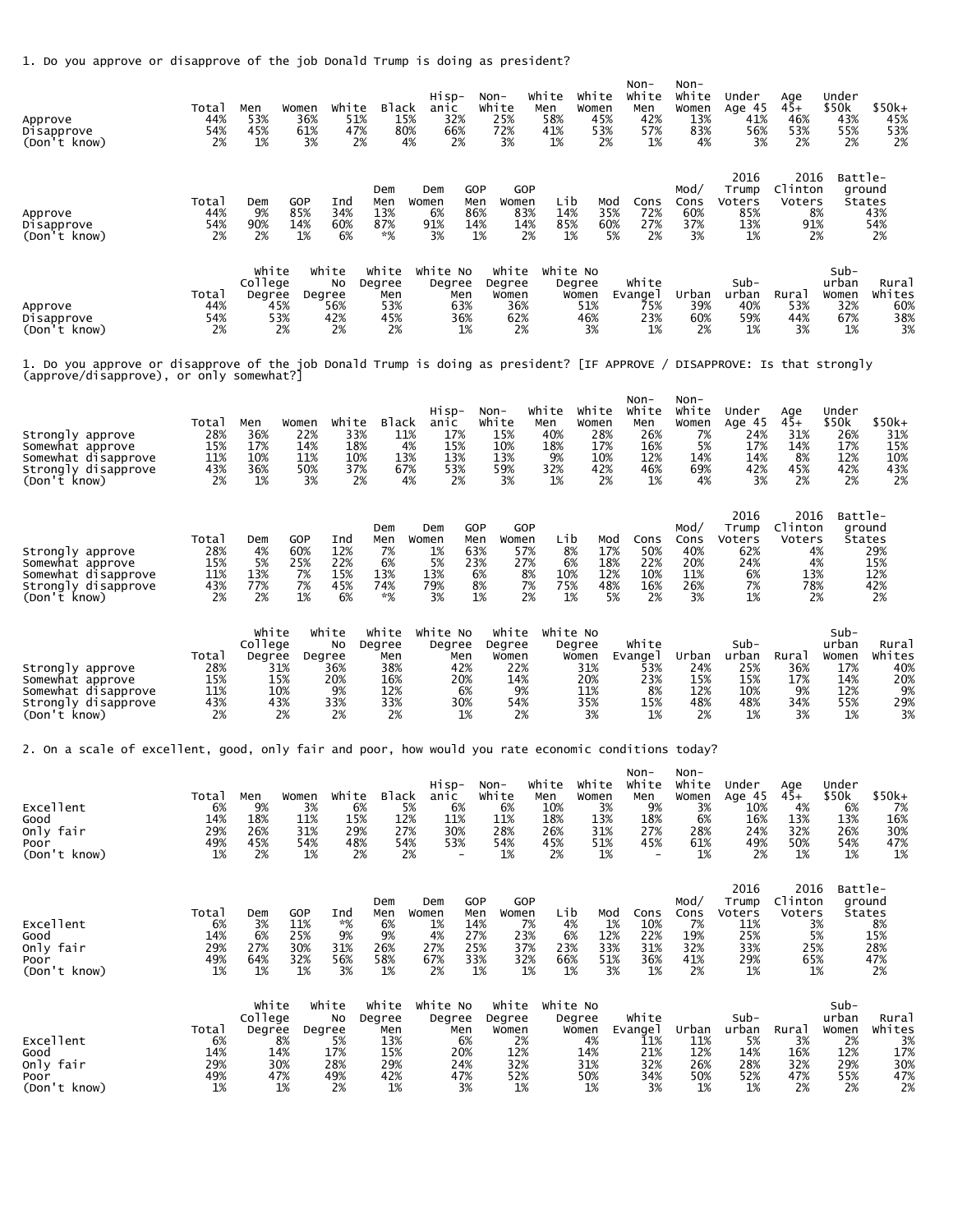3. When do you think the economy and job situation will start to improve?

| Within the next 3<br>months                                                                                      | Total<br>10%                                     | Men<br>12%                                                             | Women<br>9%                                        | White<br>12%                                     | Black                                                                  | Hisp-<br>anic<br>5%                                                    | 6%                                                | Non-<br>White<br>5%                                | White<br>Men<br>13%                                    | White<br>Women<br>11%                                            | $Non-$<br>White<br>Men<br>6%                                    | $Non-$<br>White<br>Women<br>4%                                             | Under<br>Age 45<br>8%                               | Age<br>$45+$<br>12%                                | Under<br>\$50k<br>9%                                | $$50k+$<br>11%                                    |
|------------------------------------------------------------------------------------------------------------------|--------------------------------------------------|------------------------------------------------------------------------|----------------------------------------------------|--------------------------------------------------|------------------------------------------------------------------------|------------------------------------------------------------------------|---------------------------------------------------|----------------------------------------------------|--------------------------------------------------------|------------------------------------------------------------------|-----------------------------------------------------------------|----------------------------------------------------------------------------|-----------------------------------------------------|----------------------------------------------------|-----------------------------------------------------|---------------------------------------------------|
| 3-6 months<br>7-12 months<br>1-2 years<br>2-5 years<br>More than 5 years<br>(Never)<br>(Already)<br>(Don't know) | 22%<br>23%<br>24%<br>10%<br>4%<br>1%<br>1%<br>5% | 26%<br>22%<br>23%<br>8%<br>4%<br>1%<br>1%<br>3%                        | 19%<br>24%<br>24%<br>12%<br>5%<br>1%<br>*%<br>7%   | 24%<br>24%<br>21%<br>8%<br>4%<br>1%<br>1%<br>5%  | 14%<br>22%<br>31%<br>17%                                               | 18%<br>23%<br>27%<br>14%<br>8%<br>$\overline{\phantom{a}}$<br>3%       | 4%<br>1%<br>1%<br>7%                              | 17%<br>21%<br>29%<br>15%<br>6%<br>$*%$<br>1%<br>6% | 27%<br>25%<br>21%<br>6%<br>3%<br>$*%$<br>1%<br>3%      | 22%<br>23%<br>22%<br>10%<br>4%<br>1%<br>1%<br>7%                 | 25%<br>17%<br>27%<br>14%<br>4%<br>1%<br>2%<br>4%                | 11%<br>25%<br>31%<br>15%<br>7%<br>$\overline{\phantom{a}}$<br>$\sim$<br>7% | 21%<br>24%<br>23%<br>10%<br>6%<br>1%<br>*%<br>5%    | 23%<br>22%<br>24%<br>10%<br>3%<br>$*%$<br>1%<br>5% | 20%<br>21%<br>25%<br>10%<br>5%<br>1%<br>8%          | 24%<br>25%<br>23%<br>9%<br>4%<br>1%<br>1%<br>3%   |
| Within the next 3<br>months                                                                                      | Total<br>10%                                     | Dem<br>3%                                                              | GOP<br>19%                                         | Ind<br>7%                                        | Dem<br>Men<br>3%                                                       | Dem<br>Women<br>3%                                                     | GOP<br>Men<br>20%                                 | GOP<br>Women<br>18%                                | Lib                                                    | Mod<br>2%<br>6%                                                  | Cons<br>18%                                                     | Mod $\prime$<br>Cons<br>14%                                                | 2016<br>Trump<br>Voters<br>21%                      | 2016<br>Clinton<br>Voters<br>2%                    | Battle-                                             | ground<br><b>States</b><br>10%                    |
| 3-6 months<br>7-12 months<br>1-2 years<br>2-5 years<br>More than 5 years<br>(Never)<br>(Already)<br>(Don't know) | 22%<br>23%<br>24%<br>10%<br>4%<br>1%<br>1%<br>5% | 16%<br>24%<br>31%<br>15%<br>6%<br>1%<br>$\overline{\phantom{a}}$<br>5% | 31%<br>22%<br>15%<br>3%<br>2%<br>$*$ %<br>1%<br>5% | 17%<br>23%<br>24%<br>14%<br>6%<br>2%<br>1%<br>6% | 19%<br>25%<br>33%<br>12%<br>4%<br>1%<br>$\overline{\phantom{a}}$<br>4% | 14%<br>23%<br>31%<br>17%<br>8%<br>*%<br>$\overline{\phantom{a}}$<br>5% | 33%<br>22%<br>15%<br>3%<br>2%<br>$*%$<br>1%<br>3% | 29%<br>22%<br>15%                                  | 16%<br>24%<br>31%<br>4%<br>14%<br>2%<br>*%<br>1%<br>9% | 17%<br>25%<br>25%<br>15%<br>6%<br>4%<br>1%<br>1%<br>$\sim$<br>6% | 30%<br>21%<br>17%<br>4%<br>3%<br>1%<br>$\sim$<br>1%<br>7%<br>5% | 25%<br>22%<br>20%<br>8%<br>4%<br>$*%$<br>1%<br>5%                          | 33%<br>20%<br>15%<br>4%<br>2%<br>*%<br>1%<br>5%     | 14%<br>25%<br>33%<br>14%<br>6%<br>1%<br>$*%$<br>5% |                                                     | 21%<br>24%<br>23%<br>11%<br>5%<br>1%<br>1%<br>5%  |
| Within the next 3<br>months                                                                                      | Total<br>10%                                     | White<br>College<br>Degree<br>12%                                      | Degree                                             | White<br>No<br>12%                               | White<br>Degree<br>Men<br>14%                                          | White No<br>Degree                                                     | Men<br>12%                                        | White<br>Degree<br>Women<br>10%                    |                                                        | White No<br>Degree<br>Women<br>12%                               | White<br>Evange1<br>20%                                         | Urban<br>7%                                                                | Sub-<br>urban<br>10%                                | Rural<br>13%                                       | $Sub-$<br>urban<br>Women<br>8%                      | Rural<br>Whites<br>15%                            |
| 3-6 months<br>7-12 months<br>1-2 years<br>2-5 years<br>More than 5 years<br>(Never)<br>(Already)<br>(Don't know) | 22%<br>23%<br>24%<br>10%<br>4%<br>1%<br>1%<br>5% | 24%<br>25%<br>25%                                                      | 7%<br>3%<br>1%<br>1%<br>3%                         | 25%<br>23%<br>19%<br>9%<br>5%<br>1%<br>1%<br>7%  | 26%<br>25%<br>25%<br>4%<br>3%<br>$\sim$<br>1%<br>2%                    |                                                                        | 29%<br>24%<br>17%<br>8%<br>4%<br>1%<br>1%<br>4%   | 22%<br>24%<br>25%<br>10%<br>3%<br>2%<br>1%<br>4%   |                                                        | 22%<br>22%<br>19%<br>10%<br>5%<br>$*%$<br>1%<br>9%               | 31%<br>21%<br>15%<br>3%<br>3%<br>1%<br>1%<br>6%                 | 23%<br>23%<br>25%<br>11%<br>7%<br>*%<br>$\sim$<br>3%                       | 20%<br>26%<br>23%<br>10%<br>5%<br>$*$ %<br>1%<br>4% | 23%<br>19%<br>23%<br>9%<br>3%<br>1%<br>$*%$<br>9%  | 18%<br>30%<br>23%<br>11%<br>5%<br>$*$ %<br>1%<br>4% | 26%<br>20%<br>19%<br>8%<br>1%<br>1%<br>$*%$<br>9% |
| 4. Do you think the country is in the worst economic crisis since the Great Depression, or not?                  |                                                  |                                                                        |                                                    |                                                  |                                                                        |                                                                        |                                                   |                                                    |                                                        |                                                                  |                                                                 |                                                                            |                                                     |                                                    |                                                     |                                                   |
| Yes<br>NO.<br>(Don't know)                                                                                       | Total<br>54%<br>35%<br>11%                       | Men<br>53%<br>39%<br>8%                                                | Women<br>55%<br>32%<br>13%                         | White<br>52%<br>37%<br>12%                       | Black<br>62%<br>30%                                                    | Hisp-<br>anic<br>66%<br>27%<br>8%                                      | 8%                                                | $Non-$<br>White<br>62%<br>31%<br>8%                | White<br>Men<br>52%<br>39%<br>9%                       | white<br>Women<br>51%<br>35%<br>14%                              | $Non-$<br>White<br>Men<br>56%<br>38%<br>6%                      | $Non-$<br>White<br>Women<br>66%<br>25%<br>9%                               | Under<br>Age 45<br>54%<br>33%<br>13%                | Age<br>$45+$<br>54%<br>37%<br>9%                   | Under<br>\$50k<br>57%<br>29%<br>14%                 | \$50k+<br>53%<br>38%<br>9%                        |
| Yes<br>No<br>(Don't know)                                                                                        | Tota <sub>1</sub><br>54%<br>35%<br>11%           | Dem<br>67%<br>22%<br>11%                                               | GOP<br>40%<br>50%<br>10%                           | Ind<br>55%<br>33%<br>11%                         | Dem<br>Men<br>67%<br>24%<br>9%                                         | Dem<br>Women<br>67%<br>20%<br>13%                                      | GOP<br>Men<br>44%<br>50%<br>6%                    | GOP<br>Women<br>36%<br>49%<br>15%                  | Lib<br>67%<br>20%<br>13%                               | Mod<br>55%<br>31%<br>14%                                         | Cons<br>44%<br>49%<br>7%                                        | Mod/<br>Cons<br>47%<br>43%<br>9%                                           | 2016<br>Trump<br>Voters<br>40%<br>51%<br>9%         | 2016<br>Clinton<br>Voters<br>68%<br>21%<br>11%     | Battle-                                             | ground<br>States<br>54%<br>34%<br>12%             |
| Yes<br>No<br>(Don't know)                                                                                        | Total<br>54%<br>35%<br>11%                       | White<br>College<br>Degree<br>54%<br>36%<br>10%                        | Degree                                             | white<br>No<br>50%<br>37%<br>13%                 | White<br>Degree<br>Men<br>55%<br>38%<br>7%                             | White No<br>Degree                                                     | Men<br>49%<br>40%<br>11%                          | White<br>Degree<br>Women<br>52%<br>35%<br>13%      |                                                        | White No<br>Degree<br>Women<br>51%<br>35%<br>15%                 | White<br>Evange1<br>45%<br>44%<br>11%                           | Urban<br>64%<br>28%<br>8%                                                  | $Sub-$<br>urban<br>55%<br>35%<br>10%                | Rural<br>47%<br>40%<br>13%                         | $Sub-$<br>urban<br>Women<br>58%<br>31%<br>11%       | Rural<br>Whites<br>45%<br>42%<br>13%              |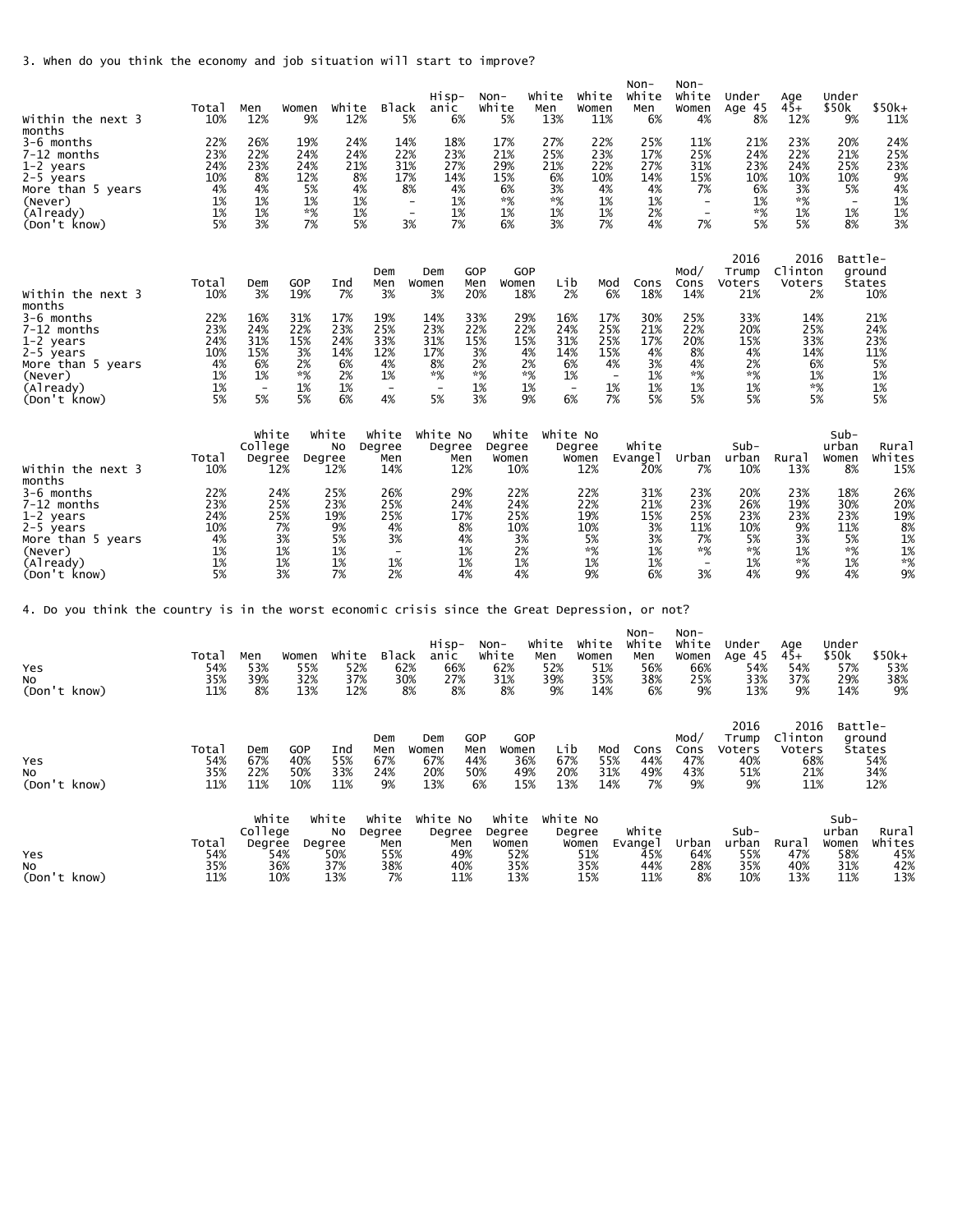5. Donald Trump-Please tell me whether you have a generally favorable or unfavorable opinion of...

| Strongly favorable<br>Somewhat favorable<br>Somewhat unfavorable<br>Strongly unfavorable<br>(Can't say)<br>Never heard of<br>TOTAL FAVORABLE<br>UNFAVORABLE<br><b>TOTAL</b>              | Total<br>28%<br>15%<br>10%<br>45%<br>1%<br>*%<br>43%<br>55% | Men<br>35%<br>17%<br>10%<br>37%<br>1%<br>*%<br>52%<br>47% | Women<br>22%<br>14%<br>10%<br>53%<br>2%<br>35%<br>63%   | White<br>34%<br>17%<br>9%<br>39%<br>1%<br>$\overline{\phantom{a}}$<br>51%<br>48% | <b>Black</b>                                                                | Hisp-<br>anic<br>17%<br>8%<br>6%<br>13%<br>11%<br>18%<br>73%<br>51%<br>2%<br>1%<br>1%<br>14%<br>30%<br>69%<br>84% |                                                                  | Non-<br>white<br>14%<br>10%<br>12%<br>62%<br>1%<br>*%<br>24%<br>75%                    | White<br>Men<br>40%<br>17%<br>9%<br>32%<br>1%<br>$\overline{\phantom{0}}$<br>57%<br>42% | White<br>Women<br>29%<br>17%<br>8%<br>44%<br>2%<br>45%<br>53% | $Non-$<br>White<br>Men<br>23%<br>15%<br>13%<br>48%<br>1%<br>38%<br>61% | Non-<br>White<br>Women<br>6%<br>6%<br>12%<br>73%<br>2%<br>12%<br>86% | Under<br>Age 45<br>24%<br>16%<br>13%<br>46%<br>2%<br>40%<br>59%               | Age<br>$45+$<br>31%<br>14%<br>8%<br>45%<br>1%<br>*%<br>46%<br>53%      | Under<br>\$50k<br>24%<br>17%<br>11%<br>46%<br>2%<br>41%<br>57% | $$50k+$<br>31%<br>15%<br>9%<br>44%<br>1%<br>*%<br>46%<br>53%           |
|------------------------------------------------------------------------------------------------------------------------------------------------------------------------------------------|-------------------------------------------------------------|-----------------------------------------------------------|---------------------------------------------------------|----------------------------------------------------------------------------------|-----------------------------------------------------------------------------|-------------------------------------------------------------------------------------------------------------------|------------------------------------------------------------------|----------------------------------------------------------------------------------------|-----------------------------------------------------------------------------------------|---------------------------------------------------------------|------------------------------------------------------------------------|----------------------------------------------------------------------|-------------------------------------------------------------------------------|------------------------------------------------------------------------|----------------------------------------------------------------|------------------------------------------------------------------------|
| Strongly favorable<br>Somewhat favorable<br>Somewhat unfavorable<br>Strongly unfavorable<br>(Can't say)<br>heard of<br>Never<br>FAVORABLE<br><b>TOTAL</b><br>UNFAVORABLE<br><b>TOTAL</b> | Total<br>28%<br>15%<br>10%<br>45%<br>1%<br>*%<br>43%<br>55% | Dem<br>2%<br>5%<br>11%<br>79%<br>2%<br>8%<br>91%          | GOP<br>61%<br>23%<br>6%<br>8%<br>1%<br>*%<br>85%<br>14% | Ind<br>9%<br>23%<br>18%<br>47%<br>3%<br>۰<br>33%<br>64%                          | Dem<br>Men<br>6%<br>7%<br>12%<br>75%<br>1%<br>$\qquad \qquad$<br>12%<br>87% | Dem<br>Women<br>*%<br>4%<br>11%<br>82%<br>2%<br>5%<br>93%                                                         | GOP<br>Men<br>64%<br>20%<br>7%<br>8%<br>$*%$<br>*%<br>84%<br>15% | GOP<br>Women<br>59%<br>27%<br>5%<br>8%<br>1%<br>$\overline{\phantom{a}}$<br>86%<br>13% | Lib<br>7%<br>7%<br>10%<br>75%<br>1%<br>$\qquad \qquad$<br>14%<br>85%                    | Mod<br>18%<br>18%<br>10%<br>52%<br>2%<br>35%<br>63%           | Cons<br>50%<br>21%<br>10%<br>18%<br>2%<br>*%<br>70%<br>28%             | Mod/<br>Cons<br>39%<br>20%<br>10%<br>29%<br>2%<br>*%<br>59%<br>39%   | 2016<br>Trump<br>Voters<br>62%<br>25%<br>6%<br>7%<br>*%<br>$*%$<br>86%<br>13% | 2016<br>Clinton<br>Voters<br>3%<br>3%<br>12%<br>80%<br>2%<br>6%<br>92% | Battle-<br>۰                                                   | ground<br>States<br>29%<br>14%<br>11%<br>44%<br>2%<br>*%<br>42%<br>55% |
| Strongly favorable<br>Somewhat favorable<br>Somewhat unfavorable<br>Strongly unfavorable                                                                                                 | Total<br>28%<br>15%<br>10%<br>45%                           | White<br>College<br>Degree<br>31%<br>14%<br>11%<br>43%    |                                                         | white<br>No<br>Degree<br>36%<br>20%<br>7%<br>35%                                 | White<br>Degree<br>Men<br>39%<br>14%<br>12%<br>34%                          | White No<br>Degree                                                                                                | Men<br>40%<br>21%<br>7%<br>31%                                   | white<br>Degree<br>Women<br>21%<br>14%<br>10%<br>53%                                   | white No                                                                                | Degree<br>Women<br>33%<br>18%<br>8%<br>39%                    | White<br>Evange1<br>52%<br>23%<br>7%<br>16%                            | Urban<br>23%<br>14%<br>11%<br>52%                                    | Sub-<br>urban<br>24%<br>15%<br>10%<br>50%                                     | Rura<br>37%<br>17%<br>10%<br>34%                                       | Sub-<br>urban<br>Women<br>18%<br>14%<br>9%<br>57%              | Rural<br>Whites<br>40%<br>19%<br>10%<br>29%                            |

6. Joe Biden-Please tell me whether you have a generally favorable or unfavorable opinion of...

|                       |       |     |       |       |              | Hisp- | Non-  | white | white | Non-<br>White | Non-<br>White | Under  | Aae  | Under |         |
|-----------------------|-------|-----|-------|-------|--------------|-------|-------|-------|-------|---------------|---------------|--------|------|-------|---------|
|                       | Total | Men | Women | White | <b>Black</b> | anıc  | White | Men   | Women | Men           | Women         | Age 45 | 45+  | \$50k | $$50k+$ |
| favorable<br>Strongly | 23%   | 21% | 24%   | 18%   | 47%          | 25%   | 36%   | 17%   | 19%   | 32%           | 38%           | 20%    | 25%  | 25%   | 21%     |
| Somewhat favorable    | 26%   | 23% | 28%   | 25%   | 29%          | 30%   | 28%   | 22%   | 28%   | 26%           | 29%           | 29%    | 23%  | 25%   | 26%     |
| Somewhat unfavorable  | 15%   | 17% | 14%   | 16%   | 11%          | 18%   | 15%   | 16%   | 15%   | 20%           | 11%           | 18%    | 13%  | 14%   | 17%     |
| Strongly unfavorable  | 31%   | 35% | 28%   | 37%   | 10%          | 22%   | 16%   | 41%   | 33%   | 17%           | 16%           | 25%    | 36%  | 29%   | 33%     |
| (Can't say)           | 4%    | 4%  | 4%    | 4%    | 3%           | 2%    | 2%    | 4%    | 4%    | 2%            | 3%            | 5%     | 3%   | 4%    | 3%      |
| Never<br>heard of     | 1%    | 1%  | 2%    | 1%    | 1%           | 2%    | 3%    | 1%    | $1\%$ | 2%            | 3%            | 3%     | $*%$ | 3%    | $*%$    |
| TOTAL FAVORABLE       | 48%   | 44% | 53%   | 43%   | 75%          | 55%   | 64%   | 38%   | 46%   | 59%           | 68%           | 49%    | 48%  | 50%   | 47%     |
| TOTAL UNFAVORABLE     | 46%   | 52% | 42%   | 52%   | 21%          | 41%   | 31%   | 57%   | 48%   | 37%           | 27%           | 43%    | 49%  | 43%   | 49%     |

(Can't say) 1% 1% 1% 1% 1% 2% 2% 2% 1% \*% 3% 1% 2% Never heard of \*% - - - - - - - - \*% - - - TOTAL FAVORABLE 43% 45% 56% 53% 62% 36% 52% 75% 37% 39% 53% 33% 59% TOTAL UNFAVORABLE 55% 54% 43% 46% 38% 63% 46% 23% 62% 60% 44% 66% 38%

|                      |       |       |     |        |                          |          |     |       |          |     |      |      | 2016   | 2016    | Battle- |
|----------------------|-------|-------|-----|--------|--------------------------|----------|-----|-------|----------|-----|------|------|--------|---------|---------|
|                      |       |       |     |        | Dem                      | Dem      | GOP | GOP   |          |     |      | Mod/ | Trump  | Clinton | ground  |
|                      | Total | Dem   | GOP | Ind    | Men                      | Women    | Men | Women | Lib      | Mod | Cons | Cons | Voters | Voters  | States  |
| Strongly favorable   | 23%   | 42%   | 5%  | 13%    | 43%                      | 40%      | 7%  | 4%    | 35%      | 25% | 12%  | 16%  | 4%     | 46%     | 25%     |
| Somewhat favorable   | 26%   | 39%   | 12% | 24%    | 38%                      | 40%      | 14% | 10%   | 39%      | 27% | 15%  | 19%  | 12%    | 37%     | 23%     |
| Somewhat unfavorable | 15%   | 9%    | 18% | 27%    | 9%                       | 10%      | 20% | 15%   | 13%      | 16% | 17%  | 17%  | 19%    | 8%      | 16%     |
| Strongly unfavorable | 31%   | 6%    | 60% | 24%    | 7%                       | 6%       | 56% | 64%   | 10%      | 24% | 52%  | 43%  | 61%    | 5%      | 31%     |
| (Can't say)          | 4%    | 3%    | 3%  | $10\%$ | 3%                       | 3%       | 2%  | 4%    | 3%       | 7%  | 3%   | 4%   | 3%     | 3%      | 3%      |
| Never heard of       | 1%    | 1%    | 2%  | 2%     | $\overline{\phantom{0}}$ | $1\%$    | 2%  | 2%    | 1%       | 2%  | 1%   | 2%   | 2%     | *%      | 1%      |
| TOTAL FAVORABLE      | 48%   | 81%   | 18% | 37%    | 81%                      | 80%      | 20% | 14%   | 74%      | 52% | 26%  | 35%  | 16%    | 83%     | 48%     |
| TOTAL UNFAVORABLE    | 46%   | 16%   | 78% | 51%    | 16%                      | 16%      | 76% | 80%   | 22%      | 39% | 69%  | 60%  | 80%    | 13%     | 48%     |
|                      |       |       |     |        |                          |          |     |       |          |     |      |      |        |         |         |
|                      |       | White |     | white  | white                    | White No |     | white | White No |     |      |      |        |         | $Suh-$  |

|                      |       | WIII LE | <b>WIIILE</b> | WIII LE | WILLE NU | wii LC | WIILC NU |          |       |       |      | ⊃uv−  |        |
|----------------------|-------|---------|---------------|---------|----------|--------|----------|----------|-------|-------|------|-------|--------|
|                      |       | College | <b>NO</b>     | Dearee  | Degree   | Dearee | Degree   | White    |       | Sub-  |      | urban | Rural  |
|                      | Total | Degree  | Degree        | Men     | Men      | Women  | Women    | Evange i | Urban | urban | Rura | Women | Whites |
| Strongly favorable   | 23%   | 20%     | 16%           | 18%     | 16%      | 23%    | 16%      | 10%      | 29%   | 24%   | 17%  | 27%   | 12%    |
| Somewhat favorable   | 26%   | 30%     | 21%           | 28%     | 15%      | 32%    | 25%      | 17%      | 34%   | 26%   | 19%  | 30%   | 19%    |
| Somewhat unfavorable | 15%   | 14%     | 16%           | 13%     | 19%      | 16%    | 15%      | 18%      | 14%   | 17%   | 15%  | 16%   | 16%    |
| Strongly unfavorable | 31%   | 31%     | 42%           | 36%     | 46%      | 26%    | 38%      | 49%      | 17%   | 30%   | 44%  | 23%   | 47%    |
| (Can't say)          | 4%    | 4%      | 4%            | 4%      | 4%       | 4%     | 4%       | 4%       | 5%    | 3%    | 3%   |       | 3%     |
| heard of<br>Never    | 1%    | $*92$   | 1%            | 1%      | 1%       |        | 2%       | 2%       |       | *%    | 2%   | $*$ % | 2%     |
| TOTAL FAVORABLE      | 48%   | 50%     | 36%           | 46%     | 30%      | 54%    | 41%      | 27%      | 63%   | 50%   | 36%  | 57%   | 31%    |
| TOTAL UNFAVORABLE    | 46%   | 46%     | 58%           | 49%     | 65%      | 41%    | 53%      | 67%      | 32%   | 46%   | 59%  | 39%   | 64%    |
|                      |       |         |               |         |          |        |          |          |       |       |      |       |        |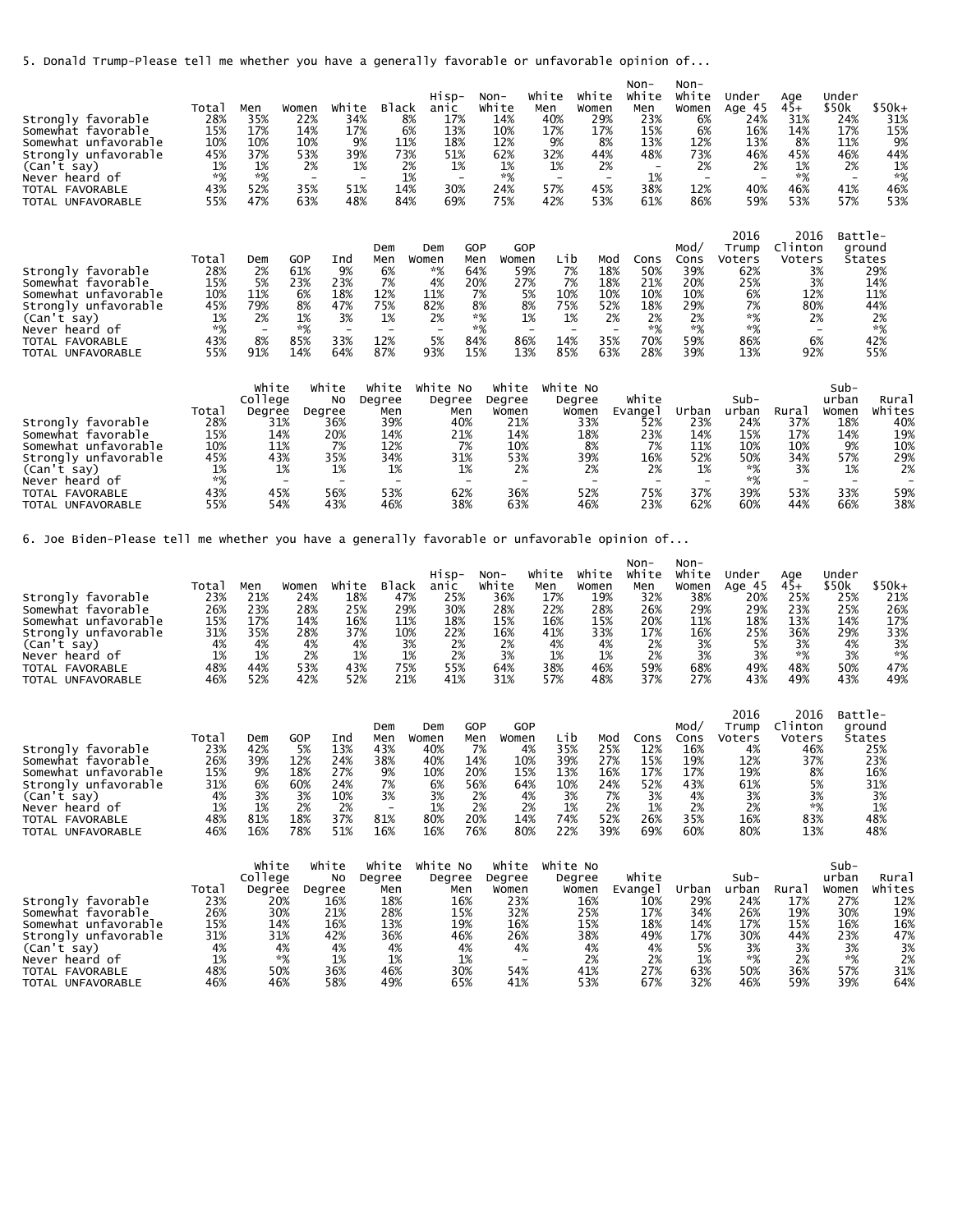7. Barack Obama-Please tell me whether you have a generally favorable or unfavorable opinion of...

| Strongly favorable<br>Somewhat favorable<br>Somewhat unfavorable<br>Strongly unfavorable<br>(Can't say)<br>Never heard of<br>TOTAL FAVORABLE<br><b>TOTAL</b><br>UNFAVORABLE       | Total<br>43%<br>20%<br>11%<br>25%<br>2%<br>*%<br>63%<br>35% | Men<br>36%<br>22%<br>12%<br>28%<br>1%<br>*%<br>58%<br>40% | Women<br>50%<br>17%<br>9%<br>22%<br>2%<br>$*%$<br>67%<br>31% | White<br>35%<br>20%<br>12%<br>31%<br>1%<br>$*%$<br>56%<br>43% | <b>Black</b><br>78%<br>11%<br>89%                              | Hisp-<br>anic<br>52%<br>22%<br>14%<br>3%<br>6%<br>10%<br>2%<br>2%<br>$\qquad \qquad$<br>$\overline{\phantom{a}}$<br>74%<br>9%<br>24% |                                                                                               | Non-<br>White<br>64%<br>17%<br>8%<br>8%<br>2%<br>$\qquad \qquad \blacksquare$<br>82%<br>16%    | White<br>Men<br>30%<br>22%<br>13%<br>34%<br>1%<br>$*%$<br>52%<br>47% | White<br>Women<br>40%<br>19%<br>10%<br>29%<br>2%<br>*%<br>59%<br>39% | $Non-$<br>White<br>Men<br>53%<br>23%<br>10%<br>12%<br>2%<br>$\overline{\phantom{0}}$<br>76%<br>22% | Non-<br>White<br>Women<br>73%<br>13%<br>6%<br>5%<br>3%<br>86%<br>11% | Under<br>Age 45<br>46%<br>24%<br>11%<br>16%<br>2%<br>$*%$<br>70%<br>27%         | Age<br>$45+$<br>41%<br>16%<br>10%<br>31%<br>1%<br>$*%$<br>58%<br>41%   | Under<br>\$50k<br>45%<br>20%<br>9%<br>25%<br>2%<br>$*%$<br>65%<br>33% | $$50k+$<br>42%<br>19%<br>12%<br>25%<br>2%<br>62%<br>37%                 |
|-----------------------------------------------------------------------------------------------------------------------------------------------------------------------------------|-------------------------------------------------------------|-----------------------------------------------------------|--------------------------------------------------------------|---------------------------------------------------------------|----------------------------------------------------------------|--------------------------------------------------------------------------------------------------------------------------------------|-----------------------------------------------------------------------------------------------|------------------------------------------------------------------------------------------------|----------------------------------------------------------------------|----------------------------------------------------------------------|----------------------------------------------------------------------------------------------------|----------------------------------------------------------------------|---------------------------------------------------------------------------------|------------------------------------------------------------------------|-----------------------------------------------------------------------|-------------------------------------------------------------------------|
| Strongly favorable<br>Somewhat favorable<br>Somewhat unfavorable<br>Strongly unfavorable<br>(Can't say)<br>heard of<br>Never<br>TOTAL<br>FAVORABLE<br>UNFAVORABLE<br><b>TOTAL</b> | Total<br>43%<br>20%<br>11%<br>25%<br>2%<br>*%<br>63%<br>35% | Dem<br>78%<br>15%<br>4%<br>2%<br>1%<br>*%<br>93%<br>6%    | GOP<br>10%<br>20%<br>18%<br>51%<br>1%<br>29%<br>69%          | Ind<br>32%<br>35%<br>10%<br>17%<br>6%<br>1%<br>66%<br>27%     | Dem<br>Men<br>71%<br>18%<br>6%<br>4%<br>1%<br>1%<br>89%<br>10% | Dem<br>Women<br>83%<br>13%<br>2%<br>1%<br>1%<br>$\overline{\phantom{0}}$<br>96%<br>3%                                                | <b>GOP</b><br>Men<br>13%<br>21%<br>18%<br>47%<br>1%<br>$\overline{\phantom{0}}$<br>34%<br>64% | <b>GOP</b><br>Women<br>5%<br>18%<br>19%<br>57%<br>2%<br>$\overline{\phantom{0}}$<br>23%<br>75% | Lib<br>71%<br>18%<br>5%<br>5%<br>1%<br>89%<br>10%                    | Mod<br>49%<br>22%<br>7%<br>17%<br>4%<br>$*%$<br>72%<br>24%           | Cons<br>18%<br>20%<br>17%<br>44%<br>2%<br>$*%$<br>38%<br>60%                                       | Mod/<br>Cons<br>28%<br>21%<br>14%<br>35%<br>2%<br>$*%$<br>49%<br>49% | 2016<br>Trump<br>Voters<br>10%<br>18%<br>17%<br>54%<br>2%<br>$*%$<br>28%<br>70% | 2016<br>Clinton<br>Voters<br>79%<br>16%<br>3%<br>1%<br>1%<br>95%<br>4% | Battle-<br>۰                                                          | ground<br>States<br>43%<br>21%<br>9%<br>25%<br>2%<br>$*%$<br>64%<br>35% |
| Strongly favorable<br>Somewhat favorable                                                                                                                                          | Total<br>43%<br>20%                                         | White<br>College<br>Degree<br>43%<br>20%                  | Degree                                                       | White<br>No<br>29%<br>21%                                     | white<br>Degree<br>Men<br>36%<br>23%                           | White No<br>Degree<br>Men<br>23%<br>21%                                                                                              |                                                                                               | white<br>Degree<br>Women<br>50%<br>16%                                                         | White No<br>Degree                                                   | Women<br>33%<br>21%                                                  | White<br>Evange I<br>21%<br>17%                                                                    | Urban<br>55%<br>23%                                                  | Sub-<br>urban<br>45%<br>19%                                                     | Rural<br>33%<br>17%                                                    | Sub-<br>urban<br>Women<br>55%<br>16%                                  | Rural<br>Whites<br>25%<br>19%                                           |

| <b>Strongly</b><br>favorabie     | 43%  | 43% | 29% | 50% | 23% | <b>DUZO</b> | 33%    | 2 T.O | 2070  | 45% | 33%                | コンズ | 2 D 70 |
|----------------------------------|------|-----|-----|-----|-----|-------------|--------|-------|-------|-----|--------------------|-----|--------|
| Somewhat<br>favorable            | 20%  | 20% | 21% | 23% | 21% | 16%         | 21%    | 17%   | 23%   | 19% | 17%                | 16% | 19%    |
| unfavorable<br>Somewhat          | 11%  | 12% | 11% | 14% | 13% | 11%         | $10\%$ | 14%   | 8%    | 12% | 11%                | 11% | 12%    |
| unfavorable<br>Strongl           | 25%  | 24% | 37% | 26% | 42% | 22%         | 33%    | 46%   | 13%   | 22% | 37%                | 15% | 42%    |
| (Can'<br>say                     | 2%   | 1%  | 1%  | 1%  | 1%  | 1%          | 2%     | 2%    | $1\%$ | 2%  |                    |     | 1%     |
| Never<br>heard of                | $*%$ |     | *%  |     |     |             | *%     | *%    | $*9/$ |     | $*$ <sup>o</sup> / |     | *%     |
| <b>TOTAL</b><br><b>FAVORABLE</b> | 63%  | 62% | 50% | 59% | 44% | 66%         | 54%    | 38%   | 78%   | 64% | 50%                | 71% | 44%    |
| <b>TOTAL</b><br>UNFAVORABLE      | 35%  | 37% | 48% | 40% | 54% | 32%         | 43%    | 60%   | 21%   | 34% | 48%                | 26% | 55%    |

8. Mike Pence-Please tell me whether you have a generally favorable or unfavorable opinion of...

|                         |       |     |       |       |              | $H1SD-$ | Non-  | white | white | Non-<br>White | Non-<br>white | under  | Aae   | Under |        |
|-------------------------|-------|-----|-------|-------|--------------|---------|-------|-------|-------|---------------|---------------|--------|-------|-------|--------|
|                         | Total | Men | Women | White | <b>Black</b> | anıc    | White | Men   | Women | Men           | Women         | Age 45 | $45+$ | \$50k | \$50k+ |
| favorable *<br>Strongly | 21%   | 26% | 17%   | 25%   | 6%           | 12%     | 11%   | 29%   | 21%   | 17%           | 6%            | 15%    | 26%   | 20%   | 22%    |
| Somewhat favorable      | 21%   | 24% | 18%   | 24%   | 13%          | 19%     | 15%   | 26%   | 21%   | 18%           | 12%           | 18%    | 23%   | 19%   | 22%    |
| Somewhat unfavorable    | 18%   | 17% | 19%   | 16%   | 22%          | 24%     | 24%   | 15%   | 17%   | 26%           | 22%           | 20%    | 17%   | 17%   | 19%    |
| Strongly unfavorable    | 32%   | 28% | 36%   | 29%   | 48%          | 37%     | 41%   | 25%   | 32%   | 34%           | 46%           | 35%    | 30%   | 34%   | 32%    |
| (Can't say)             | 5%    | 3%  | 7%    | 5%    | 7%           | 4%      | 5%    | 3%    | 7%    | 2%            | 8%            | 8%     | 3%    | 6%    | 3%     |
| Never heard of          | 3%    | 2%  | 3%    | 2%    | 4%           | 4%      | 5%    | 2%    | 2%    | 3%            | 6%            | 5%     | 1%    | 4%    | 2%     |
| TOTAL FAVORABLE         | 42%   | 50% | 35%   | 49%   | 19%          | 32%     | 25%   | 56%   | 42%   | 36%           | 18%           | 33%    | 48%   | 39%   | 45%    |
| TOTAL UNFAVORABLE       | 50%   | 45% | 55%   | 45%   | 70%          | 61%     | 64%   | 40%   | 49%   | 59%           | 68%           | 55%    | 47%   | 51%   | 51%    |

|                       |       |     |     |     |     |       |     |       |     |     |      |      | 2016   | 2016    | Battle- |
|-----------------------|-------|-----|-----|-----|-----|-------|-----|-------|-----|-----|------|------|--------|---------|---------|
|                       |       |     |     |     | Dem | Dem   | GOP | GOP   |     |     |      | Mod, | Trump  | Clinton | ground  |
|                       | Total | Dem | GOP | Ind | Men | Women | Men | Women | ∟ib | Mod | Cons | Cons | Voters | Voters  | States  |
| favorable<br>Strongly | 21%   | 4%  | 44% | 8%  | 7%  | 2%    | 45% | 43%   | 5%  | 11% | 39%  | 30%  | 45%    | 3%      | 24%     |
| Somewhat favorable    | 21%   | 11% | 30% | 24% | 12% | 11%   | 31% | 29%   | 11% | 21% | 29%  | 26%  | 31%    | 11%     | 19%     |
| Somewhat unfavorable  | 18%   | 22% | 12% | 26% | 22% | 21%   | 12% | 11%   | 18% | 26% | 14%  | 18%  | 11%    | 22%     | 17%     |
| Strongly unfavorable  | 32%   | 56% | 8%  | 28% | 57% | 56%   | 8%  | 8%    | 60% | 30% | 12%  | 17%  | 6%     | 57%     | 33%     |
| (Can't say)           | 5%    | 5%  | 5%  | 9%  | 1%  | 7%    | 3%  | 7%    | 4%  | 9%  | 4%   | 6%   | 5%     | 5%      | 5%      |
| Never heard of        | 3%    | 3%  | 2%  | 4%  | 1%  | 3%    | 2%  | 2%    | 2%  | 4%  | 2%   | 3%   | 2%     | 2%      | 2%      |
| TOTAL FAVORABLE       | 42%   | 15% | 74% | 32% | 19% | 13%   | 75% | 72%   | 16% | 32% | 68%  | 56%  | 76%    | 15%     | 42%     |
| TOTAL UNFAVORABLE     | 50%   | 78% | 20% | 55% | 79% | 77%   | 20% | 19%   | 78% | 55% | 26%  | 35%  | 17%    | 79%     | 50%     |
|                       |       |     |     |     |     |       |     |       |     |     |      |      |        |         |         |

|                      |       | White   | White  | White  | White No | White  | white No |          |       |        |      | $Sub-$ |        |
|----------------------|-------|---------|--------|--------|----------|--------|----------|----------|-------|--------|------|--------|--------|
|                      |       | College | No     | Degree | Degree   | Dearee | Degree   | white    |       | $Sub-$ |      | urban  | Rural  |
|                      | Total | Dearee  | Dearee | Men    | Men      | Women  | Women    | Evange I | Urban | urban  | Rura | Women  | Whites |
| Strongly favorable   | 21%   | 23%     | 27%    | 26%    | 33%      | 19%    | 23%      | 44%      | 15%   | 17%    | 31%  | 13%    | 34%    |
| Somewhat favorable   | 21%   | 24%     | 24%    | 29%    | 24%      | 18%    | 23%      | 29%      | 20%   | 21%    | 22%  | 18%    | 23%    |
| Somewhat unfavorable | 18%   | 17%     | 15%    | 16%    | 14%      | 19%    | 16%      | 12%      | 22%   | 17%    | 16%  | 18%    | 15%    |
| Strongly unfavorable | 32%   | 32%     | 26%    | 27%    | 23%      | 38%    | 29%      | 10%      | 36%   | 38%    | 23%  | 43%    | 20%    |
| (Can't say)          | 5%    | 3%      | 6%     | 2%     | 4%       | 5%     | 8%       | 4%       | 4%    | 5%     | 6%   | 7%     | 5%     |
| heard of<br>Never    | 3%    | 1%      | 2%     | 1%     | 2%       | 2%     | 2%       | 2%       | 3%    |        | 2%   |        | 2%     |
| TOTAL FAVORABLE      | 42%   | 46%     | 51%    | 55%    | 57%      | 37%    | 46%      | 73%      | 35%   | 38%    | 53%  | 30%    | 57%    |
| TOTAL UNFAVORABLE    | 50%   | 49%     | 41%    | 42%    | 37%      | 57%    | 45%      | 21%      | 58%   | 55%    | 39%  | 61%    | 35%    |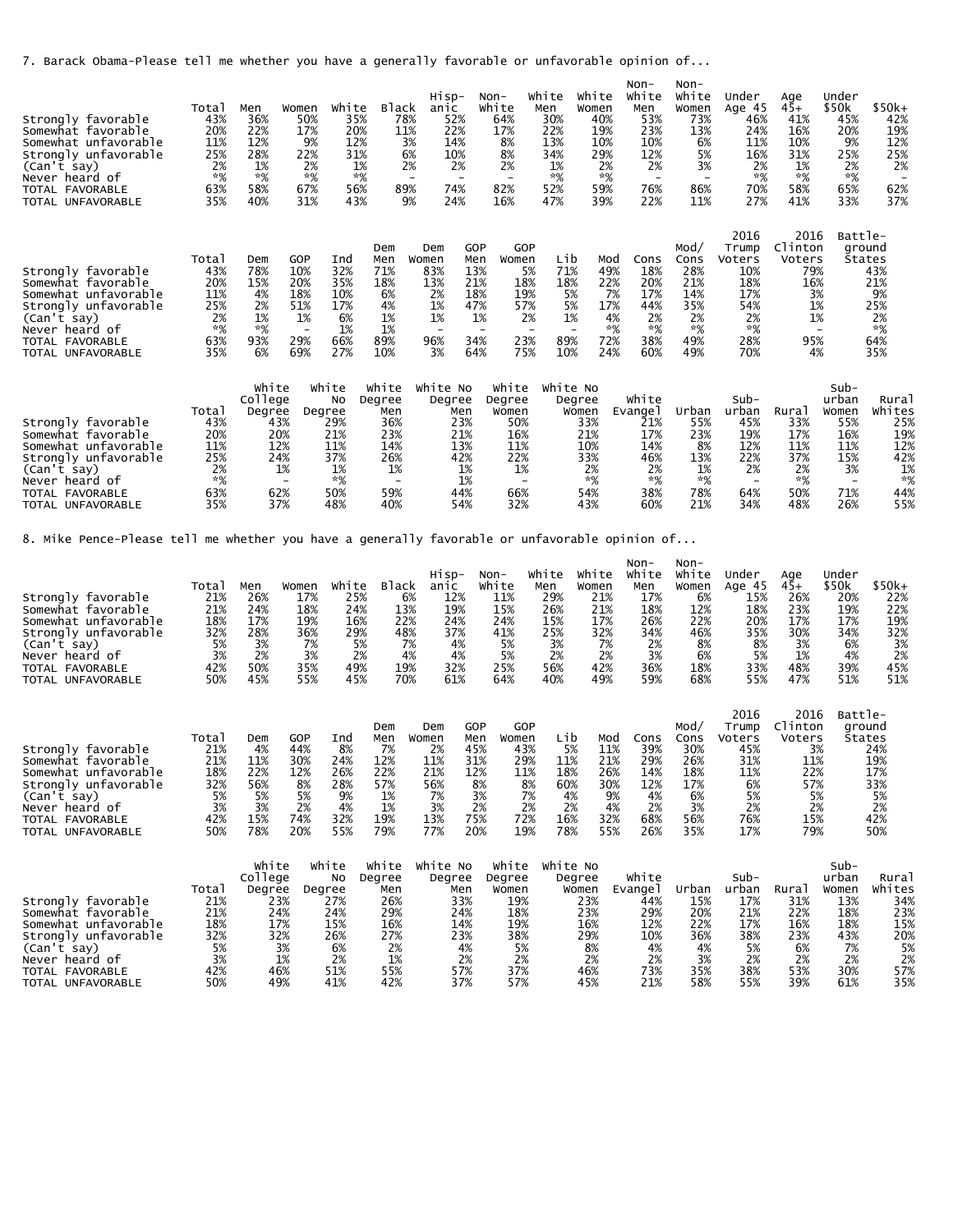9. How interested are you in the presidential election? Are you:

| Extremely interested<br>Very interested<br>Somewhat interested<br>Not at all interested<br>(Don't know) | Total<br>51%<br>26%<br>17%<br>5%<br>1% | Men<br>55%<br>25%<br>15%<br>5%<br>1%            | Women<br>48%<br>27%<br>20%<br>5%<br>1%                     | White<br>53%<br>26%<br>16%<br>4%<br>$*%$     | Black<br>48%<br>24%<br>21%<br>6%<br>1%                   | Hisp-<br>anic<br>48%<br>23%<br>19%<br>9%<br>1% | Non-                                          | White<br>46%<br>26%<br>20%<br>6%<br>1%                                         | White<br>Men<br>58%<br>22%<br>15%<br>4%<br>$*%$ | White<br>Women<br>49%<br>30%<br>17%<br>4%<br>$*%$ | Non-<br>White<br>Men<br>47%<br>32%<br>13%<br>7%<br>1% | Non-<br>White<br>Women<br>46%<br>21%<br>26%<br>6%<br>1% | Under<br>Age 45<br>43%<br>26%<br>25%<br>5%<br>1%            | Age<br>$45+$<br>57%<br>26%<br>12%<br>4%<br>$*$ %             | Under<br>\$50k<br>45%<br>28%<br>21%<br>6%<br>$*%$ | \$50k+<br>56%<br>25%<br>15%<br>4%<br>$*%$        |
|---------------------------------------------------------------------------------------------------------|----------------------------------------|-------------------------------------------------|------------------------------------------------------------|----------------------------------------------|----------------------------------------------------------|------------------------------------------------|-----------------------------------------------|--------------------------------------------------------------------------------|-------------------------------------------------|---------------------------------------------------|-------------------------------------------------------|---------------------------------------------------------|-------------------------------------------------------------|--------------------------------------------------------------|---------------------------------------------------|--------------------------------------------------|
| Extremely interested<br>Very interested<br>Somewhat interested<br>Not at all interested<br>(Don't know) | Total<br>51%<br>26%<br>17%<br>5%<br>1% | Dem<br>56%<br>24%<br>17%<br>3%<br>*%            | GOP<br>52%<br>30%<br>16%<br>3%<br>$\overline{\phantom{a}}$ | Ind<br>34%<br>21%<br>26%<br>15%<br>4%        | Dem<br>Men<br>64%<br>20%<br>14%<br>2%<br>1%              | Dem<br>Women<br>51%<br>26%<br>18%<br>4%        | <b>GOP</b><br>Men<br>54%<br>30%<br>14%<br>2%  | GOP<br>Women<br>50%<br>30%<br>17%<br>3%                                        | Lib<br>57%<br>27%<br>13%<br>2%                  | Mod<br>43%<br>21%<br>25%<br>9%<br>2%              | Cons<br>51%<br>27%<br>17%<br>5%<br>$*%$               | Mod/<br>Cons<br>48%<br>25%<br>20%<br>6%<br>1%           | 2016<br>Trump<br>Voters<br>55%<br>28%<br>13%<br>4%          | 2016<br>Clinton<br>Voters<br>58%<br>23%<br>15%<br>3%<br>$*%$ | Battle-<br>ground<br><b>States</b>                | 50%<br>26%<br>19%<br>3%<br>1%                    |
| Extremely interested<br>Very interested<br>Somewhat interested<br>Not at all interested<br>(Don't know) | Total<br>51%<br>26%<br>17%<br>5%<br>1% | White<br>College<br>Degree<br>62%<br>25%<br>11% | Degree<br>2%<br>*%                                         | White<br>No<br>46%<br>27%<br>21%<br>6%<br>1% | White<br>Degree<br>Men<br>69%<br>19%<br>10%<br>2%        | White No<br>Degree<br>Men<br>47%<br>25%<br>21% | 6%<br>1%                                      | White<br>Degree<br>Women<br>55%<br>31%<br>12%<br>2%<br>1%                      | White No                                        | Degree<br>Women<br>45%<br>29%<br>20%<br>5%<br>*%  | White<br>Evange l<br>57%<br>25%<br>16%<br>3%          | Urban<br>55%<br>26%<br>14%<br>5%                        | Sub-<br>urban<br>55%<br>24%<br>17%<br>4%                    | Rural<br>45%<br>27%<br>21%<br>5%<br>1%                       | Sub-<br>urban<br>Women<br>54%<br>24%<br>18%<br>4% | Rural<br>Whites<br>45%<br>30%<br>19%<br>4%<br>1% |
| 10. How motivated do you feel about voting in the presidential election?                                |                                        |                                                 |                                                            |                                              |                                                          |                                                |                                               |                                                                                |                                                 |                                                   |                                                       |                                                         |                                                             |                                                              |                                                   |                                                  |
| Extremely motivated<br>Very motivated<br>Somewhat motivated<br>Not at all motivated<br>(Don't know)     | Total<br>62%<br>20%<br>13%<br>5%<br>1% | Men<br>62%<br>20%<br>12%<br>5%<br>1%            | Women<br>62%<br>19%<br>14%<br>4%<br>1%                     | White<br>65%<br>18%<br>12%<br>4%<br>*%       | <b>Black</b><br>57%<br>22%<br>14%<br>6%<br>1%            | Hisp-<br>anic<br>49%<br>24%<br>18%<br>8%<br>1% | $Non-$                                        | White<br>54%<br>24%<br>15%<br>6%<br>1%                                         | white<br>Men<br>67%<br>17%<br>12%<br>4%<br>1%   | white<br>Women<br>64%<br>19%<br>12%<br>5%<br>$*%$ | $Non-$<br>white<br>Men<br>50%<br>28%<br>13%<br>9%     | Non-<br>White<br>Women<br>57%<br>20%<br>17%<br>4%<br>1% | Under<br>Age 45<br>48%<br>25%<br>20%<br>6%<br>1%            | Age<br>$45+$<br>71%<br>16%<br>8%<br>4%<br>1%                 | Under<br>\$50k<br>54%<br>21%<br>17%<br>7%<br>1%   | \$50k+<br>67%<br>19%<br>11%<br>3%                |
| Extremely motivated<br>Very motivated<br>Somewhat motivated<br>Not at all motivated<br>(Don't know)     | Total<br>62%<br>20%<br>13%<br>5%<br>1% | Dem<br>66%<br>18%<br>11%<br>4%<br>1%            | GOP<br>62%<br>22%<br>12%<br>3%<br>$*%$                     | Ind<br>45%<br>16%<br>22%<br>15%<br>2%        | Dem<br>Men<br>65%<br>19%<br>11%<br>4%<br>1%              | Dem<br>Women<br>67%<br>18%<br>10%<br>4%<br>1%  | GOP<br>Men<br>65%<br>22%<br>11%<br>2%<br>$*%$ | GOP<br>Women<br>60%<br>22%<br>13%<br>4%<br>$*%$                                | Lib<br>68%<br>19%<br>10%<br>2%<br>$*%$          | Mod<br>50%<br>21%<br>16%<br>11%<br>2%             | Cons<br>62%<br>19%<br>14%<br>4%<br>$*%$               | Mod/<br>Cons<br>58%<br>20%<br>15%<br>7%<br>1%           | 2016<br>Trump<br>Voters<br>65%<br>21%<br>10%<br>3%<br>$*$ % | 2016<br>Clinton<br>Voters<br>70%<br>19%<br>8%<br>3%<br>$*$ % | Battle-<br>ground                                 | States<br>61%<br>20%<br>14%<br>4%<br>1%          |
| Extremely motivated<br>Very motivated<br>Somewhat motivated<br>Not at all motivated<br>(Don't know)     | Total<br>62%<br>20%<br>13%<br>5%<br>1% | White<br>College<br>Degree<br>74%<br>16%        | Degree<br>8%<br>2%<br>*%                                   | White<br>No<br>57%<br>20%<br>16%<br>6%<br>1% | White<br>Degree<br>Men<br>77%<br>12%<br>8%<br>2%<br>$*%$ | White No<br>Degree<br>Men<br>56%<br>22%<br>16% | 6%<br>1%                                      | White<br>Degree<br>Women<br>72%<br>20%<br>7%<br>2%<br>$\overline{\phantom{a}}$ | White No                                        | Degree<br>Women<br>58%<br>19%<br>16%<br>7%<br>1%  | White<br>Evange I<br>67%<br>19%<br>11%<br>3%<br>1%    | Urban<br>62%<br>21%<br>13%<br>4%<br>1%                  | $Sub-$<br>urban<br>65%<br>19%<br>12%<br>4%                  | Rura1<br>59%<br>20%<br>15%<br>6%<br>1%                       | Sub-<br>urban<br>Women<br>66%<br>20%<br>11%<br>3% | Rural<br>Whites<br>60%<br>18%<br>15%<br>6%<br>1% |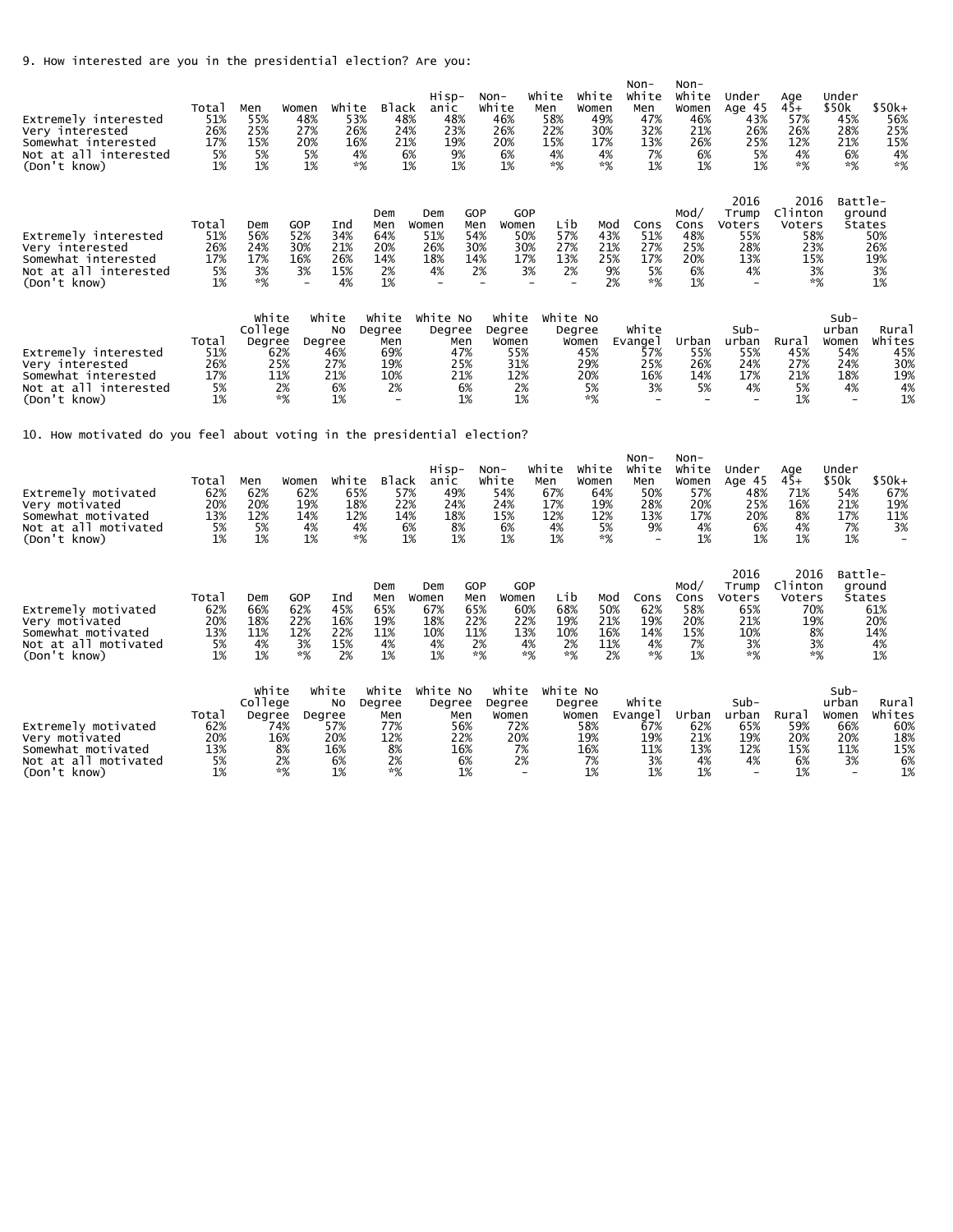11. If the presidential election were today, how would you vote if the candidates were: [IF DON'T KNOW: Well, which way do you lean?]

| Democrat Joe Biden<br>Republican Donald                                                                                                            | Total<br>48%<br>40%                    | Men<br>41%<br>48%                    | Women<br>54%<br>34%                    | White<br>41%<br>48%                                    | <b>Black</b><br>76%<br>12%                              | Hisp-<br>anic<br>59%<br>28%                    |                                             | $Non-$<br>White<br>67%<br>21%                             | White<br>Men<br>36%<br>54%                    | White<br>Women<br>45%<br>43%                      | Non-<br>White<br>Men<br>54%<br>33%                      | Non-<br>White<br>Women<br>76%<br>11%                     | Under<br>Age 45<br>50%<br>35%                            | Age<br>$45+$<br>47%<br>44%                               | Under<br>\$50k<br>50%<br>37%                               | $$50k+$<br>47%<br>43%                            |
|----------------------------------------------------------------------------------------------------------------------------------------------------|----------------------------------------|--------------------------------------|----------------------------------------|--------------------------------------------------------|---------------------------------------------------------|------------------------------------------------|---------------------------------------------|-----------------------------------------------------------|-----------------------------------------------|---------------------------------------------------|---------------------------------------------------------|----------------------------------------------------------|----------------------------------------------------------|----------------------------------------------------------|------------------------------------------------------------|--------------------------------------------------|
| Trump<br>(Other)<br>(Wouldn't vote)<br>(Don't know)                                                                                                | 4%<br>2%<br>5%                         | 5%<br>2%<br>4%                       | 4%<br>3%<br>6%                         | 4%<br>2%<br>5%                                         | 3%<br>2%<br>6%                                          | 6%<br>3%<br>3%                                 |                                             | 5%<br>3%<br>5%                                            | 5%<br>1%<br>3%                                | 4%<br>2%<br>6%                                    | 7%<br>2%<br>3%                                          | 3%<br>3%<br>7%                                           | 6%<br>3%<br>6%                                           | 3%<br>2%<br>4%                                           | 6%<br>3%<br>4%                                             | 4%<br>1%<br>5%                                   |
| Democrat Joe Biden<br>Republican Donald                                                                                                            | Total<br>48%<br>40%                    | Dem<br>88%<br>3%                     | GOP<br>8%<br>84%                       | Ind<br>40%<br>27%                                      | Dem<br>Men<br>90%<br>5%                                 | Dem<br>Women<br>87%<br>2%                      | GOP<br>Men<br>8%<br>84%                     | GOP<br>Women<br>7%<br>85%                                 | Lib<br>78%<br>11%                             | Mod<br>51%<br>31%                                 | Cons<br>22%<br>68%                                      | Mod/<br>Cons<br>32%<br>56%                               | 2016<br>Trump<br>Voters<br>8%<br>86%                     | 2016<br>Clinton<br>Voters<br>89%<br>2%                   | Battle-<br>ground<br>States                                | 49%<br>40%                                       |
| Trump<br>(Other)<br>(Wouldn't vote)<br>(Don't know)                                                                                                | 4%<br>2%<br>5%                         | 3%<br>1%<br>4%                       | 3%<br>2%<br>3%                         | 13%<br>8%<br>13%                                       | 3%<br>$\overline{\phantom{a}}$<br>2%                    | 3%<br>2%<br>5%                                 | 5%<br>1%<br>2%                              | 2%<br>2%<br>4%                                            | 5%<br>1%<br>4%                                | 7%<br>3%<br>9%                                    | 3%<br>3%<br>4%                                          | 4%<br>3%<br>6%                                           | 3%<br>1%<br>2%                                           | 2%<br>2%                                                 | 4%                                                         | 4%<br>2%<br>5%                                   |
| Democrat Joe Biden<br>Republican Donald                                                                                                            | Total<br>48%<br>40%                    | white<br>College<br>Degree           | 47%<br>43%                             | white<br>No<br>Degree<br>35%<br>53%                    | White<br>Degree<br>Men<br>40%<br>50%                    | White No<br>Degree<br>Men                      | 32%<br>58%                                  | White<br>Degree<br>Women<br>56%<br>35%                    | white No                                      | Degree<br>Women<br>38%<br>49%                     | White<br>Evange1<br>21%<br>70%                          | Urban<br>57%<br>32%                                      | Sub-<br>urban<br>52%<br>36%                              | Rural<br>36%<br>52%                                      | $Sub-$<br>urban<br>Women<br>57%<br>29%                     | Rural<br>Whites<br>29%<br>59%                    |
| Trump<br>(Other)<br>(Wouldn't vote)<br>(Don't know)                                                                                                | 4%<br>2%<br>5%                         |                                      | 3%<br>1%<br>6%                         | 6%<br>3%<br>4%                                         | 4%<br>1%<br>5%                                          |                                                | 6%<br>2%<br>2%                              | 2%<br>2%<br>6%                                            |                                               | 5%<br>3%<br>5%                                    | 2%<br>2%<br>5%                                          | 5%<br>2%<br>4%                                           | 4%<br>2%<br>5%                                           | 5%<br>2%<br>5%                                           | 4%<br>2%<br>7%                                             | 5%<br>3%<br>5%                                   |
| 12. Women's rights-Regardless of how you might vote, who do you trust to do a better job on each of the following -- Joe Biden or<br>Donald Trump? |                                        |                                      |                                        |                                                        |                                                         |                                                |                                             |                                                           |                                               |                                                   |                                                         |                                                          |                                                          |                                                          |                                                            |                                                  |
| Joe Biden<br>Donald Trump<br>(Both)<br>(Neither)<br>(Don't know)                                                                                   | Total<br>50%<br>27%<br>4%<br>13%<br>6% | Men<br>46%<br>31%<br>5%<br>14%<br>5% | Women<br>54%<br>23%<br>3%<br>13%<br>7% | White<br>44%<br>32%<br>4%<br>14%<br>6%                 | Black<br>75%<br>8%<br>4%<br>9%<br>4%                    | Hisp-<br>anic<br>61%<br>14%<br>3%<br>15%<br>7% |                                             | Non-<br>White<br>68%<br>12%<br>4%<br>11%<br>6%            | White<br>Men<br>40%<br>36%<br>5%<br>14%<br>5% | White<br>Women<br>47%<br>29%<br>4%<br>14%<br>7%   | $Non-$<br>white<br>Men<br>62%<br>19%<br>5%<br>12%<br>3% | $Non-$<br>White<br>Women<br>73%<br>7%<br>2%<br>10%<br>8% | Under<br>Age 45<br>50%<br>20%<br>5%<br>17%<br>7%         | Age<br>$45+$<br>50%<br>31%<br>3%<br>10%<br>5%            | Under<br>\$50k<br>52%<br>25%<br>4%<br>12%<br>7%            | $$50k+$<br>50%<br>28%<br>4%<br>13%<br>5%         |
| Joe Biden<br>Donald Trump<br>(Both)<br>(Neither)<br>(Don't know)                                                                                   | Total<br>50%<br>27%<br>4%<br>13%<br>6% | Dem<br>83%<br>4%<br>1%<br>9%<br>3%   | GOP<br>17%<br>56%<br>6%<br>14%<br>7%   | Ind<br>47%<br>12%<br>5%<br>22%<br>14%                  | Dem<br>Men<br>84%<br>5%<br>2%<br>8%<br>1%               | Dem<br>Women<br>82%<br>3%<br>1%<br>10%<br>4%   | GOP<br>Men<br>19%<br>55%<br>6%<br>15%<br>5% | GOP<br>Women<br>14%<br>57%<br>6%<br>14%<br>8%             | Lib<br>75%<br>8%<br>2%<br>12%<br>3%           | Mod<br>56%<br>16%<br>3%<br>16%<br>9%              | Cons<br>28%<br>47%<br>6%<br>13%<br>7%                   | Mod/<br>Cons<br>37%<br>37%<br>5%<br>14%<br>8%            | 2016<br>Trump<br>Voters<br>16%<br>59%<br>6%<br>13%<br>6% | 2016<br>Clinton<br>Voters<br>83%<br>3%<br>2%<br>8%<br>4% | Battle-<br>ground<br>States                                | 49%<br>26%<br>5%<br>13%<br>7%                    |
| Joe Biden<br>Donald Trump<br>(Both)<br>(Neither)<br>(Don't know)                                                                                   | Total<br>50%<br>27%<br>4%<br>13%<br>6% | white<br>College<br>Degree           | 50%<br>30%<br>4%<br>13%<br>4%          | white<br>No<br>Degree<br>39%<br>35%<br>4%<br>15%<br>8% | White<br>Degree<br>Men<br>41%<br>35%<br>6%<br>14%<br>4% | White No<br>Degree<br>Men<br>14%               | 39%<br>37%<br>3%<br>6%                      | white<br>Degree<br>Women<br>60%<br>23%<br>2%<br>12%<br>3% | White No                                      | Degree<br>Women<br>38%<br>33%<br>5%<br>15%<br>10% | White<br>Evange1<br>24%<br>54%<br>5%<br>11%<br>7%       | Urban<br>60%<br>20%<br>6%<br>11%<br>3%                   | Sub-<br>urban<br>52%<br>23%<br>3%<br>14%<br>9%           | Rural<br>41%<br>36%<br>4%<br>14%<br>5%                   | $Sub-$<br>urban<br>Women<br>57%<br>19%<br>3%<br>10%<br>11% | Rural<br>Whites<br>36%<br>41%<br>3%<br>15%<br>5% |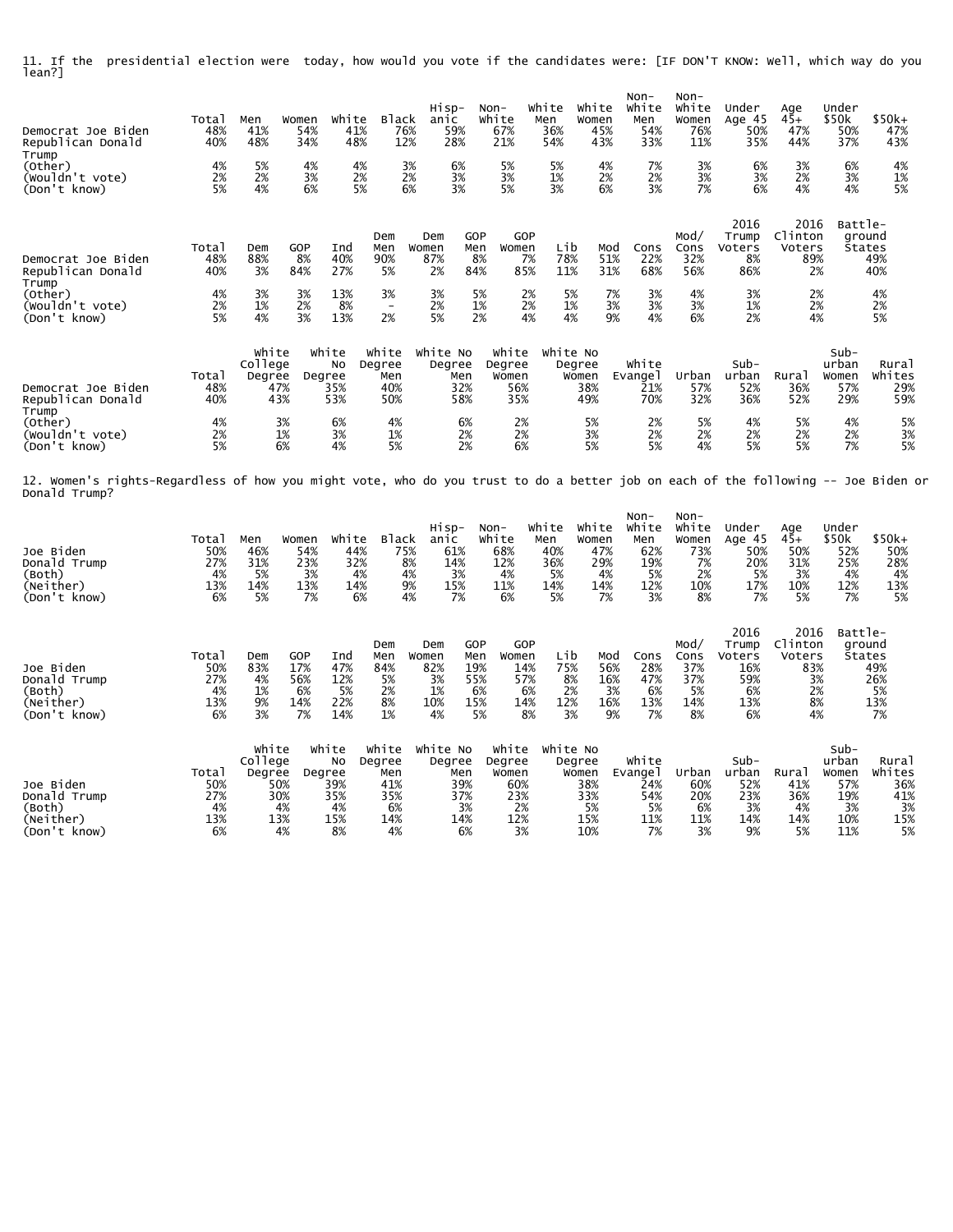13. Relations with China-Regardless of how you might vote, who do you trust to do a better job on each of the following -- Joe Biden or Donald Trump?

| Joe Biden<br>Donald Trump<br>(Both)<br>(Neither)<br>(Don't know)                                                                                | Total<br>43%<br>37%<br>3%<br>11%<br>7% | Men<br>38%<br>44%<br>4%<br>10%<br>4%                       | Women<br>47%<br>30%<br>3%<br>11%<br>9% | White<br>38%<br>43%<br>3%<br>10%<br>6%       | <b>Black</b><br>61%<br>12%<br>3%<br>12%<br>11%         | Hisp-<br>anic<br>49%<br>23%<br>7%<br>14%<br>8% | Non-                                       | White<br>54%<br>20%<br>4%<br>12%<br>9%                   | White<br>Men<br>34%<br>50%<br>3%<br>10%<br>4% | white<br>Women<br>42%<br>37%<br>2%<br>10%<br>8%  | $Non-$<br>White<br>Men<br>47%<br>29%<br>6%<br>12%<br>7% | $Non-$<br>White<br>Women<br>59%<br>14%<br>3%<br>13%<br>11% | Under<br>Age 45<br>43%<br>28%<br>6%<br>15%<br>9%        | Age<br>$45+$<br>42%<br>43%<br>1%<br>8%<br>6%             | Under<br>\$50k<br>42%<br>34%<br>4%<br>12%<br>8%          | $$50k+$<br>43%<br>39%<br>3%<br>9%<br>6%         |
|-------------------------------------------------------------------------------------------------------------------------------------------------|----------------------------------------|------------------------------------------------------------|----------------------------------------|----------------------------------------------|--------------------------------------------------------|------------------------------------------------|--------------------------------------------|----------------------------------------------------------|-----------------------------------------------|--------------------------------------------------|---------------------------------------------------------|------------------------------------------------------------|---------------------------------------------------------|----------------------------------------------------------|----------------------------------------------------------|-------------------------------------------------|
| Joe Biden<br>Donald Trump<br>(Both)<br>(Neither)<br>(Don't know)                                                                                | Total<br>43%<br>37%<br>3%<br>11%<br>7% | Dem<br>75%<br>7%<br>3%<br>8%<br>7%                         | GOP<br>11%<br>72%<br>4%<br>9%<br>4%    | Ind<br>35%<br>25%<br>2%<br>22%<br>16%        | Dem<br>Men<br>74%<br>9%<br>4%<br>9%<br>3%              | Dem<br>Women<br>75%<br>5%<br>2%<br>8%<br>9%    | GOP<br>Men<br>13%<br>73%<br>4%<br>7%<br>3% | GOP<br>Women<br>8%<br>72%<br>3%<br>12%<br>5%             | Lib<br>70%<br>12%<br>3%<br>8%<br>6%           | Mod<br>43%<br>26%<br>3%<br>15%<br>13%            | Cons<br>21%<br>61%<br>3%<br>11%<br>4%                   | Mod/<br>Cons<br>28%<br>50%<br>3%<br>12%<br>7%              | 2016<br>Trump<br>Voters<br>10%<br>74%<br>4%<br>9%<br>4% | 2016<br>Clinton<br>Voters<br>78%<br>5%<br>3%<br>7%<br>7% | Battle-<br>ground                                        | States<br>42%<br>34%<br>4%<br>12%<br>8%         |
| Joe Biden<br>Donald Trump<br>(Both)<br>(Neither)<br>(Don't know)                                                                                | Total<br>43%<br>37%<br>3%<br>11%<br>7% | white<br>College<br>Degree<br>46%<br>38%<br>3%<br>8%<br>5% | Degree                                 | white<br>No<br>32%<br>48%<br>2%<br>12%<br>7% | white<br>Degree<br>Men<br>38%<br>45%<br>4%<br>9%<br>4% | White No<br>Degree<br>Men<br>29%<br>55%<br>11% | 2%<br>4%                                   | White<br>Degree<br>Women<br>54%<br>30%<br>2%<br>7%<br>7% | white No                                      | Degree<br>Women<br>34%<br>42%<br>3%<br>13%<br>9% | White<br>Evange1<br>22%<br>61%<br>3%<br>8%<br>6%        | Urban<br>53%<br>23%<br>7%<br>11%<br>6%                     | $Sub-$<br>urban<br>44%<br>34%<br>2%<br>12%<br>7%        | Rural<br>33%<br>50%<br>2%<br>8%<br>7%                    | Sub-<br>urban<br>Women<br>49%<br>26%<br>3%<br>12%<br>10% | Rural<br>Whites<br>29%<br>56%<br>1%<br>8%<br>6% |
| 14. The economy-Regardless of how you might vote, who do you trust to do a better job on each of the following -- Joe Biden or<br>Donald Trump? |                                        |                                                            |                                        |                                              |                                                        |                                                |                                            |                                                          |                                               |                                                  |                                                         |                                                            |                                                         |                                                          |                                                          |                                                 |
| Joe Biden<br>Donald Trump                                                                                                                       | Total<br>42%<br>45%                    | Men<br>36%<br>54%                                          | Women<br>48%<br>37%                    | white<br>34%<br>53%                          | <b>Black</b><br>71%<br>16%                             | Hisp-<br>anic<br>55%<br>29%                    | Non-                                       | white<br>62%<br>25%                                      | White<br>Men<br>29%<br>61%                    | white<br>Women<br>39%<br>46%                     | Non-<br>White<br>Men<br>53%<br>35%                      | $Non-$<br>White<br>Women<br>69%<br>16%                     | Under<br>Age 45<br>44%<br>38%                           | Age<br>$45+$<br>41%<br>50%                               | Under<br>\$50k<br>46%<br>39%                             | $$50k+$<br>40%<br>48%                           |

| Joe Biden<br>Donald Trump<br>(Both)<br>(Neither)<br>(Don't know) | Total<br>42%<br>45%<br>3%<br>5%<br>4% | Dem<br>79%<br>11%<br>2%<br>4%<br>4% | GOP<br>Ind<br>33%<br>6%<br>36%<br>84%<br>4%<br>5%<br>3%<br>14%<br>3%<br>11% | Dem<br>Men<br>79%<br>14%<br>2%<br>5%<br>1% | Dem<br>Women<br>79%<br>9%<br>2%<br>4%<br>6% | GOP<br>Men<br>8%<br>84%<br>3%<br>3%<br>1% | GOP<br>Women<br>4%<br>83%<br>5%<br>3%<br>4% | Lib<br>71%<br>16%<br>3%<br>6%<br>4% | Mod<br>47%<br>33%<br>3%<br>8%<br>8% | Cons<br>17%<br>73%<br>4%<br>4%<br>3%   | Mod/<br>Cons<br>27%<br>60%<br>3%<br>5%<br>5% | 2016<br>Trump<br>Voters<br>6%<br>84%<br>4%<br>4%<br>2% | 2016<br>Clinton<br>Voters<br>80%<br>10%<br>2%<br>4%<br>5% | Battle-<br>ground<br>States   | 42%<br>42%<br>4%<br>6%<br>6% |
|------------------------------------------------------------------|---------------------------------------|-------------------------------------|-----------------------------------------------------------------------------|--------------------------------------------|---------------------------------------------|-------------------------------------------|---------------------------------------------|-------------------------------------|-------------------------------------|----------------------------------------|----------------------------------------------|--------------------------------------------------------|-----------------------------------------------------------|-------------------------------|------------------------------|
| Joe Biden                                                        | Total<br>42%                          | White<br>College<br>Degree<br>40%   | white<br>No<br>Degree<br>30%                                                | White<br>Degree<br>Men<br>32%              | White No<br>Degree<br>Men<br>26%            |                                           | White<br>Degree<br>Women<br>49%             | White No<br>Degree<br>Women<br>33%  |                                     | white<br>Evange <sup>1</sup><br>$18\%$ | Urban<br>52%                                 | $Sub-$<br>urban<br>45%                                 | Rural<br>32%                                              | Sub-<br>urban<br>Women<br>52% | Rural<br>Whites<br>25%       |

Donald Trump 45% 50% 56% 58% 64% 39% 50% 73% 34% 43% 56% 34% 64% (Both) 3% 4% 3% 4% 2% 4% 3% 3% 6% 2% 3% 3% 2% (Neither) 5% 4% 6% 5% 6% 3% 6% 2% 5% 6% 4% 5% 4% (Don't know) 4% 3% 5% 1% 2% 5% 8% 4% 4% 4% 5% 7% 4%

(Both) 3% 3% 3% 3% 3% 5% 4% 3% 3% 3% 4% 5% 2% 4% 3% (Neither) 5% 6% 5% 5% 2% 9% 5% 6% 5% 6% 4% 7% 4% 6% 4% (Don't know) 4% 2% 7% 4% 7% 2% 5% 1% 7% 2% 7% 5% 4% 4% 4%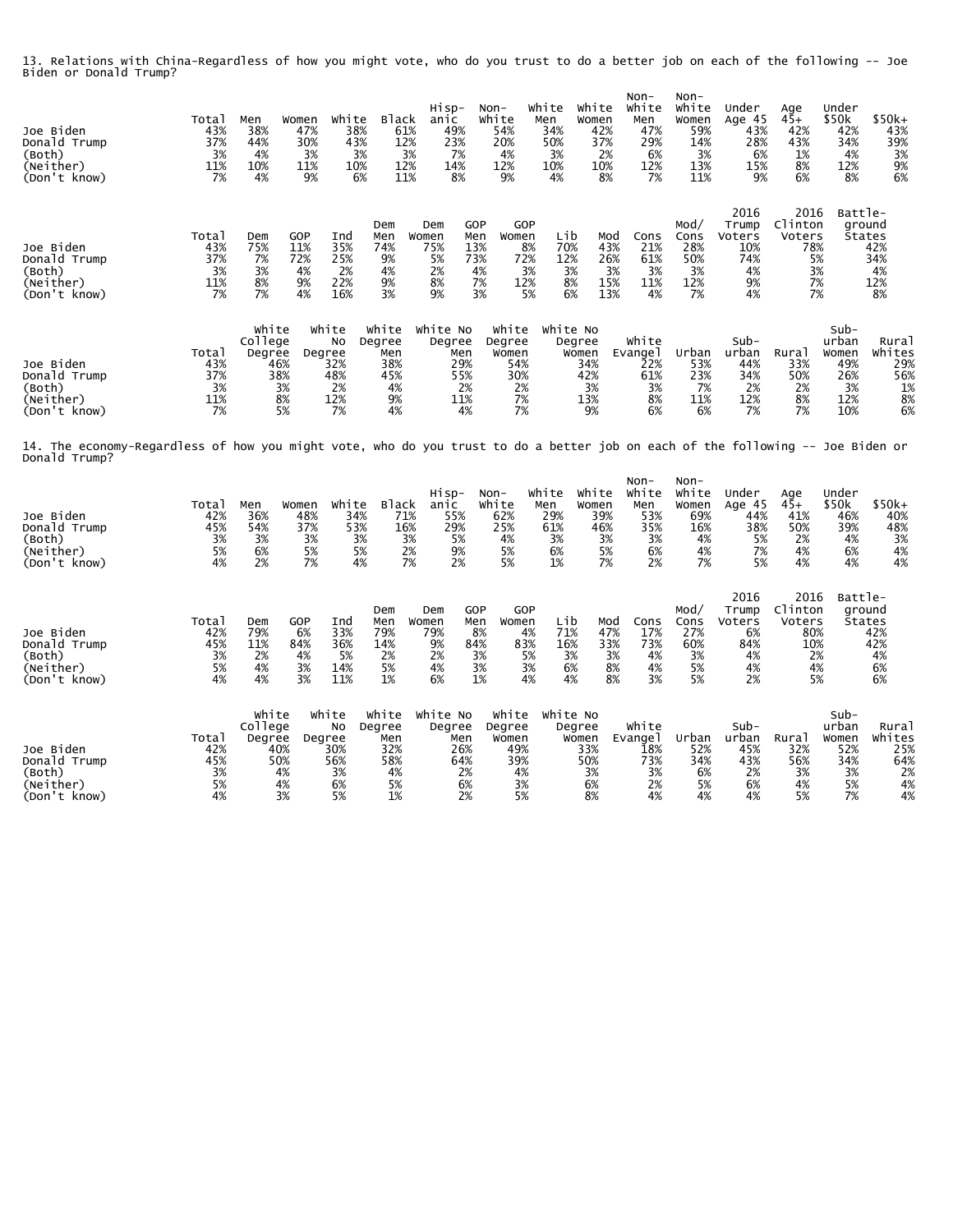15. Health care-Regardless of how you might vote, who do you trust to do a better job on each of the following -- Joe Biden or Donald Trump?

| Joe Biden<br>Donald Trump<br>(Both)<br>(Neither)<br>(Don't know)                                                                                | Total<br>50%<br>33%<br>4%<br>8%<br>6% | Men<br>44%<br>40%<br>5%<br>8%<br>4%                        | Women<br>55%<br>27%<br>3%<br>8%<br>7%      | White<br>43%<br>40%<br>3%<br>8%<br>6% | Black<br>78%<br>7%<br>3%<br>6%<br>6%                   | Hisp-<br>anic<br>58%<br>20%<br>7%<br>11%<br>4% | Non-<br>White<br>67%<br>15%<br>6%<br>7%<br>5%  |                                              | White<br>Men<br>39%<br>46%<br>3%<br>8%<br>4% | White<br>Women<br>47%<br>34%<br>4%<br>9%<br>7% | $Non-$<br>White<br>Men<br>56%<br>23%<br>10%<br>8%<br>2% | $Non-$<br>White<br>Women<br>75%<br>9%<br>2%<br>7%<br>8% | Under<br>Age 45<br>50%<br>26%<br>6%<br>10%<br>7%        | Age<br>$4\bar{5}+$<br>49%<br>38%<br>2%<br>6%<br>4%       | Under<br>\$50k<br>53%<br>28%<br>5%<br>9%<br>6%            | $$50k+$<br>48%<br>37%<br>3%<br>7%<br>5%           |
|-------------------------------------------------------------------------------------------------------------------------------------------------|---------------------------------------|------------------------------------------------------------|--------------------------------------------|---------------------------------------|--------------------------------------------------------|------------------------------------------------|------------------------------------------------|----------------------------------------------|----------------------------------------------|------------------------------------------------|---------------------------------------------------------|---------------------------------------------------------|---------------------------------------------------------|----------------------------------------------------------|-----------------------------------------------------------|---------------------------------------------------|
| Joe Biden<br>Donald Trump<br>(Both)<br>(Neither)<br>(Don't know)                                                                                | Total<br>50%<br>33%<br>4%<br>8%<br>6% | Dem<br>85%<br>3%<br>2%<br>6%<br>3%                         | <b>GOP</b><br>13%<br>68%<br>6%<br>7%<br>6% | Ind<br>46%<br>21%<br>3%<br>17%<br>13% | Dem<br>Men<br>84%<br>6%<br>4%<br>5%<br>1%              | Dem<br>Women<br>86%<br>2%<br>1%<br>7%<br>5%    | GOP<br>Men<br>16%<br>68%<br>6%<br>6%<br>4%     | GOP<br>Women<br>10%<br>69%<br>6%<br>7%<br>8% | Lib<br>77%<br>8%<br>3%<br>8%<br>4%           | Mod<br>56%<br>26%<br>4%<br>8%<br>7%            | Cons<br>25%<br>57%<br>5%<br>7%<br>6%                    | Mod/<br>Cons<br>35%<br>47%<br>4%<br>8%<br>7%            | 2016<br>Trump<br>Voters<br>11%<br>73%<br>5%<br>7%<br>4% | 2016<br>Clinton<br>Voters<br>87%<br>2%<br>2%<br>5%<br>4% | Battle-                                                   | ground<br>States<br>50%<br>31%<br>5%<br>7%<br>7%  |
| Joe Biden<br>Donald Trump<br>(Both)<br>(Neither)<br>(Don't know)                                                                                | Total<br>50%<br>33%<br>4%<br>8%<br>6% | White<br>College<br>Degree<br>48%<br>37%<br>3%<br>7%<br>4% | White<br>Degree<br>42%                     | No<br>39%<br>3%<br>9%<br>7%           | White<br>Degree<br>Men<br>41%<br>44%<br>3%<br>9%<br>3% | White No<br>Degree<br>Men<br>38%<br>48%        | Degree<br>Women<br>2%<br>7%<br>5%              | White<br>57%<br>30%<br>3%<br>5%<br>5%        | White No<br>Degree                           | Women<br>40%<br>37%<br>4%<br>11%<br>8%         | White<br>Evange l<br>24%<br>61%<br>5%<br>4%<br>6%       | Urban<br>61%<br>25%<br>6%<br>4%<br>3%                   | $Sub-$<br>urban<br>51%<br>29%<br>3%<br>11%<br>6%        | Rural<br>39%<br>43%<br>3%<br>8%<br>7%                    | $Sub-$<br>urban<br>Women<br>57%<br>22%<br>3%<br>10%<br>7% | Rural<br>Whites<br>33%<br>49%<br>2%<br>8%<br>8%   |
| 16. Coronavirus-Regardless of how you might vote, who do you trust to do a better job on each of the following -- Joe Biden or<br>Donald Trump? |                                       |                                                            |                                            |                                       |                                                        |                                                |                                                |                                              |                                              |                                                |                                                         |                                                         |                                                         |                                                          |                                                           |                                                   |
| Joe Biden<br>Donald Trump<br>(Both)<br>(Neither)<br>(Don't know)                                                                                | Total<br>46%<br>37%<br>3%<br>9%<br>5% | Men<br>41%<br>45%<br>4%<br>8%<br>3%                        | Women<br>51%<br>30%<br>3%<br>9%<br>7%      | White<br>39%<br>44%<br>3%<br>9%<br>5% | <b>Black</b><br>72%<br>10%<br>4%<br>10%<br>4%          | Hisp-<br>anic<br>58%<br>23%<br>3%<br>11%<br>5% | Non-<br>White<br>65%<br>18%<br>3%<br>10%<br>4% |                                              | White<br>Men<br>35%<br>51%<br>4%<br>8%<br>3% | white<br>Women<br>42%<br>38%<br>3%<br>9%<br>8% | Non-<br>White<br>Men<br>56%<br>29%<br>4%<br>9%<br>2%    | Non-<br>White<br>Women<br>72%<br>10%<br>3%<br>10%<br>6% | Under<br>Age 45<br>48%<br>30%<br>6%<br>11%<br>6%        | Age<br>$45+$<br>44%<br>42%<br>1%<br>7%<br>5%             | Under<br>\$50k<br>48%<br>35%<br>3%<br>9%<br>5%            | \$50k+<br>45%<br>38%<br>4%<br>9%<br>5%            |
| Joe Biden<br>Donald Trump<br>(Both)<br>(Neither)<br>(Don't know)                                                                                | Total<br>46%<br>37%<br>3%<br>9%<br>5% | Dem<br>81%<br>5%<br>2%<br>7%<br>5%                         | GOP<br>11%<br>74%<br>4%<br>7%<br>4%        | Ind<br>39%<br>26%<br>3%<br>20%<br>12% | Dem<br>Men<br>82%<br>9%<br>2%<br>5%<br>2%              | Dem<br>Women<br>80%<br>3%<br>3%<br>8%<br>6%    | GOP<br>Men<br>12%<br>73%<br>5%<br>7%<br>3%     | GOP<br>Women<br>9%<br>76%<br>4%<br>6%<br>5%  | Lib<br>74%<br>10%<br>3%<br>9%<br>4%          | Mod<br>49%<br>28%<br>3%<br>10%<br>10%          | Cons<br>22%<br>62%<br>4%<br>8%<br>4%                    | Mod/<br>Cons<br>31%<br>51%<br>3%<br>8%<br>6%            | 2016<br>Trump<br>Voters<br>9%<br>76%<br>4%<br>7%<br>4%  | 2016<br>Clinton<br>Voters<br>82%<br>4%<br>2%<br>7%<br>5% | Battle-                                                   | ground<br>States<br>46%<br>35%<br>4%<br>10%<br>6% |
| Joe Biden                                                                                                                                       | Total<br>46%                          | White<br>College<br>Degree<br>46%                          | White<br>Degree<br>32%                     | No                                    | White<br>Degree<br>Men<br>39%                          | White No<br>Degree<br>Men<br>30%               | Degree                                         | White<br>Women<br>54%                        | White No<br>Degree                           | Women<br>34%                                   | White<br>Evange1<br>21%                                 | Urban<br>56%                                            | Sub-<br>urban<br>48%                                    | Rural<br>36%                                             | Sub-<br>urban<br>Women<br>53%                             | Rural<br>Whites<br>29%                            |

Donald Trump 37% 38% 50% 46% 56% 28% 44% 65% 27% 34% 47% 26% 53% (Both) 3% 5% 2% 5% 2% 4% 2% 3% 5% 3% 3% 3% 2% (Neither) 9% 7% 10% 8% 9% 7% 10% 5% 8% 10% 8% 9% 9% (Don't know) 5% 4% 6% 3% 2% 6% 9% 6% 3% 5% 6% 8% 7%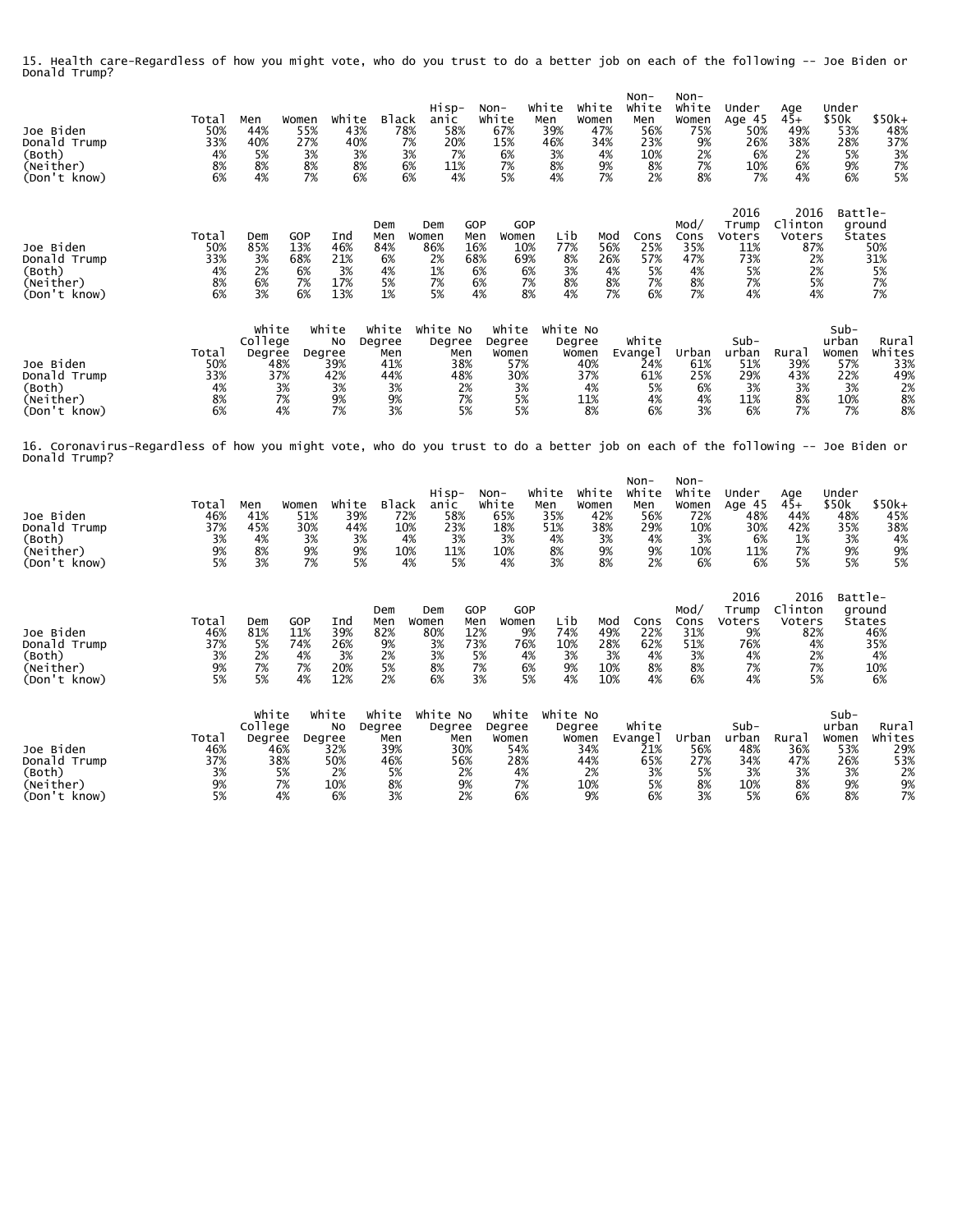| In person on Election                                               | Total<br>65%    | Men<br>71%                        | Women<br>60%    | White<br>67%     | <b>Black</b><br>54%           | Hisp-<br>anic<br>66% |                   | Non-<br>White<br>60%            | White<br>Men<br>71% | White<br>Women<br>64%  | $Non-$<br>White<br>Men<br>71% | $Non-$<br>White<br>Women<br>51% | Under<br>Age 45<br>65%         | Age<br>$45+$<br>65%              | Under<br>\$50k<br>63%         | $$50k+$<br>67%         |
|---------------------------------------------------------------------|-----------------|-----------------------------------|-----------------|------------------|-------------------------------|----------------------|-------------------|---------------------------------|---------------------|------------------------|-------------------------------|---------------------------------|--------------------------------|----------------------------------|-------------------------------|------------------------|
| Day<br>In person through<br>early voting                            | 13%             | 11%                               | 14%             | 10%              | 24%                           | 13%                  |                   | 17%                             | 10%                 | 11%                    | 12%                           | 22%                             | 15%                            | 11%                              | 13%                           | 13%                    |
| By mail or absentee<br>(Don't vote)<br>(Don't know)                 | 19%<br>2%<br>1% | 16%<br>2%<br>1%                   | 22%<br>2%<br>2% | 20%<br>1%<br>1%  | 16%<br>3%<br>3%               | 16%<br>5%<br>1%      |                   | 17%<br>3%<br>2%                 | 17%<br>1%<br>1%     | 23%<br>1%<br>2%        | 13%<br>4%<br>1%               | 21%<br>3%<br>3%                 | 15%<br>3%<br>2%                | 22%<br>1%<br>1%                  | 21%<br>3%<br>1%               | 18%<br>1%<br>1%        |
| In person on Election<br>Day                                        | Total<br>65%    | Dem<br>61%                        | GOP<br>70%      | Ind<br>61%       | Dem<br>Men<br>69%             | Dem<br>Women<br>57%  | GOP<br>Men<br>74% | GOP<br>Women<br>66%             | Lib<br>62%          | Mod<br>59%             | Cons<br>70%                   | Mod/<br>Cons<br>67%             | 2016<br>Trump<br>Voters<br>72% | 2016<br>Clinton<br>Voters<br>63% | Battle-<br>ground             | <b>States</b><br>62%   |
| In person through<br>early voting                                   | 13%             | 12%                               | 12%             | 15%              | 11%                           | 13%                  | 11%               | 13%                             | 13%                 | 13%                    | 12%                           | 12%                             | 11%                            | 13%                              |                               | 16%                    |
| By mail or absentee<br>(Don't vote)<br>(Don't know)                 | 19%<br>2%<br>1% | 24%<br>2%<br>1%                   | 16%<br>1%<br>1% | 16%<br>5%<br>4%  | 20%<br>1%<br>$*%$             | 26%<br>2%<br>2%      | 14%<br>1%<br>$*%$ | 18%<br>1%<br>2%                 | 23%<br>1%<br>1%     | 20%<br>4%<br>4%        | 16%<br>1%<br>$*%$             | 17%<br>2%<br>1%                 | 15%<br>1%<br>1%                | 23%<br>$*%$<br>$*%$              |                               | 19%<br>1%<br>1%        |
| In person on Election                                               | Total<br>65%    | White<br>College<br>Degree<br>69% | white<br>Degree | <b>NO</b><br>66% | white<br>Degree<br>Men<br>71% | White No<br>Degree   | Men<br>72%        | White<br>Degree<br>Women<br>67% | white No            | Degree<br>Women<br>62% | White<br>Evange1<br>70%       | Urban<br>63%                    | Sub-<br>urban<br>64%           | Rural<br>68%                     | Sub-<br>urban<br>Women<br>60% | Rural<br>Whites<br>70% |
| Day<br>In person through                                            | 13%             | 11%                               |                 | 10%              | 12%                           |                      | 8%                | 10%                             |                     | 11%                    | 13%                           | 13%                             | 12%                            | 12%                              | 13%                           | 10%                    |
| early voting<br>By mail or absentee<br>(Don't vote)<br>(Don't know) | 19%<br>2%<br>1% | 19%<br>1%<br>$*%$                 |                 | 21%<br>1%<br>2%  | 17%<br>1%                     |                      | 18%<br>1%<br>1%   | 22%<br>1%<br>$*%$               |                     | 23%<br>2%<br>2%        | 15%<br>2%<br>1%               | 20%<br>2%<br>2%                 | 21%<br>2%<br>1%                | 17%<br>1%<br>2%                  | 24%<br>2%<br>1%               | 18%<br>1%<br>1%        |
|                                                                     |                 |                                   |                 |                  |                               |                      |                   |                                 |                     |                        |                               |                                 |                                |                                  |                               |                        |

18. And in the upcoming presidential election, how would you prefer to vote?

| In person on Election<br>Day                        | Total<br>48%    | Men<br>54%                 | Women<br>43%    | White<br>49%          | <b>Black</b><br>42%                   | Hisp-<br>anic<br>49%        | Non-                     | White<br>46%             | white<br>Men<br>53% | White<br>Women<br>45% | Non-<br>White<br>Men<br>58% | Non-<br>White<br>Women<br>36% | Under<br>Age 45<br>51%         | Age<br>$45+$<br>46%              | Under<br>\$50k<br>47%    | $$50k+$<br>49%          |
|-----------------------------------------------------|-----------------|----------------------------|-----------------|-----------------------|---------------------------------------|-----------------------------|--------------------------|--------------------------|---------------------|-----------------------|-----------------------------|-------------------------------|--------------------------------|----------------------------------|--------------------------|-------------------------|
| In person through<br>early voting                   | 13%             | 14%                        | 13%             | 12%                   | 21%                                   | 15%                         |                          | 17%                      | 13%                 | 11%                   | 15%                         | 19%                           | 14%                            | 13%                              | 13%                      | 15%                     |
| By mail or absentee<br>(Won't vote)<br>(Don't know) | 35%<br>1%<br>3% | 29%<br>1%<br>3%            | 40%<br>1%<br>3% | 36%<br>1%<br>2%       | 31%                                   | 33%<br>2%<br>1%<br>5%<br>2% |                          | 33%<br>1%<br>3%          | 31%<br>*%<br>3%     | 41%<br>1%<br>2%       | 25%<br>1%<br>2%             | 39%<br>1%<br>4%               | 32%<br>1%<br>2%                | 37%<br>1%<br>3%                  | 36%<br>1%<br>3%          | 34%<br>*%<br>2%         |
| In person on Election<br>Day                        | Total<br>48%    | Dem<br>38%                 | GOP<br>61%      | Ind<br>43%            | Dem<br>Men<br>45%                     | Dem<br>Women<br>33%         | <b>GOP</b><br>Men<br>65% | GOP<br>Women<br>56%      | Lib<br>39%          | Mod<br>42%            | Cons<br>59%                 | Mod/<br>Cons<br>53%           | 2016<br>Trump<br>Voters<br>61% | 2016<br>Clinton<br>Voters<br>40% | Battle-                  | ground<br>States<br>45% |
| In person through<br>early voting                   | 13%             | 13%                        | 14%             | 12%                   | 13%                                   | 13%                         | 14%                      | 14%                      | 11%                 | 13%                   | 15%                         | 14%                           | 14%                            | 14%                              |                          | 17%                     |
| By mail or absentee<br>(Won't vote)<br>(Don't know) | 35%<br>1%<br>3% | 46%<br>*%<br>3%            | 23%<br>1%<br>1% | 36%<br>3%<br>6%       | 39%<br>$\overline{\phantom{a}}$<br>2% | 50%<br>1%<br>3%             | 20%<br>1%                | 27%<br>1%<br>1%          | 47%<br>*%<br>3%     | 37%<br>1%<br>6%       | 24%<br>1%<br>1%             | 29%<br>1%<br>3%               | 23%<br>1%<br>1%                | 44%<br>*%<br>3%                  |                          | 35%<br>1%<br>2%         |
|                                                     | Total           | White<br>College<br>Degree |                 | white<br>No<br>Degree | white<br>Degree<br>Men                | White No<br>Degree<br>Men   |                          | white<br>Degree<br>Women | white No            | Degree<br>Women       | White<br>Evange 1           | Urban                         | $Sub-$<br>urban                | Rural                            | $Sub-$<br>urban<br>Women | Rural<br>Whites         |

|                        | Totai | Dearee | Dearee | Men                      | Men | Women | Women | Evange <sup>1</sup> | Urban | urban | Rura <sub>i</sub> | Women | Whites |
|------------------------|-------|--------|--------|--------------------------|-----|-------|-------|---------------------|-------|-------|-------------------|-------|--------|
| In person on Election  | 48%   | 49%    | 49%    | 54%                      | 52% | 43%   | 47%   | 59%                 | 50%   | 45%   | 51%               | 39%   | 53%    |
| Dav                    |       |        |        |                          |     |       |       |                     |       |       |                   |       |        |
| In person through      | 13%   | 11%    | 12%    | 12%                      | 14% | 11%   | 11%   | 17%                 | 12%   | 14%   | 14%               | 14%   | 13%    |
| early voting           |       |        |        |                          |     |       |       |                     |       |       |                   |       |        |
| By mail<br>or absentee | 35%   | 37%    | 35%    | 31%                      | 30% | 45%   | 39%   | 23%                 | 36%   | 37%   | 32%               | 45%   | 31%    |
| (Won't vote)           | 1%    | *%     | 1%     | $\overline{\phantom{0}}$ | 1%  | 1%    | 1%    | 1%                  | 1%    | *%    | 1%                | $*9/$ | 2%     |
| (Don't know)           | 3%    | 2%     | 2%     | 2%                       | 3%  | 2%    | 2%    | 1%                  | 1%    | 3%    | 3%                | 2%    | 2%     |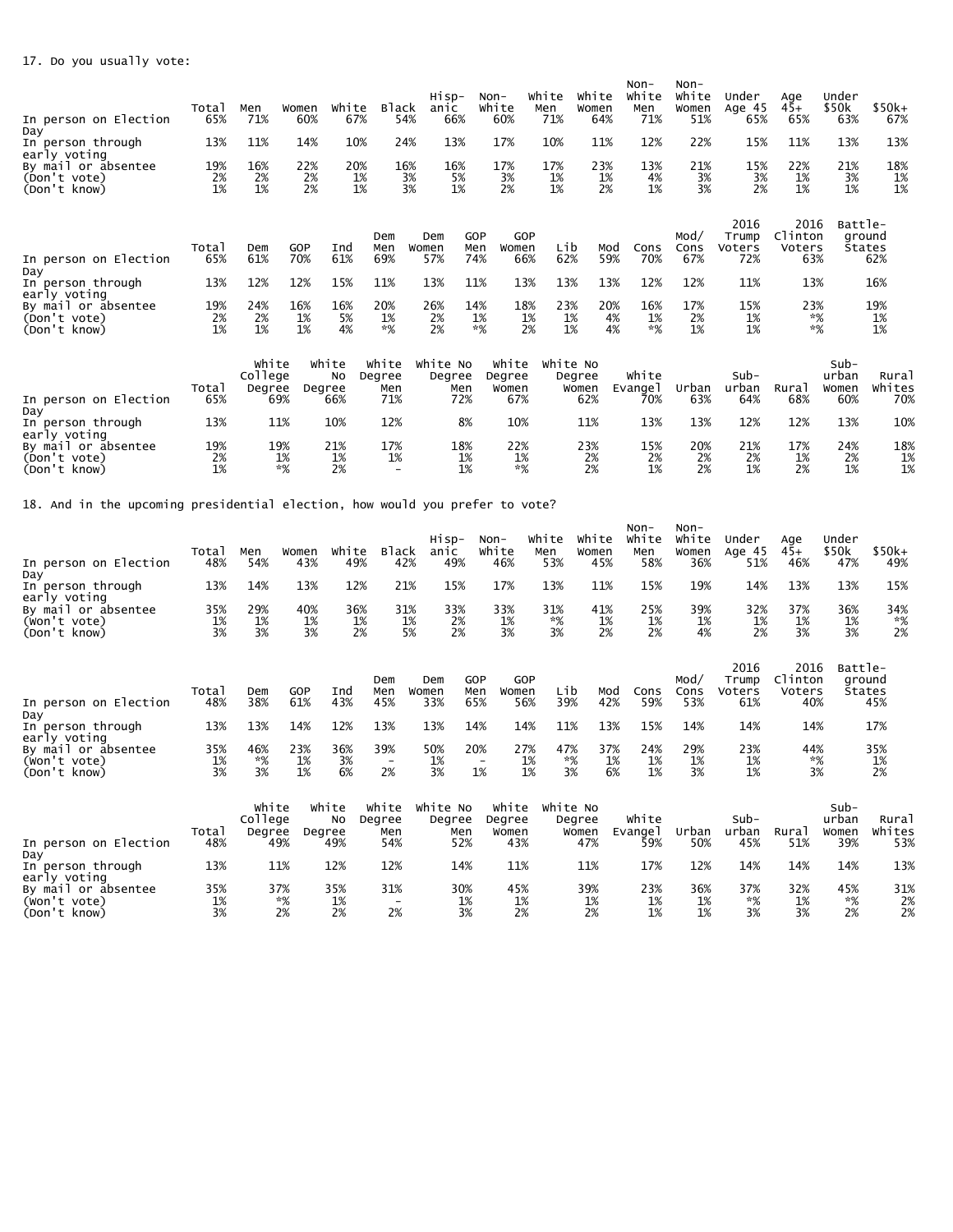19. In response to the coronavirus pandemic, do you favor or oppose allowing all U.S. citizens to vote by mail in the upcoming presidential election?

| Favor<br>Oppose<br>(Don't know)                                                                                                                                          | Total<br>63%<br>30%<br>8%                             | Men<br>61%<br>33%<br>6%                                                   | Women<br>64%<br>27%<br>9%                                             | White<br>60%<br>33%<br>7%                             | <b>Black</b><br>66%<br>24%<br>9%                                                            | Hisp-<br>anic<br>73%<br>20%<br>7%                                                                                                 | Non-<br>White<br>71%<br>22%<br>8%                                       | White<br>Men<br>58%<br>35%<br>7%                             | White<br>Women<br>62%<br>31%<br>8%                             | Non-<br>White<br>Men<br>72%<br>24%<br>4%                             | Non-<br>White<br>Women<br>70%<br>19%<br>11%                            | Under<br>Age 45<br>70%<br>20%<br>10%                                    | Age<br>$45+$<br>58%<br>36%<br>6%                                          | Under<br>\$50k<br>62%<br>29%<br>10%                                    | \$50k+<br>63%<br>31%<br>6%                                      |
|--------------------------------------------------------------------------------------------------------------------------------------------------------------------------|-------------------------------------------------------|---------------------------------------------------------------------------|-----------------------------------------------------------------------|-------------------------------------------------------|---------------------------------------------------------------------------------------------|-----------------------------------------------------------------------------------------------------------------------------------|-------------------------------------------------------------------------|--------------------------------------------------------------|----------------------------------------------------------------|----------------------------------------------------------------------|------------------------------------------------------------------------|-------------------------------------------------------------------------|---------------------------------------------------------------------------|------------------------------------------------------------------------|-----------------------------------------------------------------|
| Favor<br>Oppose<br>(Don't know)                                                                                                                                          | Total<br>63%<br>30%<br>8%                             | Dem<br>83%<br>11%<br>7%                                                   | <b>GOP</b><br>42%<br>51%<br>7%                                        | Ind<br>60%<br>26%<br>14%                              | Dem<br>Men<br>87%<br>9%<br>4%                                                               | GOP<br>Dem<br>Men<br>Women<br>80%<br>43%<br>12%<br>50%<br>8%<br>6%                                                                | GOP<br>Women<br>40%<br>52%<br>8%                                        | Lib<br>80%<br>12%<br>8%                                      | Mod<br>67%<br>22%<br>11%                                       | Cons<br>47%<br>48%<br>6%                                             | Mod/<br>Cons<br>53%<br>39%<br>7%                                       | 2016<br>Trump<br>Voters<br>40%<br>52%<br>8%                             | 2016<br>Clinton<br>Voters<br>82%<br>12%<br>6%                             | Battle-<br>ground<br>States                                            | 63%<br>29%<br>8%                                                |
| Favor<br>Oppose<br>(Don't know)                                                                                                                                          | Total<br>63%<br>30%<br>8%                             | White<br>College<br>Degree<br>66%<br>27%<br>7%                            | White<br>No<br>Degree<br>55%<br>37%<br>8%                             |                                                       | White<br>Degree<br>Men<br>63%<br>30%<br>7%                                                  | White No<br>Degree<br>Men<br>52%<br>41%<br>7%                                                                                     | White<br>Degree<br>Women<br>68%<br>24%<br>8%                            | White No<br>Degree                                           | Women<br>57%<br>35%<br>8%                                      | White<br>Evange I<br>47%<br>48%<br>5%                                | Urban<br>74%<br>19%<br>7%                                              | Sub-<br>urban<br>65%<br>28%<br>8%                                       | Rural<br>52%<br>40%<br>8%                                                 | Sub-<br>urban<br>Women<br>66%<br>24%<br>10%                            | <b>Rural</b><br>Whites<br>50%<br>42%<br>8%                      |
| 20. How closely have you been following news of an accusation of sexual assault made against Joe Biden by a woman who worked in<br>his senate office in the early 1990s? |                                                       |                                                                           |                                                                       |                                                       |                                                                                             |                                                                                                                                   |                                                                         |                                                              |                                                                |                                                                      |                                                                        |                                                                         |                                                                           |                                                                        |                                                                 |
| Very<br>Somewhat<br>Not very<br>Not at all<br>(Don't know)<br>TOTAL CLOSELY<br>TOTAL NOT CLOSELY                                                                         | Total<br>25%<br>44%<br>15%<br>14%<br>2%<br>69%<br>29% | Men<br>30%<br>44%<br>13%<br>12%<br>1%<br>74%<br>25%                       | Women<br>20%<br>44%<br>17%<br>15%<br>3%<br>64%<br>32%                 | White<br>25%<br>46%<br>16%<br>12%<br>1%<br>71%<br>28% | <b>Black</b><br>28%<br>37%<br>12%<br>20%<br>3%<br>65%<br>31%                                | Hisp-<br>anic<br>24%<br>39%<br>21%<br>15%<br>2%<br>63%<br>36%                                                                     | Non-<br>White<br>25%<br>39%<br>15%<br>17%<br>4%<br>64%<br>31%           | White<br>Men<br>30%<br>45%<br>13%<br>12%<br>1%<br>75%<br>24% | White<br>Women<br>20%<br>46%<br>19%<br>13%<br>2%<br>67%<br>32% | Non-<br>White<br>Men<br>30%<br>39%<br>15%<br>14%<br>2%<br>69%<br>29% | Non-<br>White<br>Women<br>21%<br>40%<br>14%<br>19%<br>6%<br>60%<br>33% | Under<br>Age 45<br>24%<br>42%<br>16%<br>14%<br>4%<br>66%<br>30%         | Age<br>$45+$<br>25%<br>45%<br>15%<br>14%<br>1%<br>71%<br>28%              | Under<br>\$50k<br>22%<br>38%<br>19%<br>18%<br>3%<br>60%<br>37%         | \$50k+<br>27%<br>47%<br>13%<br>11%<br>1%<br>74%<br>24%          |
| Very<br>Somewhat<br>Not very<br>Not at all<br>(Don't know)<br>TOTAL CLOSELY<br>TOTAL NOT CLOSELY                                                                         | Total<br>25%<br>44%<br>15%<br>14%<br>2%<br>69%<br>29% | Dem<br>24%<br>46%<br>14%<br>14%<br>2%<br>69%<br>28%                       | <b>GOP</b><br>28%<br>45%<br>15%<br>12%<br>1%<br>72%<br>27%            | Ind<br>19%<br>36%<br>19%<br>19%<br>6%<br>56%<br>39%   | Dem<br>Men<br>28%<br>44%<br>16%<br>12%<br>1%<br>72%<br>27%                                  | <b>GOP</b><br>Dem<br>Women<br>Men<br>33%<br>21%<br>47%<br>45%<br>11%<br>14%<br>15%<br>10%<br>3%<br>1%<br>78%<br>68%<br>29%<br>21% | GOP<br>Women<br>21%<br>44%<br>21%<br>13%<br>1%<br>65%<br>34%            | Lib<br>27%<br>45%<br>15%<br>11%<br>2%<br>73%<br>25%          | Mod<br>15%<br>44%<br>16%<br>19%<br>5%<br>59%<br>35%            | Cons<br>27%<br>43%<br>16%<br>13%<br>1%<br>70%<br>29%                 | Mod/<br>Cons<br>23%<br>43%<br>16%<br>15%<br>2%<br>67%<br>31%           | 2016<br>Trump<br>Voters<br>28%<br>46%<br>14%<br>11%<br>1%<br>73%<br>26% | 2016<br>Clinton<br>Voters<br>26%<br>45%<br>15%<br>13%<br>2%<br>70%<br>27% | Battle-<br>ground<br>States                                            | 24%<br>44%<br>17%<br>13%<br>2%<br>68%<br>30%                    |
| Very<br>Somewhat<br>Not very<br>Not at all<br>(Don't know)<br>TOTAL CLOSELY<br>TOTAL NOT CLOSELY                                                                         | Total<br>25%<br>44%<br>15%<br>14%<br>2%<br>69%<br>29% | White<br>College<br>Degree<br>29%<br>50%<br>14%<br>7%<br>1%<br>78%<br>21% | White<br>No<br>Degree<br>22%<br>42%<br>18%<br>17%<br>1%<br>64%<br>35% |                                                       | White<br>Degree<br>Men<br>33%<br>48%<br>11%<br>8%<br>$\overline{\phantom{a}}$<br>81%<br>19% | White No<br>Degree<br>Men<br>27%<br>42%<br>14%<br>16%<br>1%<br>69%<br>29%                                                         | White<br>Degree<br>Women<br>24%<br>52%<br>16%<br>6%<br>2%<br>76%<br>22% | White No<br>Degree                                           | Women<br>18%<br>43%<br>20%<br>18%<br>1%<br>60%<br>38%          | White<br>Evange1<br>28%<br>44%<br>15%<br>12%<br>1%<br>72%<br>27%     | Urban<br>29%<br>41%<br>13%<br>14%<br>2%<br>70%<br>28%                  | Sub-<br>urban<br>25%<br>44%<br>17%<br>13%<br>2%<br>69%<br>30%           | Rural<br>22%<br>47%<br>15%<br>14%<br>2%<br>69%<br>29%                     | Sub-<br>urban<br>Women<br>21%<br>44%<br>18%<br>13%<br>3%<br>65%<br>31% | Rural<br>Whites<br>23%<br>48%<br>16%<br>12%<br>2%<br>71%<br>28% |
| 21. How much of a factor will the accusation against Biden be in deciding your vote for president?                                                                       |                                                       |                                                                           |                                                                       |                                                       |                                                                                             |                                                                                                                                   |                                                                         |                                                              |                                                                |                                                                      |                                                                        |                                                                         |                                                                           |                                                                        |                                                                 |
| A major factor<br>A minor factor<br>Not a factor at all<br>(Don't know)                                                                                                  | Total<br>24%<br>28%<br>44%<br>5%                      | Men<br>27%<br>29%<br>40%<br>3%                                            | Women<br>21%<br>26%<br>47%<br>6%                                      | White<br>24%<br>27%<br>45%<br>5%                      | Black<br>21%<br>28%<br>44%<br>6%                                                            | Hisp-<br>anic<br>28%<br>31%<br>37%<br>4%                                                                                          | $Non-$<br>White<br>25%<br>30%<br>41%<br>5%                              | White<br>Men<br>28%<br>27%<br>42%<br>3%                      | White<br>Women<br>20%<br>26%<br>48%<br>6%                      | Non-<br>White<br>Men<br>26%<br>35%<br>36%<br>3%                      | Non-<br>White<br>Women<br>24%<br>26%<br>44%<br>6%                      | Under<br>Age 45<br>32%<br>34%<br>27%<br>6%                              | Age<br>$45+$<br>18%<br>23%<br>56%<br>4%                                   | Under<br>\$50k<br>24%<br>24%<br>47%<br>5%                              | \$50k+<br>24%<br>30%<br>42%<br>4%                               |
| A major factor<br>A minor factor<br>Not a factor at all<br>(Don't know)                                                                                                  | Total<br>24%<br>28%<br>44%<br>5%                      | Dem<br>18%<br>28%<br>52%<br>3%                                            | <b>GOP</b><br>33%<br>29%<br>34%<br>5%                                 | Ind<br>17%<br>23%<br>49%<br>11%                       | Dem<br>Men<br>20%<br>27%<br>52%<br>*%                                                       | GOP<br>Dem<br>Women<br>Men<br>16%<br>34%<br>28%<br>32%<br>52%<br>31%<br>5%                                                        | GOP<br>Women<br>31%<br>26%<br>37%<br>3%<br>6%                           | Lib<br>22%<br>27%<br>48%<br>4%                               | Mod<br>22%<br>25%<br>43%<br>9%                                 | Cons<br>26%<br>29%<br>41%<br>4%                                      | Mod/<br>Cons<br>25%<br>28%<br>42%<br>5%                                | 2016<br>Trump<br>Voters<br>32%<br>29%<br>36%<br>3%                      | 2016<br>Clinton<br>Voters<br>15%<br>27%<br>55%<br>3%                      | Battle-<br>ground<br><b>States</b>                                     | 24%<br>26%<br>45%<br>6%                                         |
| A major factor<br>A minor factor<br>Not a factor at all<br>(Don't know)                                                                                                  | Total<br>24%<br>28%<br>44%<br>5%                      | White<br>College<br>Degree<br>22%<br>28%<br>46%<br>4%                     | White<br>No<br>Degree<br>25%<br>26%<br>44%                            | 5%                                                    | White<br>Degree<br>Men<br>27%<br>29%<br>42%<br>3%                                           | White No<br>Degree<br>Men<br>29%<br>26%<br>42%<br>3%                                                                              | White<br>Degree<br>Women<br>17%<br>27%<br>50%<br>5%                     | White No<br>Degree                                           | Women<br>21%<br>26%<br>46%<br>7%                               | White<br>Evangel<br>31%<br>25%<br>41%<br>4%                          | Urban<br>32%<br>29%<br>37%<br>2%                                       | Sub-<br>urban<br>19%<br>30%<br>45%<br>6%                                | Rural<br>24%<br>24%<br>48%<br>4%                                          | $Sub-$<br>urban<br>Women<br>16%<br>28%<br>48%<br>8%                    | Rural<br>Whites<br>24%<br>23%<br>$\frac{48\%}{4\%}$             |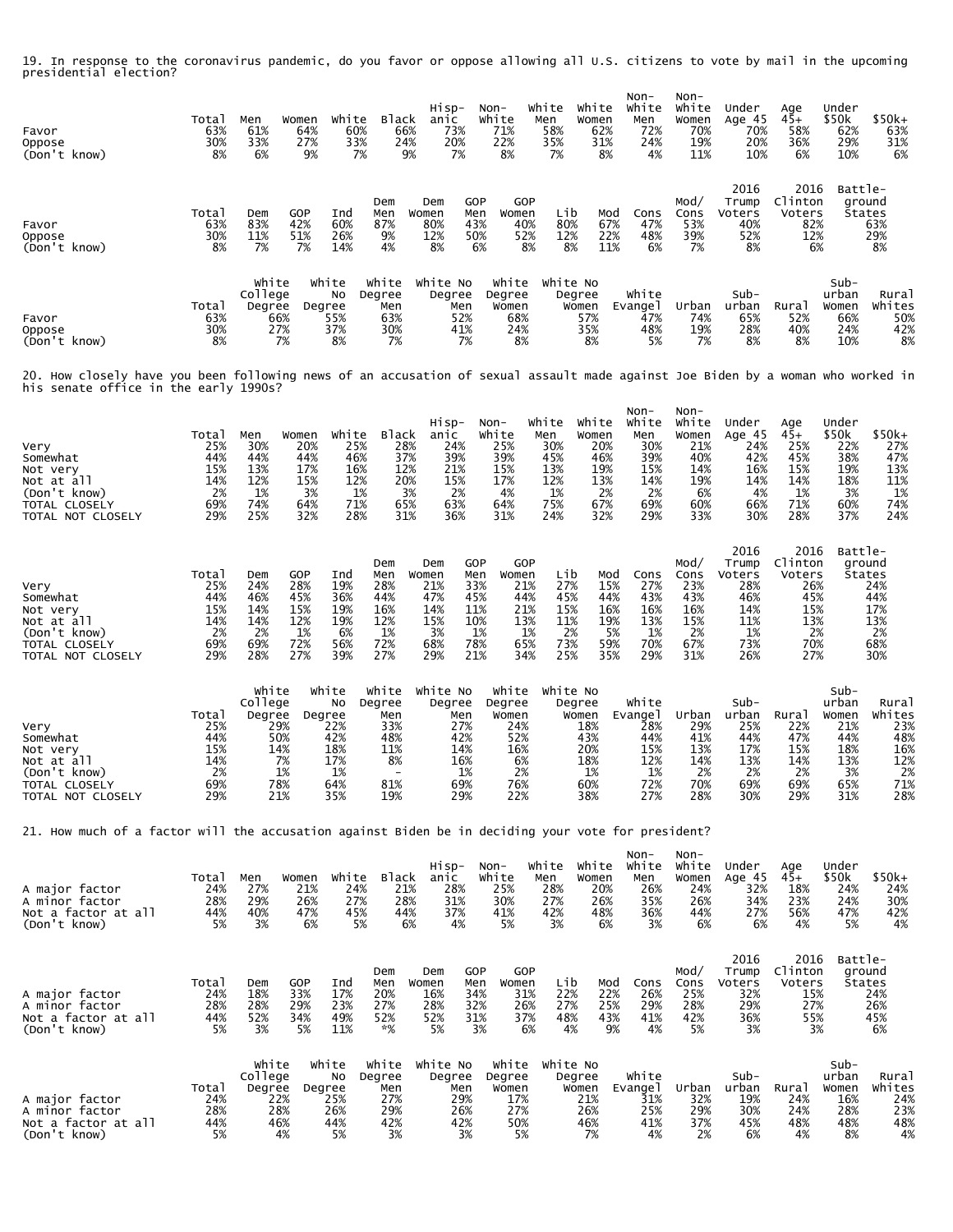22. Which country do you think is the worst enemy of the United States today?

|                                                                                                                                                                                         | Total                                                                             | Men                                                                                                   | Women                                                                                | White                                                                                                 | Black                                                                                                                             | Hisp-<br>anic                                                                                                  | Non-<br>White                                                                                         | White<br>Men                                                                                                                            | White<br>Women                                                                                                                                        | Non-<br>White<br>Men                                                                          | Non-<br>White<br>Women                                                                   | Under<br>Age 45                                                                                   | Age<br>$45+$                                                                                                                | Under<br>\$50k                                                                                     | $$50k+$                                                                                                           |
|-----------------------------------------------------------------------------------------------------------------------------------------------------------------------------------------|-----------------------------------------------------------------------------------|-------------------------------------------------------------------------------------------------------|--------------------------------------------------------------------------------------|-------------------------------------------------------------------------------------------------------|-----------------------------------------------------------------------------------------------------------------------------------|----------------------------------------------------------------------------------------------------------------|-------------------------------------------------------------------------------------------------------|-----------------------------------------------------------------------------------------------------------------------------------------|-------------------------------------------------------------------------------------------------------------------------------------------------------|-----------------------------------------------------------------------------------------------|------------------------------------------------------------------------------------------|---------------------------------------------------------------------------------------------------|-----------------------------------------------------------------------------------------------------------------------------|----------------------------------------------------------------------------------------------------|-------------------------------------------------------------------------------------------------------------------|
| (China)<br>(Russia)<br>(North Korea)<br>(Iran)<br>(Iraq)<br>(Afghanistan)<br>(Cuba)<br>(Syria)<br>(Venezuela)<br>(Other)<br>(Don't know)<br>(US is its own worst<br>enemy)              | 36%<br>18%<br>16%<br>7%<br>3%<br>2%<br>1%<br>1%<br>1%<br>1%<br>13%<br>2%          | 39%<br>16%<br>15%<br>9%<br>3%<br>3%<br>1%<br>1%<br>1%<br>1%<br>7%<br>3%                               | 33%<br>19%<br>16%<br>5%<br>3%<br>2%<br>*%<br>1%<br>1%<br>1%<br>17%<br>2%             | 38%<br>17%<br>16%<br>8%<br>2%<br>2%<br>$*%$<br>1%<br>1%<br>1%<br>12%<br>2%                            | 29%<br>22%<br>15%<br>6%<br>4%<br>4%<br>1%<br>$\overline{\phantom{a}}$<br>$\blacksquare$<br>2%<br>17%<br>1%                        | 28%<br>21%<br>18%<br>6%<br>5%<br>2%<br>2%<br>2%<br>1%<br>$\overline{\phantom{0}}$<br>12%<br>4%                 | 31%<br>20%<br>16%<br>6%<br>4%<br>3%<br>1%<br>1%<br>1%<br>1%<br>14%<br>2%                              | 42%<br>16%<br>15%<br>10%<br>2%<br>2%<br>*%<br>1%<br>1%<br>1%<br>7%<br>2%                                                                | 35%<br>19%<br>17%<br>5%<br>3%<br>2%<br>$\overline{\phantom{a}}$<br>1%<br>1%<br>1%<br>15%<br>2%                                                        | 33%<br>19%<br>17%<br>8%<br>7%<br>4%<br>2%<br>1%<br>1%<br>$\overline{\phantom{a}}$<br>5%<br>3% | 30%<br>20%<br>15%<br>4%<br>3%<br>2%<br>1%<br>1%<br>1%<br>21%<br>1%                       | 32%<br>13%<br>17%<br>8%<br>4%<br>3%<br>1%<br>1%<br>1%<br>1%<br>17%<br>3%                          | 39%<br>21%<br>15%<br>7%<br>2%<br>2%<br>*%<br>*%<br>1%<br>1%<br>9%<br>2%                                                     | 35%<br>16%<br>16%<br>6%<br>3%<br>3%<br>1%<br>1%<br>*%<br>1%<br>15%<br>3%                           | 38%<br>19%<br>16%<br>8%<br>3%<br>2%<br>*%<br>1%<br>1%<br>1%<br>10%<br>2%                                          |
| (China)<br>(Russia)<br>(North Korea)<br>(Iran)<br>(Iraq)<br>(Afghanistan)<br>(Cuba)<br>(Syria)<br>(Venezuela)<br>(Other)<br>(Don't know)<br>(US is its own worst<br>enemy)              | Total<br>36%<br>18%<br>16%<br>7%<br>3%<br>2%<br>1%<br>1%<br>1%<br>1%<br>13%<br>2% | Dem<br>20%<br>30%<br>18%<br>5%<br>3%<br>2%<br>1%<br>*%<br>$\overline{\phantom{a}}$<br>1%<br>16%<br>4% | <b>GOP</b><br>54%<br>6%<br>13%<br>9%<br>5%<br>3%<br>*%<br>1%<br>1%<br>1%<br>7%<br>1% | Ind<br>33%<br>14%<br>18%<br>9%<br>*%<br>1%<br>$\overline{\phantom{a}}$<br>1%<br>1%<br>*%<br>18%<br>4% | Dem<br>Men<br>21%<br>31%<br>18%<br>7%<br>4%<br>3%<br>2%<br>1%<br>$\overline{\phantom{a}}$<br>$\overline{\phantom{a}}$<br>8%<br>5% | Dem<br>Women<br>20%<br>29%<br>18%<br>4%<br>2%<br>2%<br>1%<br>*%<br>$\overline{\phantom{a}}$<br>2%<br>20%<br>3% | <b>GOP</b><br>Men<br>Women<br>55%<br>6%<br>13%<br>11%<br>4%<br>3%<br>1%<br>1%<br>1%<br>1%<br>4%<br>1% | GOP<br>Lib<br>53%<br>20%<br>6%<br>31%<br>18%<br>13%<br>6%<br>6%<br>2%<br>$\overline{\phantom{a}}$<br>1%<br>1%<br>1%<br>12%<br>16%<br>*% | Mod<br>30%<br>17%<br>19%<br>5%<br>5%<br>2%<br>3%<br>2%<br>2%<br>1%<br>$\overline{\phantom{0}}$<br>*%<br>2%<br>*%<br>2%<br>2%<br>1%<br>17%<br>3%<br>3% | Cons<br>52%<br>7%<br>12%<br>9%<br>4%<br>3%<br>*%<br>1%<br>*%<br>1%<br>8%<br>2%                | Mod/<br>Cons<br>45%<br>11%<br>14%<br>8%<br>4%<br>2%<br>*%<br>1%<br>1%<br>1%<br>11%<br>2% | 2016<br>Trump<br>Voters<br>53%<br>5%<br>13%<br>9%<br>5%<br>2%<br>*%<br>1%<br>1%<br>1%<br>8%<br>1% | 2016<br>Clinton<br>Voters<br>22%<br>31%<br>16%<br>5%<br>2%<br>2%<br>1%<br>1%<br>$\overline{\phantom{0}}$<br>1%<br>14%<br>4% | Battle-                                                                                            | ground<br><b>States</b><br>35%<br>18%<br>15%<br>6%<br>3%<br>3%<br>1%<br>1%<br>$*%$<br>1%<br>14%<br>3%             |
| (China)<br>(Russia)<br>(North Korea)<br>(Iran)<br>(Iraq)<br>(Afghanistan)<br>(Cuba)<br>(Syria)<br>(Venezuela)<br>(Other)<br>(Don't know)<br>(US is its own worst<br>enemy)              | Total<br>36%<br>18%<br>16%<br>7%<br>3%<br>2%<br>1%<br>1%<br>1%<br>1%<br>13%<br>2% | White<br>College<br>Degree                                                                            | Degree<br>36%<br>21%<br>17%<br>9%<br>2%<br>1%<br>*%<br>*%<br>1%<br>*%<br>9%<br>3%    | White<br>No<br>40%<br>14%<br>15%<br>7%<br>3%<br>3%<br>*%<br>1%<br>*%<br>2%<br>13%<br>2%               | White<br>Degree<br>Men<br>41%<br>19%<br>15%<br>11%<br>1%<br>1%<br>*%<br>1%<br>1%<br>$\sim$<br>7%<br>2%                            | White No<br>Degree<br>Men<br>43%<br>12%<br>15%<br>9%<br>3%<br>4%<br>1%<br>1%<br>$\sim$<br>2%<br>8%<br>3%       | White<br>Degree<br>Women<br>29%<br>23%<br>21%<br>6%<br>2%<br>2%<br>1%<br>1%<br>13%<br>4%              | $\overline{\phantom{a}}$<br>$\sim$                                                                                                      | White No<br>Degree<br>Women<br>39%<br>16%<br>15%<br>5%<br>3%<br>2%<br>$\overline{\phantom{a}}$<br>1%<br>$*%$<br>2%<br>17%<br>1%                       | White<br>Evange 1<br>53%<br>8%<br>12%<br>11%<br>2%<br>2%<br>*%<br>1%<br>*%<br>2%<br>8%<br>1%  | Urban<br>34%<br>15%<br>19%<br>10%<br>3%<br>2%<br>1%<br>1%<br>1%<br>1%<br>12%<br>3%       | Sub-<br>urban<br>34%<br>21%<br>15%<br>6%<br>3%<br>3%<br>1%<br>*%<br>1%<br>1%<br>13%<br>3%         | Rural<br>41%<br>16%<br>14%<br>6%<br>3%<br>1%<br>$\overline{\phantom{0}}$<br>1%<br>1%<br>2%<br>13%<br>2%                     | Sub-<br>urban<br>Women<br>30%<br>21%<br>17%<br>4%<br>3%<br>2%<br>*%<br>1%<br>1%<br>1%<br>18%<br>2% | Rural<br>Whites<br>42%<br>15%<br>15%<br>8%<br>3%<br>1%<br>$\overline{\phantom{a}}$<br>1%<br>*%<br>1%<br>10%<br>2% |
| 23. How concerned are you about the spread of coronavirus in the United States?<br>Very<br>Somewhat<br>Not very<br>Not at all<br>(Don't know)<br>TOTAL CONCERNED<br>TOTAL NOT CONCERNED | Total<br>61%<br>27%<br>9%<br>3%<br>*%<br>88%<br>12%                               | Men<br>54%<br>30%<br>10%<br>4%<br>*%<br>85%<br>15%                                                    | Women<br>66%<br>25%<br>7%<br>2%<br>*%<br>91%<br>9%                                   | white<br>58%<br>29%<br>10%<br>4%<br>$\overline{\phantom{a}}$<br>87%<br>13%                            | Black<br>77%<br>20%<br>2%<br>1%<br>1%<br>96%<br>3%                                                                                | Hisp-<br>anic<br>62%<br>27%<br>9%<br>2%<br>1%<br>89%<br>11%                                                    | Non-<br>White<br>69%<br>24%<br>5%<br>2%<br>1%<br>92%<br>7%                                            | White<br>Men<br>53%<br>31%<br>11%<br>4%<br>$\overline{\phantom{a}}$<br>84%<br>16%                                                       | White<br>Women<br>62%<br>27%<br>9%<br>3%<br>$\overline{\phantom{a}}$<br>89%<br>11%                                                                    | Non-<br>White<br>Men<br>59%<br>28%<br>8%<br>4%<br>1%<br>87%<br>12%                            | Non-<br>White<br>Women<br>76%<br>20%<br>3%<br>1%<br>96%<br>3%                            | Under<br>Age 45<br>56%<br>30%<br>10%<br>3%<br>1%<br>86%<br>13%                                    | Age<br>45+<br>64%<br>25%<br>7%<br>3%<br>$\overline{\phantom{a}}$<br>89%<br>11%                                              | Under<br>\$50k<br>62%<br>26%<br>8%<br>3%<br>$\overline{\phantom{a}}$<br>89%<br>11%                 | \$50k+<br>60%<br>28%<br>9%<br>3%<br>*%<br>87%<br>12%                                                              |
| Very<br>Somewhat<br>Not very<br>Not at all<br>(Don't know)<br>TOTAL CONCERNED<br>TOTAL NOT CONCERNED                                                                                    | Total<br>61%<br>27%<br>9%<br>3%<br>$*%$<br>88%<br>12%                             | Dem<br>78%<br>17%<br>3%<br>1%<br>*%<br>96%<br>4%                                                      | <b>GOP</b><br>43%<br>38%<br>13%<br>6%<br>$\overline{\phantom{a}}$<br>81%<br>19%      | Ind<br>58%<br>27%<br>11%<br>3%<br>2%<br>84%<br>14%                                                    | Dem<br>Men<br>74%<br>21%<br>5%<br>1%<br>$\overline{\phantom{a}}$<br>95%<br>5%                                                     | Dem<br>Women<br>81%<br>16%<br>2%<br>1%<br>*%<br>97%<br>3%                                                      | GOP<br>Men<br>Women<br>42%<br>38%<br>13%<br>7%<br>$\overline{\phantom{a}}$<br>80%<br>20%              | GOP<br>Lib<br>44%<br>76%<br>38%<br>18%<br>14%<br>4%<br>$\overline{\phantom{a}}$<br>82%<br>94%<br>18%                                    | Mod<br>64%<br>24%<br>8%<br>4%<br>3%<br>1%<br>$*%$<br>1%<br>88%<br>6%<br>11%                                                                           | Cons<br>47%<br>36%<br>12%<br>5%<br>$\sim$<br>83%<br>17%                                       | Mod/<br>Cons<br>53%<br>32%<br>11%<br>4%<br>$*%$<br>85%<br>15%                            | 2016<br>Trump<br>Voters<br>42%<br>37%<br>14%<br>6%<br>$\sim$<br>79%<br>21%                        | 2016<br>Clinton<br>Voters<br>80%<br>17%<br>3%<br>$*%$<br>$*%$<br>97%<br>3%                                                  | Battle-                                                                                            | ground<br>States<br>60%<br>28%<br>9%<br>3%<br>$*%$<br>88%<br>12%                                                  |
| Very<br>Somewhat<br>Not very<br>Not at all<br>(Don't know)<br>TOTAL CONCERNED<br>TOTAL NOT CONCERNED                                                                                    | Total<br>61%<br>27%<br>9%<br>3%<br>*%<br>88%<br>12%                               | White<br>College<br>Degree                                                                            | Degree<br>62%<br>26%<br>9%<br>3%<br>$\overline{\phantom{0}}$<br>88%<br>12%           | White<br>No<br>54%<br>31%<br>10%<br>4%<br>86%<br>14%                                                  | White<br>Degree<br>Men<br>57%<br>28%<br>11%<br>4%<br>85%<br>15%                                                                   | White No<br>Degree<br>Men<br>49%<br>34%<br>12%<br>5%<br>$\overline{\phantom{a}}$<br>84%<br>16%                 | White<br>Degree<br>Women<br>67%<br>24%<br>7%<br>1%<br>91%<br>9%                                       | White No                                                                                                                                | Degree<br>Women<br>58%<br>29%<br>9%<br>4%<br>$\overline{\phantom{a}}$<br>87%<br>13%                                                                   | White<br>Evange1<br>53%<br>31%<br>10%<br>6%<br>$\overline{\phantom{a}}$<br>84%<br>16%         | Urban<br>71%<br>23%<br>5%<br>1%<br>$\overline{\phantom{m}}$<br>94%<br>6%                 | $Sub-$<br>urban<br>58%<br>28%<br>10%<br>3%<br>1%<br>86%<br>13%                                    | Rural<br>56%<br>30%<br>9%<br>4%<br>$\overline{\phantom{a}}$<br>87%<br>13%                                                   | $Sub-$<br>urban<br>Women<br>65%<br>25%<br>7%<br>3%<br>*%<br>89%<br>10%                             | Rural<br>Whites<br>53%<br>33%<br>10%<br>4%<br>86%<br>14%                                                          |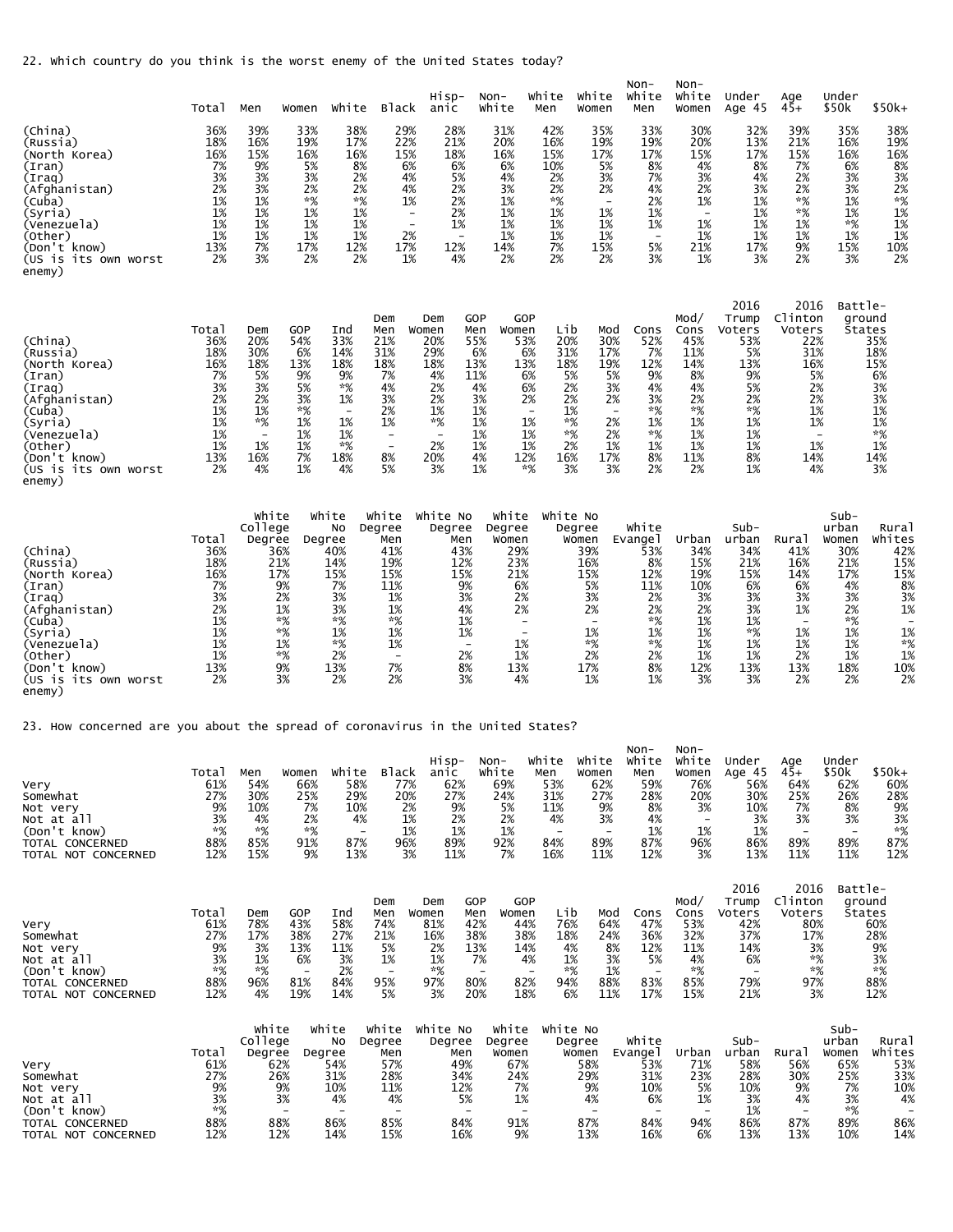24. How concerned are you personally about catching coronavirus?

| Very<br>Somewhat<br>Not very<br>Not at all<br>(Don't know)<br>(Already had<br>coronavirus) | Total<br>35%<br>36%<br>18%<br>10%<br>$*$ %<br>1% | Men<br>31%<br>36%<br>18%<br>14%<br>$*%$<br>1%                    | Women<br>38%<br>36%<br>18%<br>7%<br>$*$ %<br>1% | white<br>30%<br>38%<br>20%<br>11%<br>$*$ %<br>1%    | <b>Black</b><br>50%<br>32%<br>9%<br>5%<br>3%                                         | Hisp-<br>anic<br>46%<br>27%<br>16%<br>9%<br>1%<br>$\overline{\phantom{a}}$<br>2% | $Non-$<br>White                                    | 47%<br>31%<br>13%<br>7%<br>1%<br>2%                                                   | White<br>Men<br>29%<br>38%<br>17%<br>15%<br>$*%$<br>1% | White<br>Women<br>31%<br>38%<br>22%<br>8%<br>$*$ %<br>1% | Non-<br>White<br>Men<br>37%<br>34%<br>19%<br>8%<br>1%<br>2% | $Non-$<br>White<br>Women<br>54%<br>29%<br>8%<br>6%<br>1%<br>2%     | Under<br>Age 45<br>33%<br>36%<br>20%<br>10%<br>1%<br>2%         | Age<br>$45+$<br>36%<br>36%<br>16%<br>10%<br>*%<br>1%             | Under<br>\$50k<br>38%<br>33%<br>17%<br>10%<br>*%<br>2%          | $$50k+$<br>33%<br>38%<br>18%<br>10%<br>*%<br>1%                  |
|--------------------------------------------------------------------------------------------|--------------------------------------------------|------------------------------------------------------------------|-------------------------------------------------|-----------------------------------------------------|--------------------------------------------------------------------------------------|----------------------------------------------------------------------------------|----------------------------------------------------|---------------------------------------------------------------------------------------|--------------------------------------------------------|----------------------------------------------------------|-------------------------------------------------------------|--------------------------------------------------------------------|-----------------------------------------------------------------|------------------------------------------------------------------|-----------------------------------------------------------------|------------------------------------------------------------------|
| TOTAL CONCERNED<br>TOTAL NOT CONCERNED                                                     | 70%<br>28%                                       | 67%<br>31%                                                       | 74%<br>25%                                      | 68%<br>31%                                          | 82%<br>15%                                                                           | 72%<br>24%                                                                       |                                                    | 78%<br>19%                                                                            | 66%<br>33%                                             | 69%<br>29%                                               | 71%<br>26%                                                  | 84%<br>14%                                                         | 68%<br>30%                                                      | 72%<br>27%                                                       | 71%<br>27%                                                      | 71%<br>28%                                                       |
| Very<br>Somewhat<br>Not very<br>Not at all<br>(Don't know)<br>(Already had<br>coronavirus) | Total<br>35%<br>36%<br>18%<br>10%<br>*%<br>1%    | Dem<br>44%<br>37%<br>12%<br>6%<br>$\overline{\phantom{a}}$<br>1% | GOP<br>24%<br>35%<br>24%<br>14%<br>1%<br>1%     | Ind<br>34%<br>35%<br>16%<br>10%<br>1%<br>3%         | Dem<br>Men<br>42%<br>39%<br>11%<br>7%<br>$\overline{\phantom{a}}$<br>1%              | Dem<br>Women<br>46%<br>35%<br>13%<br>6%<br>$\overline{\phantom{a}}$<br>1%        | GOP<br>Men<br>23%<br>34%<br>23%<br>18%<br>1%<br>1% | GOP<br>Women<br>25%<br>37%<br>27%<br>10%<br>1%<br>1%                                  | Lib<br>41%<br>38%<br>14%<br>6%<br>*%<br>1%             | Mod<br>39%<br>34%<br>13%<br>12%<br>1%<br>1%              | Cons<br>27%<br>35%<br>23%<br>13%<br>*%<br>1%                | Mod/<br>Cons<br>31%<br>35%<br>20%<br>13%<br>1%<br>1%               | 2016<br>Trump<br>Voters<br>25%<br>35%<br>24%<br>14%<br>1%<br>1% | 2016<br>Clinton<br>Voters<br>47%<br>37%<br>11%<br>4%<br>*%<br>1% | Battle-<br>ground<br>States                                     | 35%<br>35%<br>19%<br>10%<br>1%<br>1%                             |
| TOTAL CONCERNED<br>TOTAL NOT CONCERNED                                                     | 70%<br>28%                                       | 81%<br>18%                                                       | 60%<br>39%                                      | 70%<br>26%                                          | 81%<br>18%                                                                           | 81%<br>19%                                                                       | 57%<br>41%                                         | 62%<br>36%                                                                            | 79%<br>19%                                             | 73%<br>25%                                               | 62%<br>36%                                                  | 66%<br>33%                                                         | 60%<br>38%                                                      | 84%<br>15%                                                       |                                                                 | 70%<br>28%                                                       |
| Very<br>Somewhat<br>Not very<br>Not at all<br>(Don't know)<br>(Already had<br>coronavirus) | Total<br>35%<br>36%<br>18%<br>10%<br>*%<br>1%    | white<br>College<br>Degree<br>33%<br>38%<br>20%<br>8%            | Degree<br>$\overline{\phantom{a}}$<br>1%        | White<br>No<br>27%<br>38%<br>19%<br>14%<br>1%<br>1% | white<br>Degree<br>Men<br>33%<br>37%<br>18%<br>10%<br>$\overline{\phantom{a}}$<br>1% | White No<br>Degree<br>Men<br>23%<br>38%<br>17%<br>21%<br>1%                      | $\overline{\phantom{a}}$                           | white<br>Degree<br>Women<br>33%<br>38%<br>22%<br>6%<br>$\overline{\phantom{a}}$<br>1% | White No                                               | Degree<br>Women<br>30%<br>39%<br>21%<br>9%<br>1%<br>1%   | White<br>Evange]<br>27%<br>37%<br>21%<br>13%<br>*%<br>1%    | Urban<br>42%<br>36%<br>15%<br>5%<br>$\overline{\phantom{a}}$<br>1% | $Sub-$<br>urban<br>32%<br>39%<br>17%<br>11%<br>*%<br>1%         | Rural<br>31%<br>33%<br>21%<br>13%<br>1%<br>1%                    | $Sub-$<br>urban<br>Women<br>34%<br>40%<br>17%<br>7%<br>*%<br>1% | Rural<br>Whites<br>25%<br>36%<br>22%<br>15%<br>$\frac{1\%}{1\%}$ |
| TOTAL CONCERNED<br>TOTAL NOT CONCERNED                                                     | 70%<br>28%                                       | 71%<br>28%                                                       |                                                 | 65%<br>33%                                          | 71%<br>28%                                                                           | 62%<br>38%                                                                       |                                                    | 71%<br>28%                                                                            |                                                        | 68%<br>30%                                               | 65%<br>34%                                                  | 79%<br>20%                                                         | 71%<br>28%                                                      | 63%<br>34%                                                       | 74%<br>24%                                                      | 61%<br>37%                                                       |

25. Do you personally know anyone who has or had coronavirus?

| Yes<br>No<br>(Don't know)        | Total<br>38%<br>60%<br>2% | Men<br>36%<br>62%<br>2%                        | Women<br>40%<br>58%<br>2% | white<br>36%<br>62%<br>2%       | Black<br>50%<br>50%<br>1%                  | Hisp-<br>anic<br>38%<br>59%<br>3%       | Non-<br>white<br>43%<br>55%    | 2%                                           | White<br>Men<br>34%<br>65%<br>1% | white<br>Women<br>38%<br>60%<br>2%  | $Non-$<br>White<br>Men<br>42%<br>55%<br>3% | $Non-$<br>White<br>Women<br>44%<br>55%<br>1% | Under<br>Age 45<br>42%<br>55%<br>2%         | Age<br>45+<br>35%<br>63%<br>1%                | Under<br>\$50k<br>31%<br>66%<br>2%           | $$50k+$<br>42%<br>56%<br>1%         |
|----------------------------------|---------------------------|------------------------------------------------|---------------------------|---------------------------------|--------------------------------------------|-----------------------------------------|--------------------------------|----------------------------------------------|----------------------------------|-------------------------------------|--------------------------------------------|----------------------------------------------|---------------------------------------------|-----------------------------------------------|----------------------------------------------|-------------------------------------|
| Yes<br><b>NO</b><br>(Don't know) | Total<br>38%<br>60%<br>2% | Dem<br>39%<br>59%<br>2%                        | GOP<br>36%<br>62%<br>1%   | Ind<br>42%<br>57%<br>2%         | Dem<br>Men<br>39%<br>60%<br>1%             | Dem<br>Women<br>40%<br>58%<br>3%        | GOP<br>Men<br>35%<br>63%<br>2% | GOP<br>Women<br>38%<br>62%<br>1%             | Lib<br>43%<br>54%<br>3%          | Mod<br>33%<br>65%<br>2%             | Cons<br>37%<br>62%<br>1%                   | Mod/<br>Cons<br>36%<br>63%<br>1%             | 2016<br>Trump<br>Voters<br>38%<br>61%<br>1% | 2016<br>Clinton<br>Voters<br>38%<br>60%<br>2% | Battle-<br>ground                            | States<br>37%<br>62%<br>1%          |
| Yes<br><b>NO</b><br>(Don't know) | Total<br>38%<br>60%<br>2% | white<br>College<br>Degree<br>41%<br>57%<br>2% | Degree                    | White<br>No<br>32%<br>66%<br>2% | white<br>Degree<br>Men<br>38%<br>62%<br>1% | White No<br>Degree<br>Men<br>30%<br>68% | 2%                             | White<br>Degree<br>Women<br>45%<br>52%<br>2% | White No                         | Degree<br>Women<br>33%<br>65%<br>2% | white<br>Evange1<br>37%<br>63%<br>1%       | Urban<br>45%<br>53%<br>2%                    | $Sub-$<br>urban<br>38%<br>61%<br>2%         | Rural<br>35%<br>63%<br>2%                     | $Sub-$<br>urban<br>Women<br>39%<br>59%<br>2% | Rural<br>Whites<br>33%<br>65%<br>2% |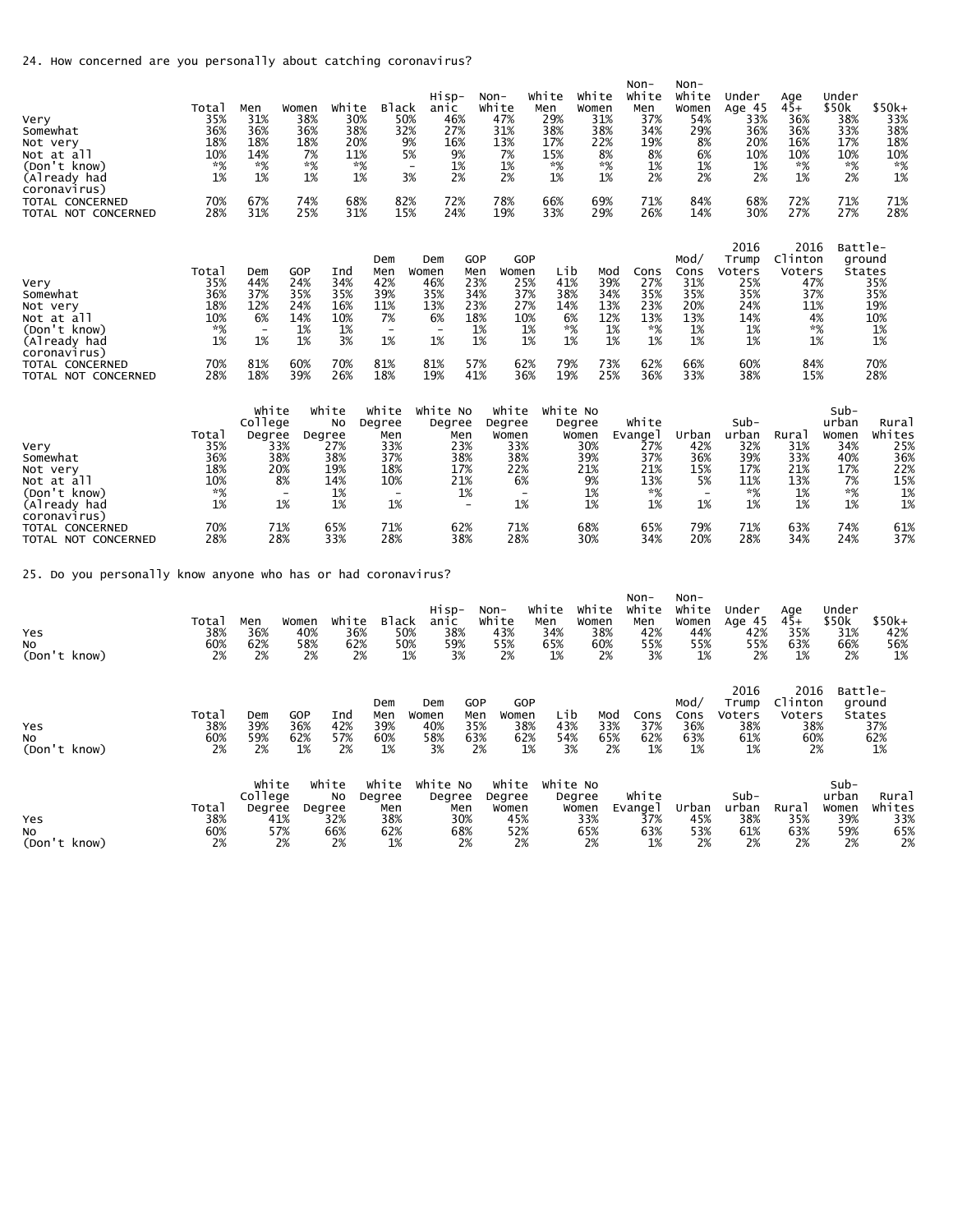26. The federal government-Do you approve or disapprove of the way each of the following have responded to the coronavirus pandemic?

| Strongly approve<br>Somewhat approve<br>Somewhat disapprove<br>Strongly disapprove<br>(Don't know)<br>TOTAL APPROVE<br>TOTAL DISAPPROVE | Total<br>17%<br>34%<br>21%<br>23%<br>4%<br>51%<br>45% | Men<br>19%<br>35%<br>21%<br>23%<br>2%<br>54%<br>43% | Women<br>14%<br>34%<br>22%<br>24%<br>6%<br>48%<br>46% | White<br>17%<br>38%<br>19%<br>23%<br>4%<br>54%<br>42% | <b>Black</b><br>18%<br>24%<br>42%                          | Hisp-<br>anic<br>14%<br>28%<br>28%<br>26%<br>26%<br>24%<br>5%<br>6%<br>42%<br>52%<br>52% | $Non-$                                                    | white<br>17%<br>26%<br>28%<br>25%<br>5%<br>43%<br>52%       | White<br>Men<br>20%<br>39%<br>18%<br>22%<br>2%<br>59%<br>40% | White<br>Women<br>14%<br>37%<br>21%<br>24%<br>5%<br>51%<br>44% | Non-<br>White<br>Men<br>19%<br>25%<br>30%<br>24%<br>2%<br>44%<br>53% | $Non-$<br>White<br>Women<br>15%<br>27%<br>26%<br>25%<br>7%<br>41%<br>51% | Under<br>Age 45<br>17%<br>33%<br>25%<br>20%<br>5%<br>50%<br>45%        | Age<br>45+<br>16%<br>35%<br>19%<br>25%<br>4%<br>52%<br>44%               | Under<br>\$50k<br>16%<br>37%<br>21%<br>22%<br>5%<br>53%<br>42% | $$50k+$<br>17%<br>34%<br>22%<br>24%<br>2%<br>51%<br>46% |
|-----------------------------------------------------------------------------------------------------------------------------------------|-------------------------------------------------------|-----------------------------------------------------|-------------------------------------------------------|-------------------------------------------------------|------------------------------------------------------------|------------------------------------------------------------------------------------------|-----------------------------------------------------------|-------------------------------------------------------------|--------------------------------------------------------------|----------------------------------------------------------------|----------------------------------------------------------------------|--------------------------------------------------------------------------|------------------------------------------------------------------------|--------------------------------------------------------------------------|----------------------------------------------------------------|---------------------------------------------------------|
| Strongly approve<br>Somewhat approve<br>Somewhat disapprove<br>Strongly disapprove<br>(Don't know)<br>TOTAL APPROVE<br>TOTAL DISAPPROVE | Total<br>17%<br>34%<br>21%<br>23%<br>4%<br>51%<br>45% | Dem<br>9%<br>23%<br>27%<br>36%<br>4%<br>33%<br>63%  | GOP<br>26%<br>47%<br>15%<br>8%<br>3%<br>73%<br>23%    | Ind<br>11%<br>31%<br>25%<br>26%<br>7%<br>42%<br>51%   | Dem<br>Men<br>11%<br>22%<br>27%<br>38%<br>2%<br>33%<br>65% | Dem<br>Women<br>8%<br>25%<br>27%<br>35%<br>5%<br>33%<br>62%                              | GOP<br>Men<br>27%<br>47%<br>15%<br>9%<br>2%<br>74%<br>24% | GOP<br>Women<br>24%<br>48%<br>15%<br>7%<br>6%<br>72%<br>22% | Lib<br>9%<br>24%<br>25%<br>39%<br>4%<br>32%<br>64%           | Mod<br>12%<br>32%<br>24%<br>25%<br>7%<br>44%<br>49%            | Cons<br>25%<br>44%<br>17%<br>10%<br>3%<br>69%<br>28%                 | Mod/<br>Cons<br>21%<br>40%<br>20%<br>15%<br>4%<br>61%<br>34%             | 2016<br>Trump<br>Voters<br>28%<br>47%<br>14%<br>9%<br>3%<br>74%<br>22% | 2016<br>Clinton<br>Voters<br>9%<br>23%<br>26%<br>37%<br>4%<br>32%<br>63% | Battle-<br>ground<br>States                                    | 17%<br>33%<br>22%<br>22%<br>5%<br>50%<br>44%            |

|                     |       | White   | White  | White  | White No | White  | white No |        |       |       |      | Sub-  |        |
|---------------------|-------|---------|--------|--------|----------|--------|----------|--------|-------|-------|------|-------|--------|
|                     |       | College | No     | Dearee | Degree   | Degree | Degree   | White  |       | Sub-  |      | urban | Rural  |
|                     | Total | Degree  | Degree | Men    | Men      | Women  | Women    | Evange | urban | urban | Rura | Women | Whites |
| Strongly<br>approve | 17%   | 14%     | 19%    | 17%    | 22%      | 10%    | 16%      | 25%    | 21%   | 12%   | 19%  | 12%   | 19%    |
| Somewhat approve    | 34%   | 37%     | 39%    | 40%    | 37%      | 34%    | 39%      | 45%    | 30%   | 32%   | 41%  | 29%   | 42%    |
| Somewhat disapprove | 21%   | 21%     | 17%    | 21%    | 14%      | 22%    | 20%      | 13%    | 19%   | 26%   | 18%  | 26%   | 15%    |
| Strongly disapprove | 23%   | 25%     | 21%    | 21%    | 23%      | 30%    | 19%      | 12%    | 26%   | 27%   | 16%  | 29%   | 17%    |
| (Don't<br>know)     | 4%    | 2%      | 5%     | 1%     | 3%       | 4%     | 6%       | 4%     | 4%    | 3%    | 6%   | 4%    | 6%     |
| TOTAL APPROVE       | 51%   | 51%     | 57%    | 58%    | 60%      | 44%    | 55%      | 70%    | 51%   | 44%   | 60%  | 41%   | 61%    |
| TOTAL DISAPPROVE    | 45%   | 46%     | 38%    | 42%    | 37%      | 52%    | 39%      | 25%    | 45%   | 53%   | 35%  | 55%   | 33%    |

27. President Donald Trump-Do you approve or disapprove of the way each of the following have responded to the coronavirus pandemic?

| Strongly approve              | Total<br>26% | Men<br>33% | Women<br>20% | White<br>31% | <b>Black</b><br>11% | Hisp-<br>anic<br>15% | Non-<br>White<br>14% | White<br>Men<br>37% | white<br>Women<br>26% | Non-<br>White<br>Men<br>24% | Non-<br>White<br>Women<br>6% | Under<br>Age 45<br>22% | Age<br>$45+$<br>29% | Under<br>\$50k<br>24% | $$50k+$<br>29% |
|-------------------------------|--------------|------------|--------------|--------------|---------------------|----------------------|----------------------|---------------------|-----------------------|-----------------------------|------------------------------|------------------------|---------------------|-----------------------|----------------|
| Somewhat approve              | 17%          | 19%        | 15%          | 19%          | 2%                  | 17%                  | 11%                  | 20%                 | 18%                   | 14%                         | 9%                           | 17%                    | 16%                 | 19%                   | 16%            |
| Somewhat disapprove           | 11%          | 11%        | 11%          | 10%          | 16%                 | 15%                  | 15%                  | 10%                 | 10%                   | 15%                         | 15%                          | 14%                    | 9%                  | 12%                   | 11%            |
| Strongly disapprove           | 43%          | 35%        | 50%          | 37%          | 68%                 | 53%                  | 58%                  | 31%                 | 43%                   | 46%                         | 67%                          | 43%                    | 43%                 | 43%                   | 42%            |
| (Don't know)<br>TOTAL APPROVE | 2%<br>43%    | 1%<br>52%  | 3%<br>35%    | 2%<br>50%    | 3%<br>13%           | 1%<br>32%            | 2%<br>25%            | 1%<br>57%           | 3%<br>44%             | 1%<br>38%                   | 3%<br>15%                    | 3%<br>40%              | 2%<br>46%           | 3%<br>42%             | 2%<br>45%      |
| TOTAL DISAPPROVE              | 55%          | 47%        | 61%          | 47%          | 83%                 | 67%                  | 73%                  | 41%                 | 53%                   | 61%                         | 82%                          | 57%                    | 53%                 | 55%                   | 54%            |
|                               |              |            |              |              | Dem                 | Dem                  | GOP                  | GOP                 |                       |                             | Mod/                         | 2016<br>Trump          | 2016<br>Clinton     | Battle-<br>ground     |                |

|                     |        |     |     |        | Dem | Dem   | GOP | GOP   |     |     |      | MOO, | l rumb | Ciinton | ground |
|---------------------|--------|-----|-----|--------|-----|-------|-----|-------|-----|-----|------|------|--------|---------|--------|
|                     | Tota.  | Dem | GOP | Inc    | Men | Women | Men | Women | ∟ib | Mod | `ons | Cons | Voters | Voters  | States |
| Strongly<br>approve | 26%    | 4%  | 55% | 10%    | 6%  | 2%    | 58% | 51%   | 7%  | 16% | 46%  | 37%  | 57%    |         | 27%    |
| Somewhat approve    | $17\%$ | 8%  | 26% | $18\%$ | 10% | 7%    | 23% | 30%   | 6%  | 18% | 24%  | 22%  | 26%    | 7%      | 15%    |
| Somewhat disapprove | 11%    | 12% | 9%  | $18\%$ | 13% | 12%   | 8%  | 10%   | 10% | 12% | 12%  | 12%  | 8%     | 12%     | 14%    |
| Strongly disapprove | 43%    | 75% | 8%  | 47%    | 70% | 78%   | 9%  | 6%    | 74% | 50% | 15%  | 27%  | 7%     | 77%     | 42%    |
| (Don't<br>know)     | 2%     | 1%  | 2%  |        | *%  | 1%    | 1%  | 3%    |     | 3%  | 2%   | 2%   | 2%     | 1%      | 3%     |
| TOTAL APPROVE       | 43%    | 12% | 81% | 29%    | 16% | 9%    | 81% | 81%   | 14% | 34% | 71%  | 59%  | 83%    | 10%     | 41%    |
| TOTAL DISAPPROVE    | 55%    | 87% | 17% | 64%    | 84% | 89%   | 18% | 16%   | 84% | 63% | 27%  | 39%  | 16%    | 89%     | 56%    |

|                     |       | White   | white  | white  | White No | white  | White No |                     |       |       |                   | $Sub-$ |        |
|---------------------|-------|---------|--------|--------|----------|--------|----------|---------------------|-------|-------|-------------------|--------|--------|
|                     |       | College | No     | Degree | Degree   | Degree | Degree   | white               |       | Sub-  |                   | urban  | Rural  |
|                     | Total | Dearee  | Dearee | Men    | Men      | Women  | Women    | Evange <sup>1</sup> | Urban | urban | Rura <sub>i</sub> | Women  | Whites |
| Strongly<br>approve | 26%   | 29%     | 33%    | 36%    | 38%      | 20%    | 29%      | 50%                 | 23%   | 22%   | 34%               | 15%    | 36%    |
| Somewhat approve    | 17%   | 16%     | 22%    | 17%    | 24%      | 14%    | 21%      | 25%                 | 14%   | 16%   | 20%               | 15%    | 23%    |
| Somewhat disapprove | 11%   | 12%     | 9%     | 11%    | 9%       | 12%    | 9%       | 8%                  | 12%   | 13%   | 10%               | 12%    | 10%    |
| Strongly disapprove | 43%   | 42%     | 33%    | 34%    | 28%      | 52%    | 37%      | 15%                 | 49%   | 48%   | 33%               | 55%    | 28%    |
| (Don't know)        | 2%    | 1%      | 3%     | 1%     | 2%       | 2%     | 4%       | 1%                  | 2%    | 1%    | 3%                |        | 3%     |
| TOTAL APPROVE       | 43%   | 45%     | 55%    | 53%    | 62%      | 35%    | 50%      | 75%                 | 37%   | 38%   | 54%               | 30%    | 59%    |
| TOTAL DISAPPROVE    | 55%   | 54%     | 42%    | 46%    | 37%      | 63%    | 46%      | 24%                 | 60%   | 61%   | 43%               | 67%    | 37%    |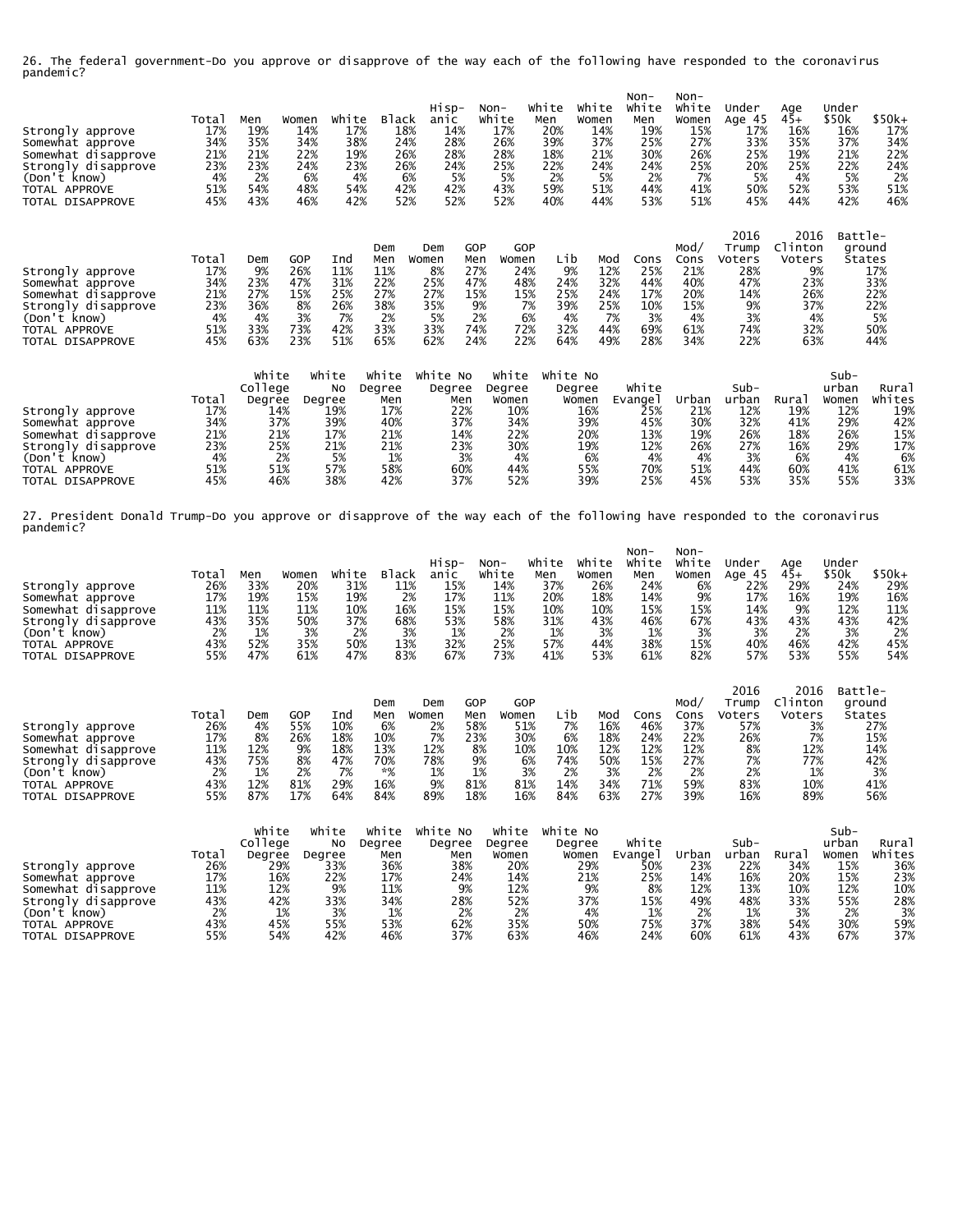28. Vice President Mike Pence-Do you approve or disapprove of the way each of the following have responded to the coronavirus pandemic?

| Strongly approve<br>Somewhat approve<br>Somewhat disapprove<br>Strongly disapprove<br>(Don't know)<br>TOTAL APPROVE<br>TOTAL DISAPPROVE | Total<br>24%<br>23%<br>16%<br>29%<br>9%<br>47%<br>44% | Men<br>28%<br>26%<br>15%<br>25%<br>6%<br>54%<br>40% | Women<br>20%<br>20%<br>16%<br>32%<br>11%<br>41%<br>49% | White<br>27%<br>26%<br>15%<br>25%<br>8%<br>52%<br>40% | <b>Black</b><br>12%<br>13%<br>16%<br>44%<br>15%<br>25%<br>59% | Hisp-<br>anic<br>18%<br>21%<br>19%<br>36%<br>6%<br>38%<br>55% | Non-<br>White<br>15%<br>19%<br>18%<br>38%<br>10%<br>34%<br>56%    | White<br>Men<br>31%<br>29%<br>12%<br>22%<br>6%<br>60%<br>34% | White<br>Women<br>23%<br>23%<br>17%<br>28%<br>9%<br>46%<br>45%                                             | Non-<br>White<br>Men<br>19%<br>22%<br>22%<br>32%<br>5%<br>41%<br>54% | $Non-$<br>White<br>Women<br>12%<br>17%<br>16%<br>42%<br>14%<br>29%<br>58% | Under<br>Age 45<br>17%<br>25%<br>18%<br>28%<br>11%<br>43%<br>46%      | Age<br>45+<br>28%<br>22%<br>14%<br>29%<br>7%<br>50%<br>43%               | Under<br>\$50k<br>20%<br>21%<br>15%<br>30%<br>13%<br>41%<br>46% | \$50k+<br>26%<br>25%<br>16%<br>28%<br>5%<br>51%<br>44% |
|-----------------------------------------------------------------------------------------------------------------------------------------|-------------------------------------------------------|-----------------------------------------------------|--------------------------------------------------------|-------------------------------------------------------|---------------------------------------------------------------|---------------------------------------------------------------|-------------------------------------------------------------------|--------------------------------------------------------------|------------------------------------------------------------------------------------------------------------|----------------------------------------------------------------------|---------------------------------------------------------------------------|-----------------------------------------------------------------------|--------------------------------------------------------------------------|-----------------------------------------------------------------|--------------------------------------------------------|
| Strongly approve<br>Somewhat approve<br>Somewhat disapprove<br>Strongly disapprove<br>(Don't know)<br>TOTAL APPROVE<br>TOTAL DISAPPROVE | Total<br>24%<br>23%<br>16%<br>29%<br>9%<br>47%<br>44% | Dem<br>6%<br>13%<br>21%<br>51%<br>8%<br>19%<br>72%  | GOP<br>46%<br>34%<br>8%<br>5%<br>8%<br>79%<br>13%      | Ind<br>12%<br>24%<br>22%<br>27%<br>14%<br>37%<br>50%  | Dem<br>Men<br>9%<br>13%<br>24%<br>51%<br>4%<br>21%<br>75%     | Dem<br>Women<br>5%<br>13%<br>19%<br>52%<br>10%<br>18%<br>71%  | GOP<br>Men<br>Women<br>46%<br>36%<br>7%<br>6%<br>6%<br>81%<br>12% | GOP<br>46%<br>31%<br>9%<br>4%<br>10%<br>77%<br>13%           | Lib<br>Mod<br>6%<br>15%<br>20%<br>16%<br>23%<br>17%<br>55%<br>30%<br>12%<br>7%<br>22%<br>35%<br>72%<br>53% | Cons<br>42%<br>31%<br>11%<br>8%<br>9%<br>73%<br>19%                  | Mod/<br>Cons<br>33%<br>27%<br>15%<br>15%<br>10%<br>61%<br>30%             | 2016<br>Trump<br>Voters<br>48%<br>32%<br>8%<br>4%<br>7%<br>80%<br>12% | 2016<br>Clinton<br>Voters<br>7%<br>15%<br>20%<br>51%<br>7%<br>21%<br>72% | Battle-<br>ground<br>States                                     | 24%<br>21%<br>17%<br>29%<br>9%<br>45%<br>46%           |

|                     |       | White   | White  | White  | White No | White  | White No |        |       |       |       | $Sub-$ |        |
|---------------------|-------|---------|--------|--------|----------|--------|----------|--------|-------|-------|-------|--------|--------|
|                     |       | College | No     | Dearee | Degree   | Degree | Degree   | White  |       | Sub-  |       | urban  | Rurai  |
|                     | Total | Degree  | Degree | Men    | Men      | Women  | Women    | Evange | Urbar | urban | Rura, | Women  | Whites |
| Strongly<br>approve | 24%   | 24%     | 29%    | 28%    | 34%      | 20%    | 25%      | 46%    | 21%   | 21%   | 30%   | 17%    | 34%    |
| Somewhat approve    | 23%   | 26%     | 25%    | 32%    | 25%      | 19%    | 25%      | 31%    | 23%   | 22%   | 25%   | 18%    | 26%    |
| Somewhat disapprove | 16%   | 16%     | 14%    | 11%    | 14%      | 21%    | 14%      | 10%    | 17%   | 17%   | 13%   | 18%    | 12%    |
| Strongly disapprove | 29%   | 29%     | 22%    | 25%    | 19%      | 33%    | 25%      | 9%     | 32%   | 34%   | 20%   | 39%    | 18%    |
| (Don't know)        | 9%    | 5%      | 10%    | 4%     | 8%       | 6%     | 12%      | 5%     | 7%    | 7%    | 12%   | 8%     | 11%    |
| TOTAL APPROVE       | 47%   | 51%     | 54%    | 60%    | 59%      | 40%    | 50%      | 76%    | 43%   | 42%   | 55%   | 35%    | 59%    |
| TOTAL DISAPPROVE    | 44%   | 44%     | 36%    | 36%    | 33%      | 54%    | 38%      | 18%    | 49%   | 51%   | 33%   | 57%    | 30%    |

29. Director of the National Institutes of Health Dr. Anthony Fauci-Do you approve or disapprove of the way each of the following have responded to the coronavirus pandemic?

| Strongly approve<br>Somewhat approve<br>Somewhat disapprove<br>Strongly disapprove<br>(Don't know)<br>TOTAL APPROVE | Total<br>41%<br>32%<br>12%<br>7%<br>7%<br>74% | Men<br>39%<br>35%<br>11%<br>10%<br>5%<br>74% | Women<br>44%<br>30%<br>13%<br>5%<br>9%<br>73% | White<br>41%<br>33%<br>12%<br>7%<br>7%<br>74% | Black<br>49%<br>26%<br>11%<br>7%<br>7%<br>75% | Hisp-<br>anic<br>40%<br>30%<br>13%<br>8%<br>9%<br>70% | Non-<br>White<br>43%<br>30%<br>11%<br>8%<br>8%<br>73% | white<br>Men<br>41%<br>35%<br>10%<br>9%<br>5%<br>76% | White<br>Women<br>41%<br>32%<br>13%<br>5%<br>9%<br>72% | Non-<br>White<br>Men<br>34%<br>34%<br>11%<br>14%<br>7%<br>68% | Non-<br>White<br>Women<br>50%<br>26%<br>11%<br>4%<br>9%<br>76% | Under<br>Age 45<br>38%<br>34%<br>12%<br>7%<br>10%<br>71% | Age<br>$45+$<br>44%<br>31%<br>12%<br>8%<br>6%<br>75% | Under<br>\$50k<br>38%<br>31%<br>14%<br>9%<br>9%<br>69% | $$50k+$<br>44%<br>34%<br>11%<br>6%<br>5%<br>77% |
|---------------------------------------------------------------------------------------------------------------------|-----------------------------------------------|----------------------------------------------|-----------------------------------------------|-----------------------------------------------|-----------------------------------------------|-------------------------------------------------------|-------------------------------------------------------|------------------------------------------------------|--------------------------------------------------------|---------------------------------------------------------------|----------------------------------------------------------------|----------------------------------------------------------|------------------------------------------------------|--------------------------------------------------------|-------------------------------------------------|
| TOTAL DISAPPROVE                                                                                                    | 19%                                           | 21%                                          | 17%                                           | 19%                                           | 18%                                           | 20%                                                   | 19%                                                   | 19%                                                  | 19%                                                    | 25%                                                           | 14%                                                            | 19%<br>2016                                              | 19%<br>2016                                          | 22%<br>Battle-                                         | 18%                                             |
|                                                                                                                     | Total                                         | Dem                                          | GOP                                           | Ind                                           | Dem<br>Men                                    | Dem<br>Women                                          | GOP<br>GOP<br>Men<br>Women                            | Lib                                                  | Mod                                                    | Cons                                                          | Mod/<br>Cons                                                   | Trump<br>Voters                                          | Clinton<br>Voters                                    | ground<br>States                                       |                                                 |

|                     | Tota. | Dem | GOP | Ind | Men | Women | Men | Women | Lib | Mod | Cons | Cons | Voters | Voters | States |
|---------------------|-------|-----|-----|-----|-----|-------|-----|-------|-----|-----|------|------|--------|--------|--------|
| Strongly<br>approve | 41%   | 56% | 27% | 38% | 51% | 59%   | 31% | 22%   | 55% | 39% | 32%  | 34%  | 27%    | 60%    | 40%    |
| Somewhat approve    | 32%   | 28% | 38% | 28% | 34% | 24%   | 36% | 40%   | 30% | 32% | 34%  | 33%  | 37%    | 26%    | 34%    |
| Somewhat disapprove | 12%   | 7%  | 17% | 12% |     |       | 14% | 20%   | 6%  | 13% | 15%  | 15%  | 16%    | 7%     | 12%    |
| Strongly disapprove | 7%    | 3%  | 11% | 9%  | 5%  | 2%    | 13% | 9%    | 3%  | 5%  | 12%  | 9%   | 12%    | 3%     |        |
| (Don't<br>know)     | 7%    | 6%  | 7%  | 14% | 2%  | 8%    | 6%  | 10%   | 6%  | 11% | 7%   | 8%   | 8%     | 5%     |        |
| TOTAL APPROVE       | 74%   | 84% | 64% | 66% | 86% | 84%   | 67% | 61%   | 84% | 71% | 66%  | 68%  | 65%    | 85%    | 74%    |
| TOTAL DISAPPROVE    | 19%   | 10% | 28% | 21% | 12% | 9%    | 27% | 29%   | 10% | 18% | 27%  | 24%  | 28%    | 10%    | 19%    |

|                     |       | White   | White  | White  | White No | white  | White No |                     |       |       |       | $Sub-$ |        |
|---------------------|-------|---------|--------|--------|----------|--------|----------|---------------------|-------|-------|-------|--------|--------|
|                     |       | College | No.    | Dearee | Degree   | Dearee | Degree   | White               |       | Sub-  |       | urban  | Rural  |
|                     | Total | Degree  | Degree | Men    | Men      | Women  | Women    | Evange <sup>1</sup> | Urban | urban | Rura. | Women  | Whites |
| Strongly<br>approve | 41%   | 48%     | 35%    | 44%    | 37%      | 51%    | 34%      | 28%                 | 50%   | 41%   | 36%   | 47%    | 35%    |
| Somewhat approve    | 32%   | 35%     | 32%    | 39%    | 32%      | 30%    | 33%      | 41%                 | 32%   | 32%   | 32%   | 29%    | 32%    |
| Somewhat disapprove | 12%   | 7%      | 16%    | 5%     | 16%      | 10%    | 16%      | 13%                 | 9%    | 12%   | 14%   | 12%    | 14%    |
| Strongly disapprove | 7%    | 6%      | 8%     | 8%     | 9%       | 3%     | 7%       | 11%                 | 5%    | 8%    | 8%    | 4%     | 8%     |
| (Don't know)        | 7%    | 4%      | 9%     | 3%     | 6%       | 6%     | 11%      | 7%                  | 5%    | 6%    | 10%   | 8%     | 10%    |
| TOTAL APPROVE       | 74%   | 82%     | 67%    | 83%    | 69%      | 82%    | 66%      | 69%                 | 82%   | 73%   | 68%   | 76%    | 67%    |
| TOTAL DISAPPROVE    | 19%   | 13%     | 24%    | 14%    | 25%      | 13%    | 22%      | 24%                 | 14%   | 20%   | 22%   | 16%    | 23%    |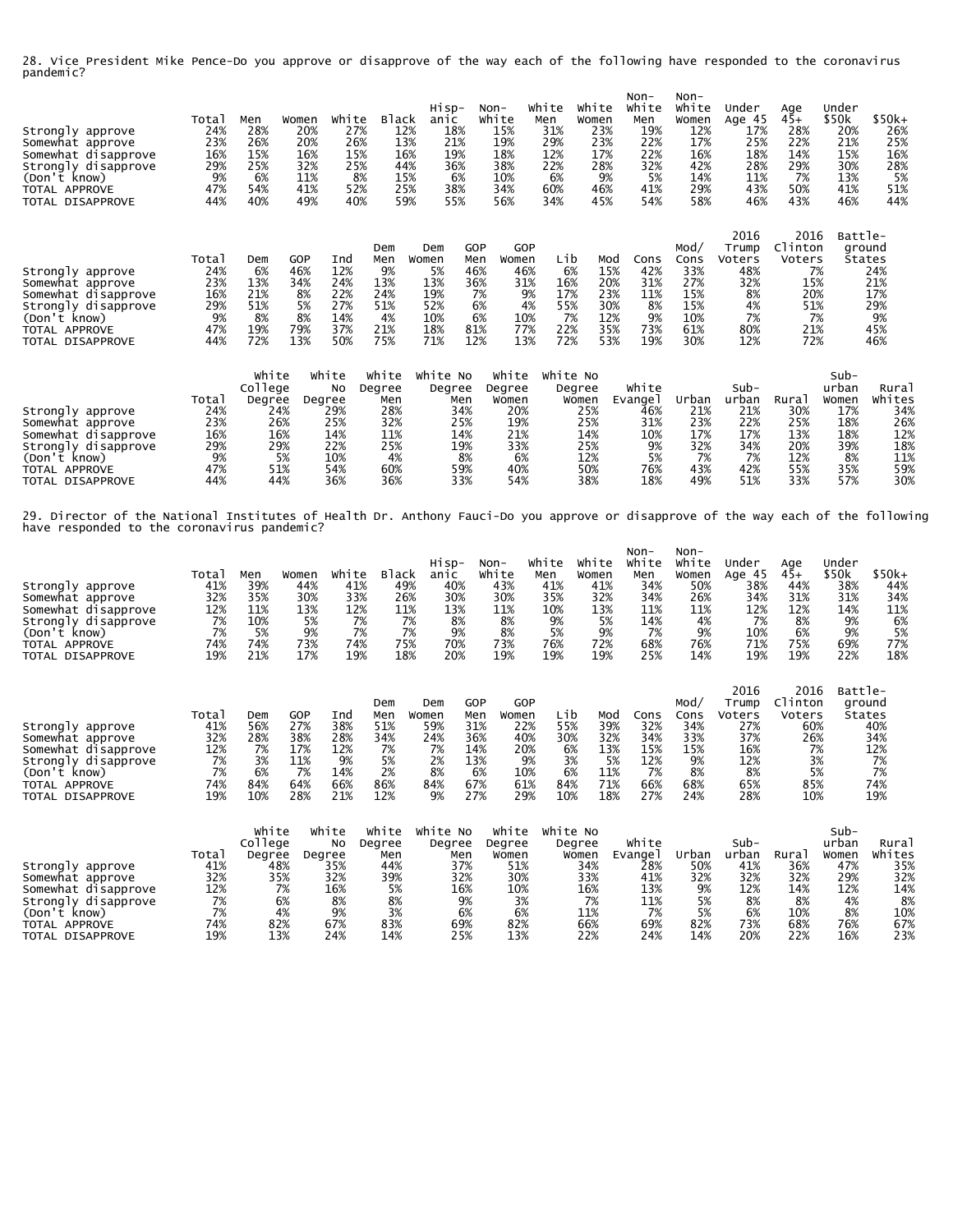30. Your state government-Do you approve or disapprove of the way each of the following have responded to the coronavirus pandemic?

| Strongly approve<br>Somewhat approve<br>Somewhat disapprove<br>Strongly disapprove<br>(Don't know)<br>TOTAL APPROVE<br>TOTAL DISAPPROVE | Total<br>37%<br>33%<br>14%<br>13%<br>3%<br>70%<br>27% | Men<br>37%<br>31%<br>16%<br>13%<br>2%<br>68%<br>30% | Women<br>37%<br>36%<br>12%<br>12%<br>3%<br>73%<br>24%  | White<br>40%<br>33%<br>12%<br>12%<br>2%<br>73%<br>25%       | <b>Black</b><br>31%<br>35%<br>15%<br>15%<br>3%<br>66%<br>30%                     | Hisp-<br>anic<br>24%<br>32%<br>24%<br>15%<br>5%<br>57%<br>39%             | Non-<br>White<br>30%<br>34%<br>18%<br>14%<br>4%<br>64%<br>32%           | White<br>Men<br>41%<br>32%<br>14%<br>12%<br>1%<br>73%<br>26%                                         | White<br>Women<br>39%<br>34%<br>11%<br>13%<br>3%<br>73%<br>24%  | Non-<br>White<br>Men<br>30%<br>26%<br>24%<br>15%<br>4%<br>56%<br>40% | Non-<br>White<br>Women<br>30%<br>41%<br>12%<br>13%<br>4%<br>71%<br>25% | Under<br>Age 45<br>31%<br>36%<br>16%<br>13%<br>4%<br>68%<br>28%         | Age<br>45+<br>41%<br>31%<br>13%<br>13%<br>2%<br>72%<br>26%                | Under<br>\$50k<br>31%<br>36%<br>16%<br>13%<br>4%<br>67%<br>29%         | \$50k+<br>40%<br>33%<br>13%<br>13%<br>1%<br>73%<br>26%          |
|-----------------------------------------------------------------------------------------------------------------------------------------|-------------------------------------------------------|-----------------------------------------------------|--------------------------------------------------------|-------------------------------------------------------------|----------------------------------------------------------------------------------|---------------------------------------------------------------------------|-------------------------------------------------------------------------|------------------------------------------------------------------------------------------------------|-----------------------------------------------------------------|----------------------------------------------------------------------|------------------------------------------------------------------------|-------------------------------------------------------------------------|---------------------------------------------------------------------------|------------------------------------------------------------------------|-----------------------------------------------------------------|
| Strongly approve<br>Somewhat approve<br>Somewhat disapprove<br>Strongly disapprove<br>(Don't know)<br>TOTAL APPROVE<br>TOTAL DISAPPROVE | Total<br>37%<br>33%<br>14%<br>13%<br>3%<br>70%<br>27% | Dem<br>42%<br>32%<br>13%<br>11%<br>2%<br>75%<br>24% | GOP<br>35%<br>34%<br>15%<br>14%<br>2%<br>69%<br>29%    | Ind<br>26%<br>36%<br>14%<br>17%<br>-7%<br>62%<br>31%        | Dem<br>Men<br>41%<br>30%<br>17%<br>13%<br>$\overline{\phantom{a}}$<br>71%<br>29% | Dem<br>Women<br>43%<br>34%<br>10%<br>10%<br>3%<br>77%<br>20%              | GOP<br>Men<br>Women<br>38%<br>30%<br>17%<br>13%<br>2%<br>68%<br>30%     | GOP<br>Lib<br>31%<br>41%<br>33%<br>38%<br>12%<br>11%<br>11%<br>15%<br>2%<br>70%<br>74%<br>23%<br>28% | Mod<br>33%<br>37%<br>13%<br>15%<br>4%<br>3%<br>70%<br>28%       | Cons<br>36%<br>32%<br>16%<br>13%<br>2%<br>68%<br>30%                 | Mod/<br>Cons<br>35%<br>34%<br>15%<br>14%<br>2%<br>69%<br>29%           | 2016<br>Trump<br>Voters<br>36%<br>33%<br>15%<br>14%<br>3%<br>68%<br>29% | 2016<br>Clinton<br>Voters<br>42%<br>32%<br>12%<br>12%<br>2%<br>74%<br>23% | Battle-<br>ground                                                      | States<br>31%<br>34%<br>17%<br>15%<br>3%<br>65%<br>32%          |
| Strongly approve<br>Somewhat approve<br>Somewhat disapprove<br>Strongly disapprove<br>(Don't know)<br>TOTAL APPROVE<br>TOTAL DISAPPROVE | Total<br>37%<br>33%<br>14%<br>13%<br>3%<br>70%<br>27% | White<br>College<br>Degree                          | Degree<br>45%<br>33%<br>10%<br>11%<br>1%<br>78%<br>21% | White<br>No<br>36%<br>33%<br>15%<br>13%<br>3%<br>69%<br>28% | White<br>Degree<br>Men<br>43%<br>32%<br>12%<br>11%<br>1%<br>76%<br>23%           | White No<br>Degree<br>Men<br>39%<br>32%<br>16%<br>13%<br>2%<br>70%<br>28% | White<br>Degree<br>Women<br>46%<br>35%<br>7%<br>11%<br>1%<br>81%<br>18% | White No                                                                                             | Degree<br>Women<br>34%<br>34%<br>14%<br>14%<br>4%<br>69%<br>28% | White<br>Evange I<br>37%<br>38%<br>13%<br>11%<br>2%<br>75%<br>24%    | Urban<br>43%<br>31%<br>13%<br>10%<br>3%<br>74%<br>23%                  | Sub-<br>urban<br>35%<br>35%<br>15%<br>13%<br>2%<br>70%<br>28%           | Rural<br>35%<br>33%<br>14%<br>15%<br>3%<br>69%<br>28%                     | Sub-<br>urban<br>Women<br>39%<br>37%<br>12%<br>10%<br>2%<br>76%<br>22% | Rural<br>Whites<br>38%<br>33%<br>13%<br>14%<br>3%<br>71%<br>26% |
| 31. Lack of available testing-How big a problem is each of the following when it comes to dealing with coronavirus today?               |                                                       |                                                     |                                                        |                                                             |                                                                                  |                                                                           |                                                                         |                                                                                                      |                                                                 |                                                                      |                                                                        |                                                                         |                                                                           |                                                                        |                                                                 |
| Major problem<br>Minor problem<br>Not a problem<br>(Don't know)                                                                         | Total<br>63%<br>23%<br>12%<br>2%                      | Men<br>58%<br>28%<br>12%<br>1%                      | Women<br>66%<br>19%<br>11%<br>4%                       | White<br>60%<br>25%<br>13%<br>2%                            | <b>Black</b><br>70%<br>20%<br>5%<br>4%                                           | Hisp-<br>anic<br>69%<br>18%<br>11%<br>2%                                  | Non-<br>White<br>71%<br>19%<br>8%<br>3%                                 | White<br>Men<br>56%<br>30%<br>13%<br>1%                                                              | white<br>Women<br>64%<br>20%<br>13%<br>3%                       | Non-<br>White<br>Men<br>67%<br>23%<br>10%<br>1%                      | Non-<br>White<br>Women<br>74%<br>16%<br>6%<br>4%                       | Under<br>Age 45<br>66%<br>23%<br>8%<br>2%                               | Age<br>45+<br>60%<br>23%<br>14%<br>3%                                     | Under<br>\$50k<br>65%<br>20%<br>12%<br>3%                              | \$50k+<br>61%<br>25%<br>12%<br>2%                               |
| Major problem<br>Minor problem<br>Not a problem<br>(Don't know)                                                                         | Total<br>63%<br>23%<br>12%<br>2%                      | Dem<br>81%<br>13%<br>4%<br>2%                       | GOP<br>41%<br>36%<br>20%<br>3%                         | Ind<br>68%<br>19%<br>10%<br>3%                              | Dem<br>Men<br>82%<br>13%<br>3%<br>1%                                             | Dem<br>Women<br>81%<br>12%<br>5%<br>2%                                    | GOP<br>Men<br>Women<br>40%<br>39%<br>19%<br>1%                          | GOP<br>Lib<br>43%<br>83%<br>31%<br>13%<br>21%<br>5%                                                  | Mod<br>70%<br>18%<br>3%<br>10%<br>2%<br>3%                      | Cons<br>43%<br>34%<br>20%<br>3%                                      | Mod/<br>Cons<br>52%<br>29%<br>16%<br>3%                                | 2016<br>Trump<br>Voters<br>41%<br>37%<br>20%<br>3%                      | 2016<br>Clinton<br>Voters<br>82%<br>12%<br>4%<br>2%                       | Battle-<br>ground                                                      | States<br>63%<br>22%<br>12%<br>3%                               |
| Major problem<br>Minor problem<br>Not a problem<br>(Don't know)                                                                         | Total<br>63%<br>23%<br>12%<br>2%                      | White<br>College<br>Degree                          | Degree<br>64%<br>23%<br>11%<br>2%                      | White<br>No<br>56%<br>27%<br>14%<br>3%                      | White<br>Degree<br>Men<br>58%<br>27%<br>14%                                      | White No<br>Degree<br>Men<br>53%<br>34%<br>11%<br>2%                      | White<br>Degree<br>Women<br>71%<br>17%<br>8%                            | White No<br>4%                                                                                       | Degree<br>Women<br>58%<br>22%<br>17%<br>3%                      | White<br>Evange 1<br>47%<br>31%<br>19%<br>3%                         | Urban<br>70%<br>20%<br>8%<br>2%                                        | Sub-<br>urban<br>61%<br>24%<br>12%<br>3%                                | Rural<br>58%<br>25%<br>14%<br>2%                                          | Sub-<br>urban<br>Women<br>66%<br>18%<br>10%<br>5%                      | Rural<br>Whites<br>56%<br>27%<br>14%<br>2%                      |
| 32. Lack of a clear plan from the federal government-How big a problem is each of the following when it comes to dealing with           |                                                       |                                                     |                                                        |                                                             |                                                                                  |                                                                           |                                                                         |                                                                                                      |                                                                 |                                                                      |                                                                        |                                                                         |                                                                           |                                                                        |                                                                 |
| coronavirus today?<br>Major problem<br>Minor problem<br>Not a problem<br>(Don't know)                                                   | Total<br>61%<br>23%<br>12%<br>3%                      | Men<br>58%<br>26%<br>13%<br>3%                      | Women<br>64%<br>21%<br>11%<br>4%                       | White<br>58%<br>25%<br>14%<br>3%                            | <b>Black</b><br>73%<br>17%<br>7%<br>3%                                           | Hisp-<br>anic<br>68%<br>21%<br>8%<br>3%                                   | Non-<br>White<br>70%<br>19%<br>8%<br>3%                                 | White<br>Men<br>56%<br>27%<br>14%<br>2%                                                              | White<br>Women<br>59%<br>24%<br>13%<br>4%                       | Non-<br>White<br>Men<br>64%<br>23%<br>11%<br>2%                      | Non-<br>White<br>Women<br>75%<br>15%<br>6%<br>4%                       | Under<br>Age 45<br>66%<br>22%<br>9%<br>3%                               | Age<br>$45+$<br>58%<br>24%<br>15%<br>4%                                   | Under<br>\$50k<br>64%<br>23%<br>10%<br>4%                              | \$50k+<br>60%<br>24%<br>14%<br>2%                               |
| Major problem<br>Minor problem<br>Not a problem<br>(Don't know)                                                                         | Total<br>61%<br>23%<br>12%<br>3%                      | Dem<br>83%<br>11%<br>4%<br>2%                       | <b>GOP</b><br>38%<br>36%<br>22%<br>4%                  | Ind<br>63%<br>23%<br>9%<br>5%                               | Dem<br>Men<br>85%<br>10%<br>4%<br>2%                                             | Dem<br>Women<br>81%<br>12%<br>4%<br>2%                                    | GOP<br>Men<br>Women<br>37%<br>39%<br>21%<br>3%                          | GOP<br>Lib<br>85%<br>38%<br>33%<br>11%<br>24%<br>5%                                                  | Mod<br>64%<br>24%<br>3%<br>7%<br>5%<br>1%                       | Cons<br>41%<br>32%<br>22%<br>4%                                      | Mod/<br>Cons<br>48%<br>30%<br>17%<br>4%                                | 2016<br>Trump<br>Voters<br>38%<br>35%<br>23%<br>4%                      | 2016<br>Clinton<br>Voters<br>82%<br>13%<br>3%<br>2%                       | Battle-<br>ground<br>States                                            | 62%<br>21%<br>13%<br>4%                                         |
| Major problem<br>Minor problem<br>Not a problem<br>(Don't know)                                                                         | Total<br>61%<br>23%<br>12%<br>3%                      | White<br>College<br>Degree                          | Degree<br>60%<br>25%<br>12%<br>3%                      | White<br>No<br>56%<br>25%<br>14%<br>4%                      | White<br>Degree<br>Men<br>56%<br>29%<br>13%<br>2%                                | White No<br>Degree<br>Men<br>58%<br>25%<br>14%<br>3%                      | white<br>Degree<br>Women<br>65%<br>21%<br>11%<br>4%                     | White No                                                                                             | Degree<br>Women<br>55%<br>25%<br>15%<br>5%                      | White<br>Evange1<br>45%<br>30%<br>20%<br>5%                          | Urban<br>68%<br>23%<br>7%<br>3%                                        | $Sub-$<br>urban<br>64%<br>20%<br>14%<br>2%                              | Rural<br>54%<br>28%<br>14%<br>5%                                          | $Sub-$<br>urban<br>Women<br>68%<br>15%<br>14%<br>3%                    | Rural<br>Whites<br>51%<br>29%<br>15%<br>5%                      |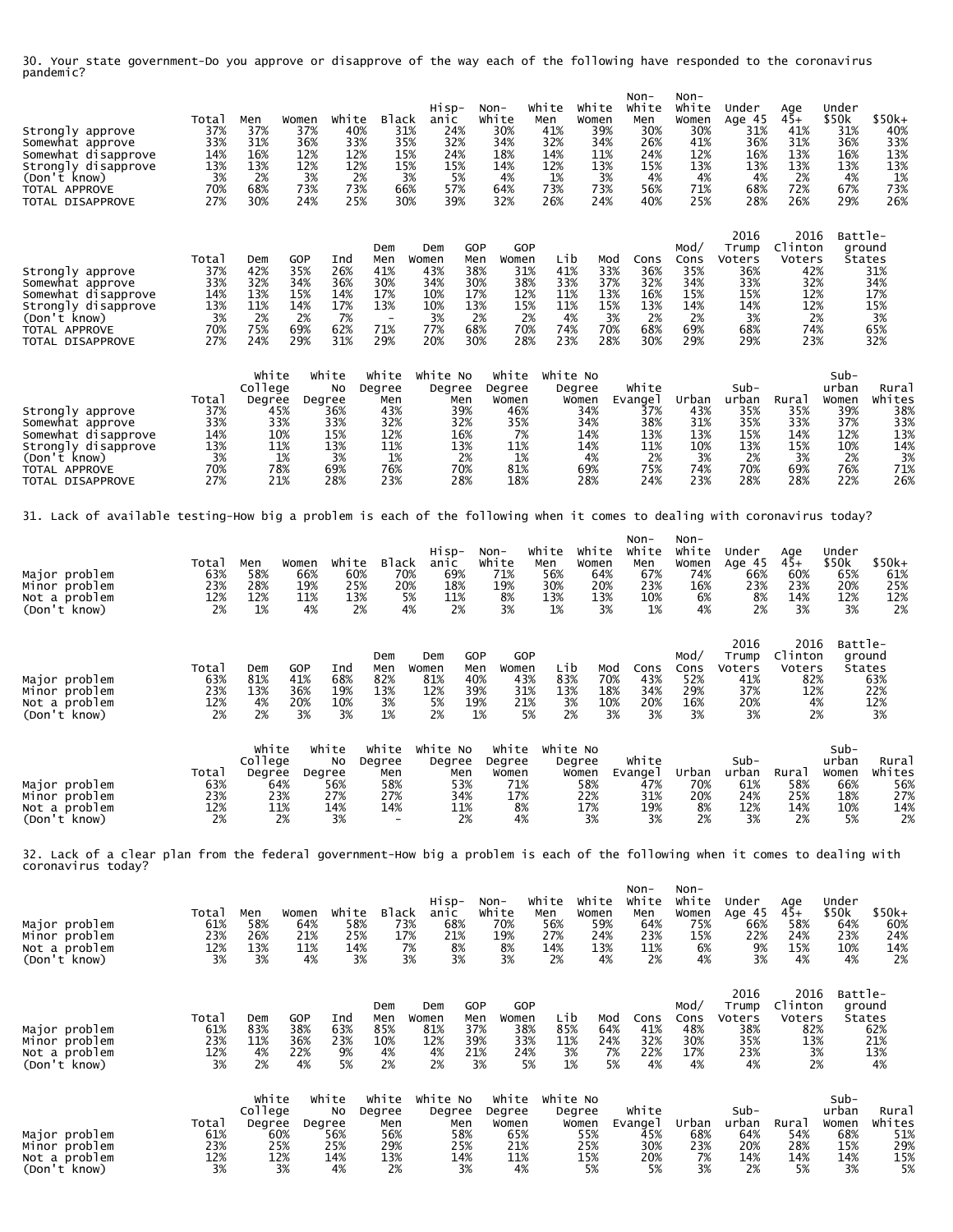33. Violations of personal freedoms through stay-at-home orders and forced business closures-How big a problem is each of the following when it comes to dealing with coronavirus today?

| Major problem<br>Minor problem<br>Not a problem<br>(Don't know)                                                                                                                            | Total<br>39%<br>27%<br>31%<br>3%       | Men<br>Women<br>45%<br>29%<br>25%<br>2%                          | white<br>33%<br>37%<br>26%<br>28%<br>37%<br>32%<br>4%<br>3%             | <b>Black</b><br>37%<br>28%<br>31%<br>4%                  | Hisp-<br>anic<br>44%<br>29%<br>24%<br>3%                                                     | Non-<br>White<br>42%<br>26%<br>29%<br>3%             | White<br>Men<br>42%<br>30%<br>26%<br>2%       | White<br>Women<br>33%<br>26%<br>38%<br>3%       | Non-<br>White<br>Men<br>52%<br>26%<br>21%<br>1%        | Non-<br>White<br>Women<br>34%<br>26%<br>35%<br>5%        | Under<br>Age 45<br>40%<br>28%<br>28%<br>4%                 | Age<br>45+<br>38%<br>27%<br>34%<br>2%                     | Under<br>\$50k<br>40%<br>28%<br>31%<br>2%                 | $$50k+$<br>39%<br>27%<br>32%<br>2%                |
|--------------------------------------------------------------------------------------------------------------------------------------------------------------------------------------------|----------------------------------------|------------------------------------------------------------------|-------------------------------------------------------------------------|----------------------------------------------------------|----------------------------------------------------------------------------------------------|------------------------------------------------------|-----------------------------------------------|-------------------------------------------------|--------------------------------------------------------|----------------------------------------------------------|------------------------------------------------------------|-----------------------------------------------------------|-----------------------------------------------------------|---------------------------------------------------|
| Major problem<br>Minor problem<br>Not a problem<br>(Don't know)                                                                                                                            | Total<br>39%<br>27%<br>31%<br>3%       | GOP<br>Dem<br>28%<br>50%<br>28%<br>27%<br>40%<br>20%<br>3%       | Ind<br>39%<br>22%<br>35%<br>3%<br>4%                                    | Dem<br>Men<br>34%<br>32%<br>32%<br>2%                    | GOP<br>Dem<br>Men<br>Women<br>52%<br>25%<br>26%<br>28%<br>45%<br>18%<br>3%                   | GOP<br>Women<br>47%<br>26%<br>23%<br>2%<br>4%        | Lib<br>30%<br>26%<br>41%<br>3%                | Mod<br>35%<br>24%<br>37%<br>4%                  | Cons<br>47%<br>29%<br>21%<br>2%                        | Mod/<br>Cons<br>44%<br>28%<br>26%<br>3%                  | 2016<br>Trump<br>Voters<br>50%<br>28%<br>19%<br>3%         | 2016<br>Clinton<br>Voters<br>29%<br>28%<br>41%<br>2%      | Battle-<br>ground<br><b>States</b>                        | 38%<br>29%<br>28%<br>4%                           |
| Major problem<br>Minor problem<br>Not a problem<br>(Don't know)                                                                                                                            | Total<br>39%<br>27%<br>31%<br>3%       | White<br>College<br>Degree<br>39%<br>26%<br>33%<br>1%            | White<br>No<br>Degree<br>36%<br>29%<br>32%<br>4%                        | white<br>Degree<br>Men<br>49%<br>26%<br>25%<br>*%        | White No<br>Degree<br>Men<br>35%<br>35%<br>27%<br>3%                                         | white<br>Degree<br>Women<br>28%<br>27%<br>42%<br>3%  | White No<br>Degree<br>Women                   | 36%<br>25%<br>35%<br>4%                         | White<br>Evange 1<br>47%<br>28%<br>24%<br>2%           | Urban<br>41%<br>26%<br>30%<br>3%                         | Sub-<br>urban<br>38%<br>25%<br>34%<br>3%                   | Rura1<br>38%<br>31%<br>29%<br>3%                          | $Sub-$<br>urban<br>Women<br>30%<br>24%<br>42%<br>4%       | Rural<br>Whites<br>37%<br>29%<br>30%<br>3%        |
| 34. Do you think social distancing, stay-at-home orders, and other restrictions put in place in response to the coronavirus<br>pandemic went too far, not far enough, or were about right? |                                        |                                                                  |                                                                         |                                                          |                                                                                              |                                                      |                                               |                                                 |                                                        |                                                          |                                                            |                                                           |                                                           |                                                   |
| Went too far<br>Not far enough<br>About right<br>(Don't know)                                                                                                                              | Total<br>21%<br>27%<br>51%<br>2%       | Men<br>Women<br>29%<br>24%<br>45%<br>2%                          | white<br>14%<br>24%<br>28%<br>23%<br>55%<br>51%<br>2%<br>2%             | <b>Black</b><br>8%<br>36%<br>53%<br>2%                   | Hisp-<br>anic<br>18%<br>36%<br>44%<br>2%                                                     | Non-<br>White<br>13%<br>36%<br>49%<br>2%             | White<br>Men<br>31%<br>21%<br>46%<br>1%       | White<br>Women<br>17%<br>25%<br>56%<br>2%       | Non-<br>white<br>Men<br>22%<br>33%<br>43%<br>2%        | Non-<br>white<br>Women<br>7%<br>38%<br>53%<br>3%         | Under<br>Age 45<br>20%<br>33%<br>44%<br>3%                 | Age<br>45+<br>21%<br>22%<br>55%<br>2%                     | Under<br>\$50k<br>17%<br>28%<br>52%<br>2%                 | $$50k+$<br>23%<br>25%<br>50%<br>2%                |
| Went too far<br>Not far enough<br>About right<br>(Don't know)                                                                                                                              | Total<br>21%<br>27%<br>51%<br>2%       | <b>GOP</b><br>Dem<br>36%<br>7%<br>34%<br>16%<br>56%<br>46%<br>2% | Ind<br>17%<br>34%<br>45%<br>2%<br>3%                                    | Dem<br>Men<br>14%<br>37%<br>47%<br>2%                    | GOP<br>Dem<br>Women<br>Men<br>3%<br>40%<br>33%<br>16%<br>43%<br>61%<br>2%<br>1%              | GOP<br>Women<br>31%<br>16%<br>50%<br>2%              | Lib<br>10%<br>34%<br>53%<br>3%                | Mod<br>16%<br>31%<br>51%<br>2%                  | Cons<br>32%<br>19%<br>48%<br>1%                        | Mod/<br>Cons<br>27%<br>23%<br>49%<br>2%                  | 2016<br>Trump<br>Voters<br>37%<br>13%<br>48%<br>1%         | 2016<br>Clinton<br>Voters<br>7%<br>35%<br>55%<br>3%       | Battle-<br>ground                                         | States<br>21%<br>29%<br>48%<br>2%                 |
| Went too far<br>Not far enough<br>About right<br>(Don't know)                                                                                                                              | Total<br>21%<br>27%<br>51%<br>2%       | White<br>College<br>Degree<br>26%<br>23%<br>50%<br>1%            | White<br>No<br>Degree<br>22%<br>23%<br>53%<br>2%                        | White<br>Degree<br>Men<br>36%<br>19%<br>43%<br>1%        | White No<br>Degree<br>Men<br>26%<br>23%<br>49%<br>2%                                         | White<br>Degree<br>Women<br>15%<br>27%<br>57%<br>1%  | White No<br>Degree                            | Women<br>19%<br>23%<br>55%<br>3%                | White<br>Evangel<br>34%<br>14%<br>49%<br>2%            | Urban<br>19%<br>31%<br>49%<br>1%                         | $Sub-$<br>urban<br>20%<br>28%<br>49%<br>3%                 | Rural<br>23%<br>22%<br>53%<br>1%                          | $Sub-$<br>urban<br>Women<br>13%<br>30%<br>55%<br>3%       | Rural<br>Whites<br>26%<br>20%<br>53%<br>1%        |
| 35. Do you think coronavirus in the United States is completely under control, mostly under control, somewhat under control or<br>not under control at all?                                |                                        |                                                                  |                                                                         |                                                          |                                                                                              |                                                      |                                               |                                                 |                                                        |                                                          |                                                            |                                                           |                                                           |                                                   |
| Completely<br>Mostly<br>Somewhat<br>Not at all<br>(Don't know)                                                                                                                             | Total<br>5%<br>15%<br>43%<br>35%<br>1% | Men<br>Women<br>9%<br>18%<br>43%<br>29%<br>1%                    | white<br>3%<br>5%<br>12%<br>17%<br>42%<br>46%<br>41%<br>32%<br>2%<br>1% | Black<br>3%<br>9%<br>33%<br>53%<br>2%                    | Hisp-<br>anic<br>10%<br>12%<br>38%<br>37%<br>3%                                              | Non-<br>white<br>7%<br>10%<br>36%<br>44%<br>2%       | White<br>Men<br>8%<br>20%<br>45%<br>27%<br>*% | white<br>Women<br>1%<br>14%<br>46%<br>37%<br>1% | Non-<br>White<br>Men<br>11%<br>12%<br>43%<br>32%<br>2% | $Non-$<br>White<br>Women<br>5%<br>9%<br>32%<br>53%<br>2% | Under<br>Age 45<br>10%<br>15%<br>41%<br>32%<br>2%          | Age<br>$45+$<br>2%<br>15%<br>44%<br>38%<br>1%             | Under<br>\$50k<br>5%<br>15%<br>42%<br>36%<br>2%           | $$50k+$<br>6%<br>15%<br>44%<br>35%<br>1%          |
| Completely<br>Mostly<br>Somewhat<br>Not at all<br>(Don't know)                                                                                                                             | Total<br>5%<br>15%<br>43%<br>35%<br>1% | GOP<br>Dem<br>4%<br>6%<br>26%<br>40%<br>47%<br>49%<br>18%<br>1%  | Ind<br>8%<br>3%<br>11%<br>37%<br>43%<br>*%<br>5%                        | Dem<br>Men<br>7%<br>8%<br>40%<br>44%<br>1%               | GOP<br>Dem<br>Women<br>Men<br>2%<br>11%<br>5%<br>28%<br>40%<br>47%<br>52%<br>14%<br>1%<br>*% | <b>GOP</b><br>Women<br>4%<br>24%<br>47%<br>24%<br>1% | Lib<br>4%<br>8%<br>38%<br>49%<br>1%           | Mod<br>3%<br>12%<br>43%<br>39%<br>3%            | Cons<br>8%<br>23%<br>46%<br>23%<br>1%                  | Mod/<br>Cons<br>6%<br>19%<br>45%<br>28%<br>1%            | 2016<br>Trump<br>Voters<br>9%<br>27%<br>45%<br>19%<br>$*%$ | 2016<br>Clinton<br>Voters<br>4%<br>4%<br>40%<br>50%<br>2% | Battle-                                                   | ground<br>States<br>6%<br>14%<br>40%<br>38%<br>1% |
| Completely<br>Mostly<br>Somewhat<br>Not at all<br>(Don't know)                                                                                                                             | Total<br>5%<br>15%<br>43%<br>35%<br>1% | White<br>College<br>Degree<br>7%<br>17%<br>42%<br>33%<br>1%      | White<br>No<br>Degree<br>3%<br>16%<br>48%<br>31%<br>1%                  | White<br>Degree<br>Men<br>12%<br>21%<br>40%<br>26%<br>1% | White No<br>Degree<br>Men<br>5%<br>18%<br>50%<br>27%                                         | Degree<br>Women<br>1%<br>13%<br>45%<br>40%<br>1%     | white white No<br>Degree                      | Women<br>2%<br>15%<br>47%<br>34%<br>1%          | White<br>Evange1<br>8%<br>24%<br>45%<br>21%<br>1%      | Urban<br>13%<br>12%<br>36%<br>39%<br>*%                  | $Sub-$<br>urban<br>4%<br>15%<br>44%<br>35%<br>2%           | Rural<br>2%<br>17%<br>46%<br>33%<br>2%                    | $Sub-$<br>urban<br>Women<br>2%<br>10%<br>48%<br>38%<br>2% | Rural<br>Whites<br>2%<br>18%<br>48%<br>30%<br>2%  |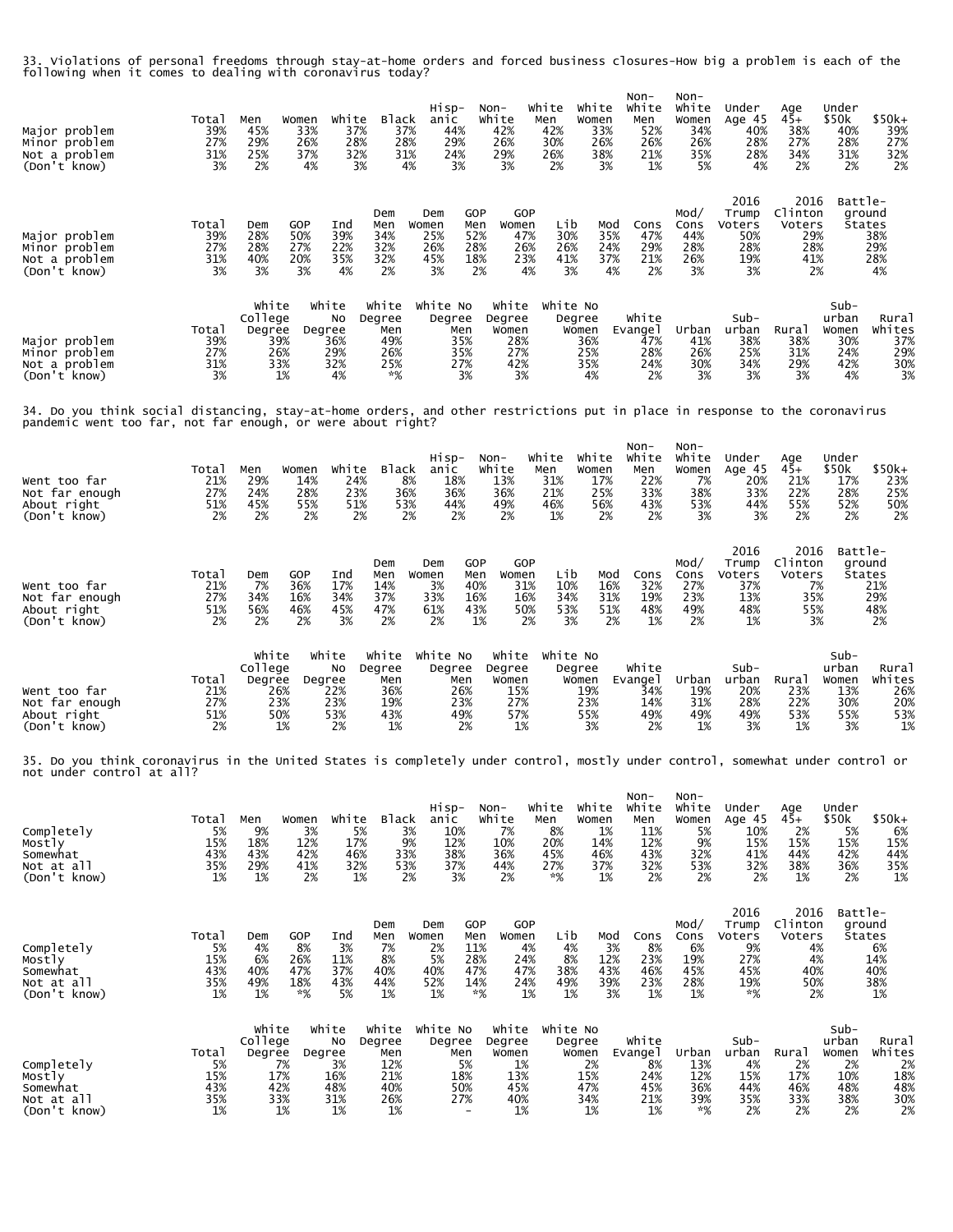36. In light of coronavirus, how often do you wear a mask when you are out in public?

| All of the time<br>Most of the time<br>Some of the time<br>Rarely<br>Never<br>(Don't know)                                        | Total<br>53%<br>19%<br>12%<br>6%<br>8%<br>1% | Men<br>46%<br>21%<br>15%<br>7%<br>11%<br>1% | Women<br>59%<br>18%<br>11%<br>4%<br>6%<br>2%    | white<br>49%<br>21%<br>12%<br>7%<br>10%<br>1%       | <b>Black</b><br>67%<br>14%<br>11%<br>2%<br>3%<br>3%     | Hisp-<br>anic<br>53%<br>20%<br>13%<br>5%<br>6%<br>2%               | Non-<br>White<br>61%<br>16%<br>13%<br>3%<br>5%<br>3%              | White<br>Men<br>45%<br>21%<br>14%<br>9%<br>12%<br>*%                               | white<br>Women<br>54%<br>21%<br>11%<br>6%<br>8%<br>1%   | Non-<br>White<br>Men<br>49%<br>19%<br>17%<br>5%<br>9%<br>2% | $Non-$<br>White<br>Women<br>70%<br>13%<br>10%<br>2%<br>1%<br>3% | Under<br>Age 45<br>50%<br>21%<br>13%<br>6%<br>8%<br>2%          | Age<br>45+<br>55%<br>18%<br>12%<br>6%<br>8%<br>1%               | Under<br>\$50k<br>53%<br>18%<br>11%<br>7%<br>9%<br>2%         | \$50k+<br>53%<br>20%<br>14%<br>5%<br>8%<br>1%                  |
|-----------------------------------------------------------------------------------------------------------------------------------|----------------------------------------------|---------------------------------------------|-------------------------------------------------|-----------------------------------------------------|---------------------------------------------------------|--------------------------------------------------------------------|-------------------------------------------------------------------|------------------------------------------------------------------------------------|---------------------------------------------------------|-------------------------------------------------------------|-----------------------------------------------------------------|-----------------------------------------------------------------|-----------------------------------------------------------------|---------------------------------------------------------------|----------------------------------------------------------------|
| All of the time<br>Most of the time<br>Some of the time<br>Rarely<br>Never<br>(Don't know)                                        | Total<br>53%<br>19%<br>12%<br>6%<br>8%<br>1% | Dem<br>63%<br>21%<br>8%<br>4%<br>3%<br>2%   | GOP<br>41%<br>19%<br>17%<br>9%<br>14%<br>1%     | Ind<br>56%<br>16%<br>14%<br>4%<br>8%<br>2%          | Dem<br>Men<br>56%<br>23%<br>11%<br>6%<br>3%<br>1%       | Dem<br>Women<br>68%<br>19%<br>6%<br>2%<br>3%<br>2%                 | GOP<br>Men<br>Women<br>39%<br>19%<br>17%<br>9%<br>16%<br>*%       | GOP<br>Lib<br>43%<br>59%<br>19%<br>22%<br>8%<br>16%<br>9%<br>4%<br>11%<br>1%<br>1% | Mod<br>57%<br>17%<br>11%<br>5%<br>5%<br>7%<br>3%        | Cons<br>45%<br>19%<br>16%<br>7%<br>12%<br>*%                | Mod/<br>Cons<br>49%<br>18%<br>15%<br>7%<br>10%<br>1%            | 2016<br>Trump<br>Voters<br>43%<br>18%<br>16%<br>9%<br>14%<br>*% | 2016<br>Clinton<br>Voters<br>67%<br>19%<br>8%<br>3%<br>2%<br>1% | Battle-                                                       | ground<br><b>States</b><br>52%<br>19%<br>13%<br>6%<br>8%<br>2% |
| All of the time<br>Most of the time<br>Some of the time<br>Rarely<br>Never<br>(Don't know)                                        | Total<br>53%<br>19%<br>12%<br>6%<br>8%<br>1% | White<br>College<br>Degree                  | Degree<br>53%<br>22%<br>14%<br>5%<br>7%<br>$*%$ | white<br>No<br>47%<br>20%<br>11%<br>9%<br>12%<br>1% | White<br>Degree<br>Men<br>48%<br>23%<br>15%<br>5%<br>9% | White No<br>Degree<br>Men<br>41%<br>19%<br>12%<br>12%<br>15%<br>1% | White<br>Degree<br>Women<br>58%<br>22%<br>12%<br>4%<br>4%<br>$*%$ | White No                                                                           | Degree<br>Women<br>51%<br>21%<br>11%<br>6%<br>11%<br>1% | White<br>Evange1<br>42%<br>19%<br>16%<br>10%<br>13%<br>1%   | Urban<br>61%<br>19%<br>13%<br>3%<br>4%<br>$*%$                  | Sub-<br>urban<br>54%<br>20%<br>13%<br>6%<br>7%<br>1%            | Rura <sub>1</sub><br>45%<br>20%<br>11%<br>8%<br>14%<br>2%       | Sub-<br>urban<br>Women<br>61%<br>18%<br>11%<br>5%<br>4%<br>1% | Rural<br>Whites<br>43%<br>20%<br>12%<br>9%<br>15%<br>1%        |
| 37. Do you plan to get a vaccine shot against coronavirus when a vaccine becomes available, or not?<br>Yes<br>No.<br>(Don't know) | Total<br>60%<br>23%<br>16%                   | Men<br>66%<br>21%<br>13%                    | Women<br>55%<br>25%<br>20%                      | white<br>61%<br>22%<br>17%                          | Black<br>51%<br>31%<br>18%                              | Hisp-<br>anic<br>66%<br>23%<br>12%                                 | Non-<br>White<br>60%<br>25%<br>15%                                | White<br>Men<br>68%<br>20%<br>12%                                                  | white<br>Women<br>54%<br>24%<br>22%                     | Non-<br>White<br>Men<br>63%<br>22%<br>14%                   | Non-<br>White<br>Women<br>57%<br>28%<br>15%                     | Under<br>Age 45<br>63%<br>22%<br>15%                            | Age<br>$45+$<br>58%<br>25%<br>17%                               | Under<br>\$50k<br>52%<br>28%<br>19%                           | \$50k+<br>65%<br>21%<br>14%                                    |
| Yes<br>No.<br>(Don't know)                                                                                                        | Total<br>60%<br>23%<br>16%                   | Dem<br>68%<br>17%<br>14%                    | GOP<br>54%<br>29%<br>17%                        | Ind<br>54%<br>26%<br>21%                            | Dem<br>Men<br>77%<br>15%<br>8%                          | Dem<br>Women<br>63%<br>19%<br>18%                                  | GOP<br>Men<br>Women<br>61%<br>25%<br>13%                          | GOP<br>Lib<br>72%<br>44%<br>34%<br>16%<br>13%<br>22%                               | Mod<br>50%<br>25%<br>24%                                | Cons<br>56%<br>29%<br>16%                                   | Mod/<br>Cons<br>54%<br>28%<br>18%                               | 2016<br>Trump<br>Voters<br>54%<br>31%<br>15%                    | 2016<br>Clinton<br>Voters<br>70%<br>16%<br>14%                  | Battle-                                                       | ground<br><b>States</b><br>61%<br>23%<br>16%                   |
| Yes<br>No.<br>(Don't know)                                                                                                        | Total<br>60%<br>23%<br>16%                   | White<br>College<br>Degree                  | Degree<br>71%<br>15%<br>15%                     | white<br>No<br>53%<br>29%<br>19%                    | White<br>Degree<br>Men<br>75%<br>13%<br>11%             | white No<br>Degree<br>Men<br>61%<br>27%<br>12%                     | White<br>Degree<br>Women<br>65%<br>16%<br>18%                     | White No                                                                           | Degree<br>Women<br>47%<br>29%<br>24%                    | White<br>Evangel<br>53%<br>33%<br>14%                       | Urban<br>66%<br>20%<br>14%                                      | Sub-<br>urban<br>64%<br>19%<br>18%                              | Rural<br>52%<br>32%<br>16%                                      | $Sub-$<br>urban<br>Women<br>61%<br>18%<br>20%                 | Rural<br>Whites<br>52%<br>32%<br>16%                           |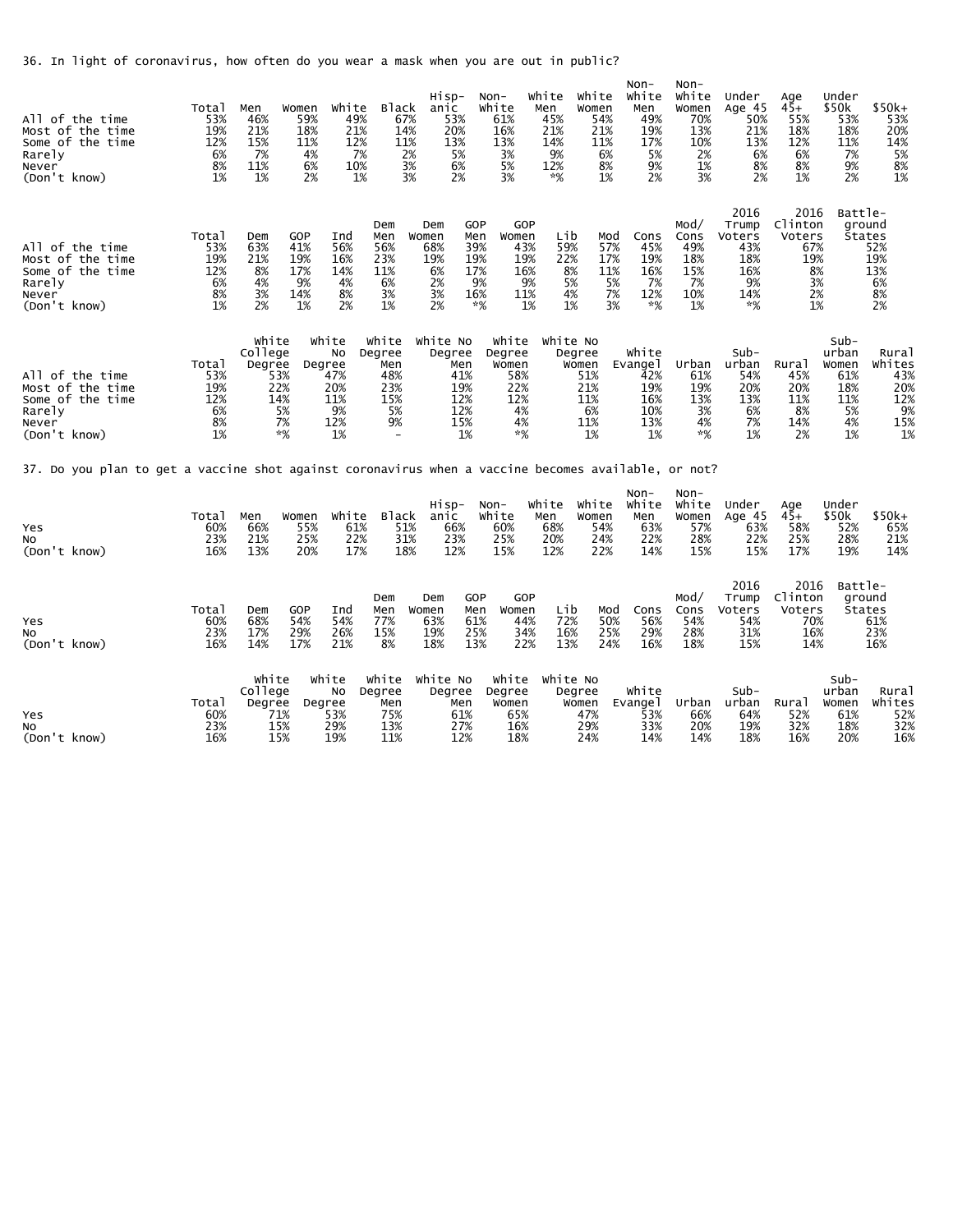38. Which of the following better describes your view when it comes to reopening the economy?

| we should reopen the<br>economy now, even if<br>it means the public<br>health crisis lasts                       | Total<br>34%                     | Men<br>41%                     | Women<br>28%                          | White<br>39%                                     | Black<br>18%                                                            | Hisp-<br>anic<br>22%                           | Non-<br>White<br>20%                  |                                                     | White<br>Men<br>46%                     | White<br>Women<br>34%                      | Non-<br>White<br>Men<br>27%                     | Non-<br>White<br>Women<br>15%                     | Under<br>Age 45<br>28%                             | Age<br>$45+$<br>39%                                  | Under<br>\$50k<br>30%                               | $$50k+$<br>37%                                     |
|------------------------------------------------------------------------------------------------------------------|----------------------------------|--------------------------------|---------------------------------------|--------------------------------------------------|-------------------------------------------------------------------------|------------------------------------------------|---------------------------------------|-----------------------------------------------------|-----------------------------------------|--------------------------------------------|-------------------------------------------------|---------------------------------------------------|----------------------------------------------------|------------------------------------------------------|-----------------------------------------------------|----------------------------------------------------|
| longer<br>we should wait to<br>reopen the economy,<br>even if it means the<br>economic crisis lasts<br>longer    | 55%                              | 51%                            | 58%                                   | 50%                                              | 68%                                                                     | 68%                                            | 68%                                   |                                                     | 46%                                     | 53%                                        | 64%                                             | 72%                                               | 60%                                                | 51%                                                  | 56%                                                 | 55%                                                |
| (Neither)<br>(Don't know)                                                                                        | 5%<br>7%                         | 3%<br>5%                       | 6%<br>8%                              | 5%<br>7%                                         |                                                                         | 5%<br>6%<br>8%<br>5%                           |                                       | 5%<br>6%                                            | 3%<br>5%                                | 6%<br>8%                                   | 3%<br>6%                                        | 7%<br>6%                                          | 5%<br>7%                                           | 4%<br>6%                                             | 7%<br>7%                                            | 4%<br>5%                                           |
| we should reopen the<br>economy now, even if<br>it means the public<br>health crisis lasts                       | Total<br>34%                     | Dem<br>14%                     | GOP<br>57%                            | Ind<br>28%                                       | Dem<br>Men<br>17%                                                       | Dem<br>Women<br>13%                            | <b>GOP</b><br>Men<br>59%              | GOP<br>Women<br>54%                                 | Lib<br>17%                              | Mod<br>26%                                 | Cons<br>51%                                     | Mod/<br>Cons<br>43%                               | 2016<br>Trump<br>Voters<br>57%                     | 2016<br>Clinton<br>Voters<br>13%                     | Battle-                                             | ground<br>States<br>34%                            |
| longer<br>we should wait to<br>reopen the economy,<br>even if it means the<br>economic crisis lasts              | 55%                              | 75%                            | 33%                                   | 55%                                              | 76%                                                                     | 74%                                            | 34%                                   | 32%                                                 | 71%                                     | 57%                                        | 40%                                             | 46%                                               | 33%                                                | 76%                                                  |                                                     | 54%                                                |
| longer<br>(Neither)<br>(Don't know)                                                                              | 5%<br>7%                         | 5%<br>6%                       | 5%<br>5%                              | 6%<br>12%                                        | 3%<br>5%                                                                | 6%<br>7%                                       | 3%<br>4%                              | 7%<br>7%                                            | 4%<br>7%                                | 6%<br>11%                                  | 4%<br>4%                                        | 5%<br>6%                                          | 4%<br>6%                                           | 4%<br>6%                                             |                                                     | 5%<br>7%                                           |
| we should reopen the<br>economy now, even if<br>it means the public<br>health crisis lasts                       | Total<br>34%                     | White<br>College<br>Degree     | 41%                                   | White<br>No<br>Degree<br>38%                     | White<br>Degree<br>Men<br>50%                                           | White No<br>Degree<br>Men<br>41%               |                                       | White<br>Degree<br>Women<br>31%                     | White No                                | Degree<br>Women<br>35%                     | White<br>Evange 1<br>54%                        | Urban<br>27%                                      | $Sub-$<br>urban<br>33%                             | Rural<br>42%                                         | Sub-<br>urban<br>Women<br>23%                       | Rural<br>Whites<br>44%                             |
| longer<br>We should wait to<br>reopen the economy,<br>even if it means the<br>economic crisis lasts              | 55%                              |                                | 49%                                   | 50%                                              | 44%                                                                     | 48%                                            |                                       | 53%                                                 |                                         | 52%                                        | 35%                                             | 67%                                               | 54%                                                | 46%                                                  | 58%                                                 | 45%                                                |
| longer<br>(Neither)<br>(Don't know)                                                                              | 5%<br>7%                         |                                | 4%<br>6%                              | 5%<br>7%                                         | 2%<br>4%                                                                |                                                | 5%<br>6%                              | 8%<br>8%                                            |                                         | 5%<br>8%                                   | 6%<br>5%                                        | 4%<br>2%                                          | 5%<br>9%                                           | 5%<br>7%                                             | 7%<br>12%                                           | 5%<br>6%                                           |
| 39. Loss of income-How much of a hardship has each of the following been for you since the coronavirus outbreak? |                                  |                                |                                       |                                                  |                                                                         |                                                |                                       |                                                     |                                         |                                            |                                                 |                                                   |                                                    |                                                      |                                                     |                                                    |
| Major hardship<br>Minor hardship<br>Not a hardship at all<br>(Don't know)                                        | Total<br>29%<br>24%<br>44%<br>2% | Men<br>31%<br>25%<br>42%<br>2% | Women<br>28%<br>24%<br>46%<br>2%      | White<br>26%<br>25%<br>48%<br>1%                 | Black<br>33%<br>24%<br>40%                                              | Hisp-<br>anic<br>42%<br>22%<br>32%<br>3%<br>4% | Non-<br>White<br>39%<br>22%<br>36%    | 3%                                                  | White<br>Men<br>28%<br>26%<br>45%<br>1% | white<br>Women<br>24%<br>24%<br>51%<br>1%  | Non-<br>White<br>Men<br>38%<br>23%<br>34%<br>5% | Non-<br>White<br>Women<br>39%<br>22%<br>37%<br>2% | Under<br>Age 45<br>42%<br>26%<br>29%<br>4%         | Age<br>$45+$<br>21%<br>23%<br>55%<br>1%              | Under<br>\$50k<br>38%<br>21%<br>38%<br>2%           | $$50k+$<br>25%<br>25%<br>49%<br>1%                 |
| Major hardship<br>Minor hardship<br>Not a hardship at all<br>(Don't know)                                        | Total<br>29%<br>24%<br>44%<br>2% | Dem<br>31%<br>23%<br>44%<br>2% | <b>GOP</b><br>28%<br>27%<br>44%<br>2% | Ind<br>29%<br>20%<br>48%<br>3%                   | Dem<br>Men<br>33%<br>25%<br>39%<br>4%                                   | Dem<br>Women<br>30%<br>22%<br>47%<br>1%        | GOP<br>Men<br>30%<br>26%<br>43%<br>1% | GOP<br>Women<br>25%<br>28%<br>45%<br>2%             | Lib<br>29%<br>25%<br>44%<br>1%          | Mod<br>35%<br>22%<br>39%<br>4%             | Cons<br>27%<br>25%<br>47%<br>2%                 | Mod/<br>Cons<br>30%<br>24%<br>44%<br>2%           | 2016<br>Trump<br>Voters<br>26%<br>27%<br>45%<br>1% | 2016<br>Clinton<br>Voters<br>32%<br>22%<br>45%<br>1% | Battle-                                             | ground<br><b>States</b><br>30%<br>25%<br>41%<br>3% |
| Major hardship<br>Minor hardship<br>Not a hardship at all<br>(Don't know)                                        | Total<br>29%<br>24%<br>44%<br>2% | White<br>College<br>Degree     | 22%<br>26%<br>51%<br>1%               | White<br>No<br>Degree<br>29%<br>24%<br>45%<br>2% | White<br>Degree<br>Men<br>26%<br>26%<br>48%<br>$\overline{\phantom{a}}$ | White No<br>Degree<br>Men<br>30%<br>26%<br>42% | 2%                                    | White<br>Degree<br>Women<br>18%<br>25%<br>55%<br>1% | White No                                | Degree<br>Women<br>28%<br>23%<br>47%<br>2% | White<br>Evangel<br>27%<br>24%<br>48%<br>1%     | Urban<br>40%<br>24%<br>33%<br>3%                  | $Sub-$<br>urban<br>26%<br>26%<br>46%<br>1%         | Rural<br>25%<br>22%<br>51%<br>2%                     | $Sub-$<br>urban<br>Women<br>22%<br>27%<br>49%<br>1% | Rural<br>Whites<br>25%<br>20%<br>53%<br>2%         |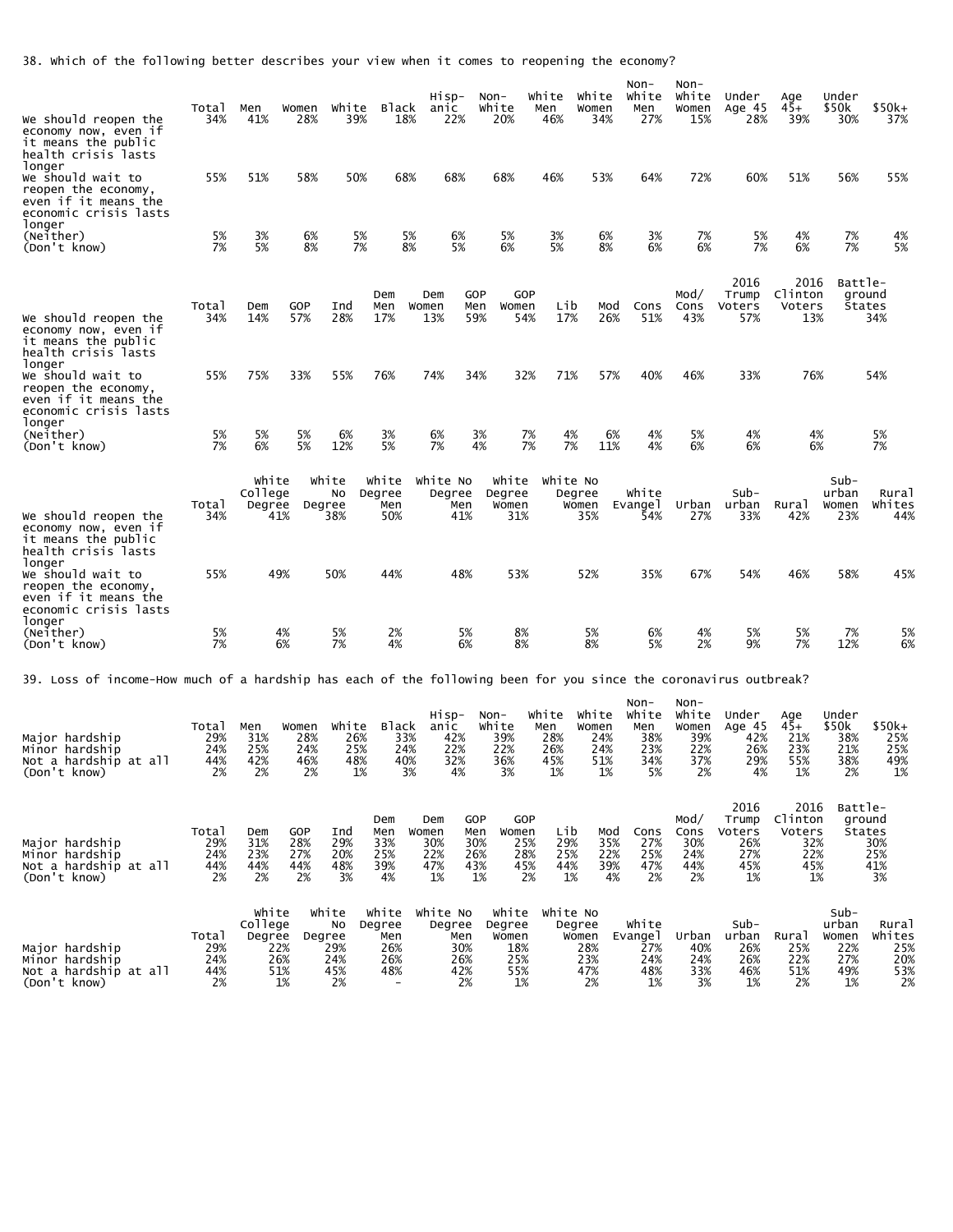40. Lack of food-How much of a hardship has each of the following been for you since the coronavirus outbreak?

| Major hardship<br>Minor hardship<br>Not a hardship at all<br>(Don't know)                                                    | Total<br>15%<br>24%<br>60%<br>1% | Men<br>Women<br>18%<br>13%<br>23%<br>24%<br>58%<br>62%<br>1%<br>1%      | White<br>Black<br>12%<br>20%<br>23%<br>26%<br>64%<br>52%<br>2%<br>1%                                                        | Hisp-<br>Non-<br>anic<br>White<br>30%<br>25%<br>24%<br>26%<br>45%<br>49%<br>1%<br>$\overline{\phantom{0}}$  | White<br>White<br>Men<br>Women<br>13%<br>10%<br>25%<br>22%<br>67%<br>61%<br>1%<br>1%                  | Non-<br>Non-<br>White<br>White<br>Men<br>Women<br>31%<br>21%<br>20%<br>28%<br>49%<br>50%<br>1%<br>1% | Under<br>Age 45<br>25%<br>27%<br>47%<br>2%         | Age<br>Under<br>$45+$<br>\$50k<br>9%<br>20%<br>21%<br>26%<br>69%<br>52%<br>1%<br>1%     | $$50k+$<br>13%<br>22%<br>64%<br>1%                     |
|------------------------------------------------------------------------------------------------------------------------------|----------------------------------|-------------------------------------------------------------------------|-----------------------------------------------------------------------------------------------------------------------------|-------------------------------------------------------------------------------------------------------------|-------------------------------------------------------------------------------------------------------|------------------------------------------------------------------------------------------------------|----------------------------------------------------|-----------------------------------------------------------------------------------------|--------------------------------------------------------|
| Major hardship<br>Minor hardship<br>Not a hardship at all<br>(Don't know)                                                    | Total<br>15%<br>24%<br>60%<br>1% | GOP<br>Dem<br>17%<br>13%<br>25%<br>23%<br>57%<br>62%<br>1%<br>1%        | Dem<br>Ind<br>Men<br>16%<br>22%<br>25%<br>19%<br>61%<br>52%<br>3%<br>1%                                                     | GOP<br>Dem<br>Women<br>Men<br>Women<br>14%<br>16%<br>25%<br>24%<br>60%<br>61%<br>*%                         | GOP<br>Lib<br>Mod<br>10%<br>19%<br>13%<br>23%<br>20%<br>26%<br>58%<br>65%<br>61%<br>2%<br>*%<br>3%    | Mod/<br>Cons<br>Cons<br>14%<br>14%<br>25%<br>26%<br>59%<br>60%<br>1%<br>1%                           | 2016<br>Trump<br>Voters<br>13%<br>23%<br>64%<br>1% | 2016<br>Clinton<br>Voters<br>18%<br>24%<br>58%<br>*%                                    | Battle-<br>ground<br>States<br>17%<br>25%<br>57%<br>1% |
| Major hardship<br>Minor hardship<br>Not a hardship at all<br>(Don't know)                                                    | Total<br>15%<br>24%<br>60%<br>1% | White<br>College<br>Degree<br>11%<br>22%<br>66%<br>1%                   | White<br>White<br>Degree<br>No<br>Degree<br>Men<br>12%<br>14%<br>23%<br>25%<br>62%<br>62%<br>1%<br>$\overline{\phantom{a}}$ | White No<br>White<br>Degree<br>Degree<br>Women<br>Men<br>7%<br>12%<br>28%<br>20%<br>71%<br>59%<br>1%<br>1%  | White No<br>Degree<br>Women<br>12%<br>23%<br>64%<br>1%                                                | White<br>Evange I<br>Urban<br>14%<br>25%<br>23%<br>26%<br>59%<br>50%<br>1%<br>1%                     | Sub-<br>urban<br>13%<br>22%<br>64%<br>1%           | $Sub-$<br>urban<br>Rural<br>Women<br>10%<br>10%<br>25%<br>22%<br>64%<br>67%<br>1%<br>1% | Rural<br>Whites<br>7%<br>24%<br>68%<br>1%              |
| 41. Lack of essential supplies-How much of a hardship has each of the following been for you since the coronavirus outbreak? |                                  |                                                                         |                                                                                                                             |                                                                                                             |                                                                                                       |                                                                                                      |                                                    |                                                                                         |                                                        |
| Major hardship<br>Minor hardship<br>Not a hardship at all<br>(Don't know)                                                    | Total<br>22%<br>39%<br>38%<br>1% | Men<br>Women<br>23%<br>21%<br>42%<br>36%<br>37%<br>40%<br>1%<br>1%      | White<br><b>Black</b><br>17%<br>32%<br>40%<br>39%<br>42%<br>26%<br>1%<br>3%                                                 | Hisp-<br>Non-<br>White<br>anic<br>35%<br>34%<br>37%<br>40%<br>24%<br>27%<br>1%<br>2%                        | White<br>white<br>Women<br>Men<br>18%<br>16%<br>39%<br>41%<br>42%<br>43%<br>1%<br>1%                  | Non-<br>Non-<br>White<br>White<br>Women<br>Men<br>38%<br>31%<br>28%<br>44%<br>32%<br>23%<br>1%<br>2% | Under<br>Age 45<br>31%<br>38%<br>28%<br>2%         | Under<br>Age<br>45+<br>\$50k<br>15%<br>29%<br>40%<br>38%<br>45%<br>32%<br>1%<br>1%      | \$50k+<br>18%<br>39%<br>42%<br>1%                      |
| Major hardship<br>Minor hardship<br>Not a hardship at all<br>(Don't know)                                                    | Total<br>22%<br>39%<br>38%<br>1% | GOP<br>Dem<br>25%<br>18%<br>41%<br>39%<br>34%<br>42%<br>1%<br>1%        | Dem<br>Ind<br>Men<br>22%<br>29%<br>35%<br>36%<br>40%<br>34%<br>3%<br>1%                                                     | GOP<br>Dem<br>Women<br>Men<br>Women<br>23%<br>18%<br>43%<br>37%<br>44%<br>34%<br>*%<br>1%                   | GOP<br>Lib<br>Mod<br>17%<br>22%<br>25%<br>38%<br>41%<br>40%<br>37%<br>34%<br>40%<br>2%<br>1%<br>3%    | Mod/<br>Cons<br>Cons<br>20%<br>21%<br>39%<br>39%<br>41%<br>39%<br>1%<br>1%                           | 2016<br>Trump<br>Voters<br>17%<br>38%<br>44%<br>1% | 2016<br>Clinton<br>Voters<br>24%<br>41%<br>34%<br>1%                                    | Battle-<br>ground<br>States<br>23%<br>40%<br>36%<br>2% |
| Major hardship<br>Minor hardship<br>Not a hardship at all<br>(Don't know)                                                    | Total<br>22%<br>39%<br>38%<br>1% | White<br>College<br>Degree<br>15%<br>38%<br>46%<br>1%                   | White<br>White<br>Degree<br>No<br>Men<br>Degree<br>18%<br>19%<br>42%<br>34%<br>47%<br>39%<br>1%<br>*%                       | White No<br>White<br>Degree<br>Degree<br>Men<br>Women<br>11%<br>16%<br>42%<br>45%<br>37%<br>46%<br>1%<br>1% | White No<br>Degree<br>Women<br>19%<br>40%<br>41%                                                      | White<br>Urban<br>Evange I<br>19%<br>33%<br>41%<br>38%<br>40%<br>26%<br>2%                           | Sub-<br>urban<br>18%<br>38%<br>43%<br>1%           | Sub-<br>urban<br>Rural<br>Women<br>13%<br>18%<br>41%<br>41%<br>42%<br>44%<br>$*%$<br>1% | Rural<br>Whites<br>13%<br>43%<br>44%<br>$*%$           |
| 42. Loneliness-How much of a hardship has each of the following been for you since the coronavirus outbreak?                 |                                  |                                                                         |                                                                                                                             |                                                                                                             |                                                                                                       |                                                                                                      |                                                    |                                                                                         |                                                        |
| Major hardship<br>Minor hardship<br>Not a hardship at all<br>(Don't know)                                                    | Tota]<br>20%<br>32%<br>47%<br>1% | Men<br>Women<br>20%<br>21%<br>32%<br>31%<br>47%<br>46%<br>1%<br>1%      | White<br>Black<br>18%<br>21%<br>27%<br>33%<br>48%<br>49%<br>1%<br>3%                                                        | Hisp-<br>Non-<br>White<br>anic<br>30%<br>26%<br>32%<br>30%<br>35%<br>42%<br>2%<br>2%                        | White<br>White<br>Men<br>Women<br>18%<br>18%<br>32%<br>34%<br>50%<br>47%<br>1%<br>1%                  | Non-<br>Non-<br>White<br>White<br>Women<br>Men<br>27%<br>25%<br>31%<br>29%<br>39%<br>3%<br>44%<br>2% | Under<br>Age 45<br>27%<br>37%<br>34%<br>2%         | Under<br>Age<br>$45+$<br>\$50k<br>28%<br>16%<br>28%<br>27%<br>56%<br>43%<br>1%<br>2%    | $$50k+$<br>16%<br>34%<br>49%<br>1%                     |
| Major hardship<br>Minor hardship<br>Not a hardship at all<br>(Don't know)                                                    | Total<br>20%<br>32%<br>47%<br>1% | <b>GOP</b><br>Dem<br>22%<br>18%<br>33%<br>31%<br>44%<br>50%<br>1%<br>1% | Dem<br>Ind<br>Men<br>22%<br>25%<br>29%<br>28%<br>45%<br>45%<br>4%<br>2%                                                     | GOP<br>Dem<br>Women<br>Men<br>Women<br>20%<br>16%<br>36%<br>34%<br>43%<br>49%<br>*%<br>*%                   | GOP<br>Lib<br>Mod<br>20%<br>22%<br>24%<br>27%<br>36%<br>24%<br>51%<br>42%<br>48%<br>2%<br>$*$ %<br>4% | Mod/<br>Cons<br>Cons<br>17%<br>20%<br>32%<br>30%<br>49%<br>49%<br>1%<br>2%                           | 2016<br>Trump<br>Voters<br>17%<br>30%<br>51%<br>1% | 2016<br>Clinton<br>Voters<br>22%<br>34%<br>44%<br>1%                                    | Battle-<br>ground<br>States<br>18%<br>31%<br>49%<br>2% |
| Major hardship<br>Minor hardship<br>Not a hardship at all<br>(Don't know)                                                    | Total<br>20%<br>32%<br>47%<br>1% | White<br>College<br>Degree<br>18%<br>36%<br>46%<br>1%                   | White<br>White<br>No<br>Degree<br>Degree<br>Men<br>18%<br>17%<br>30%<br>36%<br>51%<br>47%<br>1%                             | White No<br>white<br>Degree<br>Degree<br>Men<br>Women<br>18%<br>19%<br>27%<br>36%<br>53%<br>44%<br>1%<br>1% | White No<br>Degree<br>Women<br>18%<br>33%<br>49%<br>1%                                                | White<br>Urban<br>Evange 1<br>17%<br>28%<br>34%<br>31%<br>51%<br>37%<br>*%<br>2%                     | $Sub-$<br>urban<br>19%<br>33%<br>47%<br>1%         | Sub-<br>urban<br>Rural<br>Women<br>16%<br>20%<br>29%<br>32%<br>55%<br>47%<br>1%<br>1%   | Rural<br>Whites<br>14%<br>30%<br>55%<br>1%             |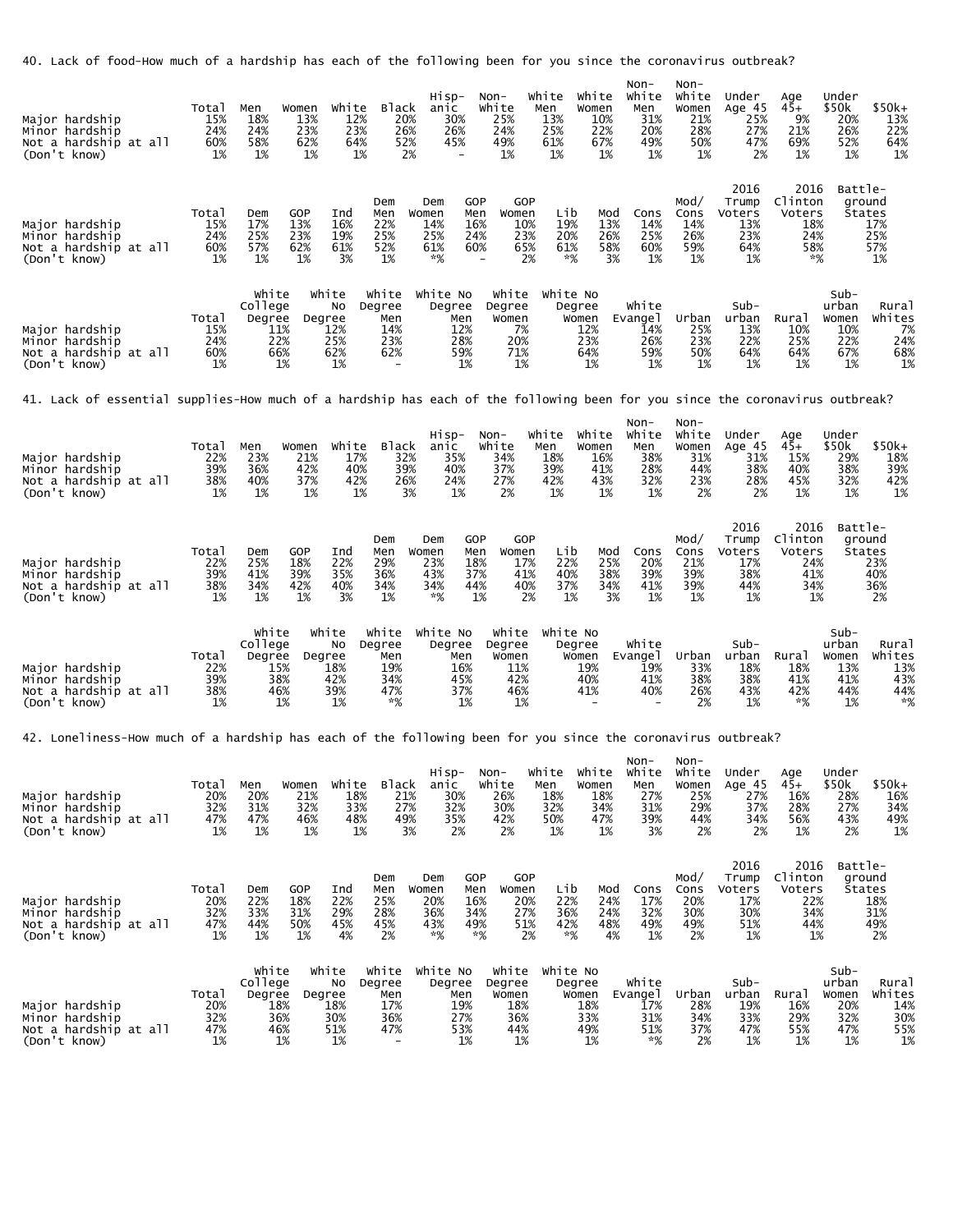43. Lack of physical and emotional contact with others-How much of a hardship has each of the following been for you since the coronavirus outbreak?

| Major hardship<br>Minor hardship<br>Not a hardship at all<br>(Don't know)                                                                        | Total<br>27%<br>38%<br>34%<br>1% | Men<br>25%<br>36%<br>38%<br>1%                        | Women<br>29%<br>39%<br>30%<br>2% | White<br>24%<br>39%<br>36%<br>1%       | Black<br>33%<br>32%<br>31%<br>4%            | Hisp-<br>anic<br>36%<br>35%<br>27%<br>2%                            | Non-<br>White<br>34%<br>34%<br>29%<br>2%            | White<br>Men<br>22%<br>36%<br>41%<br>*%            | White<br>Women<br>26%<br>42%<br>31%<br>1%  | $Non-$<br>White<br>Men<br>33%<br>34%<br>30%<br>3% | Non-<br>White<br>Women<br>35%<br>35%<br>28%<br>2% | Under<br>Age 45<br>34%<br>39%<br>25%<br>2%         | Age<br>$45+$<br>22%<br>37%<br>40%<br>1%              | Under<br>\$50k<br>31%<br>37%<br>30%<br>2%         | \$50k+<br>25%<br>38%<br>36%<br>1%          |
|--------------------------------------------------------------------------------------------------------------------------------------------------|----------------------------------|-------------------------------------------------------|----------------------------------|----------------------------------------|---------------------------------------------|---------------------------------------------------------------------|-----------------------------------------------------|----------------------------------------------------|--------------------------------------------|---------------------------------------------------|---------------------------------------------------|----------------------------------------------------|------------------------------------------------------|---------------------------------------------------|--------------------------------------------|
| Major hardship<br>Minor hardship<br>Not a hardship at all<br>(Don't know)                                                                        | Total<br>27%<br>38%<br>34%<br>1% | Dem<br>30%<br>41%<br>28%<br>1%                        | GOP<br>26%<br>35%<br>39%<br>1%   | Ind<br>20%<br>37%<br>37%<br>5%         | Dem<br>Men<br>28%<br>38%<br>33%<br>1%       | <b>GOP</b><br>Dem<br>Women<br>Men<br>31%<br>24%<br>42%<br>26%<br>1% | GOP<br>Women<br>27%<br>33%<br>42%<br>*%             | Lib<br>28%<br>41%<br>36%<br>34%<br>29%<br>2%<br>1% | Mod<br>31%<br>30%<br>34%<br>4%             | Cons<br>24%<br>38%<br>38%<br>*%                   | Mod/<br>Cons<br>26%<br>36%<br>36%<br>2%           | 2016<br>Trump<br>Voters<br>24%<br>34%<br>40%<br>1% | 2016<br>Clinton<br>Voters<br>30%<br>40%<br>29%<br>1% | Battle-<br>ground<br>States                       | 26%<br>38%<br>34%<br>2%                    |
| Major hardship<br>Minor hardship<br>Not a hardship at all<br>(Don't know)                                                                        | Total<br>27%<br>38%<br>34%<br>1% | White<br>College<br>Degree<br>25%<br>42%<br>32%<br>1% | Degree                           | White<br>No<br>24%<br>37%<br>39%<br>1% | White<br>Degree<br>Men<br>23%<br>40%<br>37% | White No<br>Degree<br>Men<br>22%<br>32%<br>45%<br>1%                | White<br>Degree<br>Women<br>27%<br>45%<br>26%<br>2% | White No                                           | Degree<br>Women<br>26%<br>40%<br>33%<br>1% | White<br>Evange 1<br>25%<br>38%<br>36%<br>1%      | Urban<br>36%<br>35%<br>27%<br>2%                  | Sub-<br>urban<br>26%<br>39%<br>34%<br>1%           | Rural<br>21%<br>38%<br>40%<br>2%                     | Sub-<br>urban<br>Women<br>29%<br>39%<br>31%<br>2% | Rural<br>Whites<br>19%<br>39%<br>40%<br>2% |
| 44. Have you or someone in your household lost your job or had your hours reduced because of coronavirus?                                        |                                  |                                                       |                                  |                                        |                                             |                                                                     |                                                     |                                                    |                                            |                                                   |                                                   |                                                    |                                                      |                                                   |                                            |
| Yes<br>No<br>(Don't know)                                                                                                                        | Total<br>44%<br>55%<br>1%        | Men<br>45%<br>54%<br>1%                               | Women<br>44%<br>55%<br>1%        | White<br>43%<br>56%<br>1%              | Black<br>41%<br>57%<br>2%                   | Hisp-<br>anic<br>52%<br>48%                                         | Non-<br>White<br>48%<br>51%<br>1%                   | White<br>Men<br>44%<br>55%<br>1%                   | White<br>Women<br>42%<br>57%<br>1%         | Non-<br>White<br>Men<br>48%<br>52%<br>1%          | Non-<br>White<br>Women<br>48%<br>50%<br>2%        | Under<br>Age 45<br>56%<br>42%<br>2%                | Age<br>45+<br>36%<br>64%<br>*%                       | Under<br>\$50k<br>50%<br>50%<br>1%                | \$50k+<br>42%<br>57%<br>1%                 |
| Yes<br>No<br>(Don't know)                                                                                                                        | Total<br>44%<br>55%<br>1%        | Dem<br>45%<br>55%<br>1%                               | GOP<br>44%<br>55%<br>*%          | Ind<br>43%<br>53%<br>4%                | Dem<br>Men<br>43%<br>56%<br>1%              | <b>GOP</b><br>Dem<br>Women<br>Men<br>46%<br>45%<br>54%<br>*%        | GOP<br>Women<br>43%<br>54%<br>*%                    | Lib<br>43%<br>57%<br>56%<br>1%<br>1%               | Mod<br>44%<br>52%<br>3%                    | Cons<br>45%<br>55%<br>*%                          | Mod/<br>Cons<br>45%<br>54%<br>1%                  | 2016<br>Trump<br>Voters<br>44%<br>56%<br>*%        | 2016<br>Clinton<br>Voters<br>43%<br>56%<br>1%        | Battle-<br>ground<br>States                       | 45%<br>54%<br>1%                           |
| Yes<br>NO.<br>(Don't know)                                                                                                                       | Total<br>44%<br>55%<br>1%        | White<br>College<br>Degree<br>43%<br>57%<br>*%        | Degree                           | White<br>No<br>44%<br>56%<br>1%        | White<br>Degree<br>Men<br>42%<br>58%<br>*%  | White No<br>Degree<br>Men<br>47%<br>52%<br>1%                       | White<br>Degree<br>Women<br>43%<br>57%              | White No                                           | Degree<br>Women<br>41%<br>58%<br>1%        | White<br>Evange 1<br>41%<br>59%                   | Urban<br>51%<br>49%                               | Sub-<br>urban<br>42%<br>56%<br>1%                  | Rural<br>41%<br>58%<br>1%                            | Sub-<br>urban<br>Women<br>43%<br>56%<br>1%        | Rural<br>Whites<br>41%<br>58%<br>1%        |
| 45. Do you approve or disapprove of the Justice Department's decision to drop charges against former national security adviser<br>Michael Flynn? |                                  |                                                       |                                  |                                        |                                             |                                                                     |                                                     |                                                    |                                            |                                                   |                                                   |                                                    |                                                      |                                                   |                                            |
| Approve<br>Disapprove<br>(Don't know)                                                                                                            | Total<br>31%<br>37%<br>32%       | Men<br>41%<br>37%<br>22%                              | Women<br>22%<br>38%<br>40%       | White<br>35%<br>32%<br>33%             | Black<br>14%<br>56%<br>30%                  | Hisp-<br>anic<br>25%<br>49%<br>26%                                  | Non-<br>White<br>21%<br>50%<br>29%                  | White<br>Men<br>45%<br>32%<br>23%                  | White<br>Women<br>26%<br>33%<br>41%        | Non-<br>White<br>Men<br>31%<br>49%<br>20%         | Non-<br>White<br>Women<br>13%<br>51%<br>36%       | Under<br>Age 45<br>29%<br>32%<br>39%               | Age<br>$45+$<br>33%<br>41%<br>26%                    | Under<br>\$50k<br>25%<br>36%<br>39%               | \$50k+<br>35%<br>39%<br>26%                |
| Approve<br>Disapprove<br>(Don't know)                                                                                                            | Total<br>31%<br>37%<br>32%       | Dem<br>11%<br>59%<br>30%                              | <b>GOP</b><br>56%<br>15%<br>29%  | Ind<br>18%<br>34%<br>48%               | Dem<br>Men<br>17%<br>67%<br>15%             | <b>GOP</b><br>Dem<br>Men<br>Women<br>8%<br>54%<br>15%<br>38%<br>22% | <b>GOP</b><br>Women<br>63%<br>47%                   | Lib<br>13%<br>59%<br>16%<br>29%<br>37%             | Mod<br>19%<br>40%<br>41%                   | Cons<br>51%<br>19%<br>30%                         | Mod/<br>Cons<br>41%<br>26%<br>33%                 | 2016<br>Trump<br>Voters<br>58%<br>15%<br>27%       | 2016<br>Clinton<br>Voters<br>10%<br>63%<br>27%       | Battle-<br>ground<br>States                       | 31%<br>37%<br>32%                          |
| Approve<br>Disapprove<br>(Don't know)                                                                                                            | Total<br>31%<br>37%<br>32%       | White<br>College<br>Degree<br>37%<br>37%<br>27%       | Degree                           | White<br>No<br>33%<br>29%<br>38%       | White<br>Degree<br>Men<br>46%<br>33%<br>21% | White No<br>Degree<br>Men<br>43%<br>31%<br>25%                      | White<br>Degree<br>Women<br>26%<br>41%<br>33%       | White No                                           | Degree<br>Women<br>26%<br>27%<br>47%       | White<br>Evange1<br>50%<br>20%<br>30%             | Urban<br>32%<br>39%<br>29%                        | Sub-<br>urban<br>28%<br>39%<br>33%                 | Rura1<br>35%<br>34%<br>31%                           | $Sub-$<br>urban<br>Women<br>18%<br>39%<br>43%     | Rural<br>Whites<br>38%<br>28%<br>34%       |